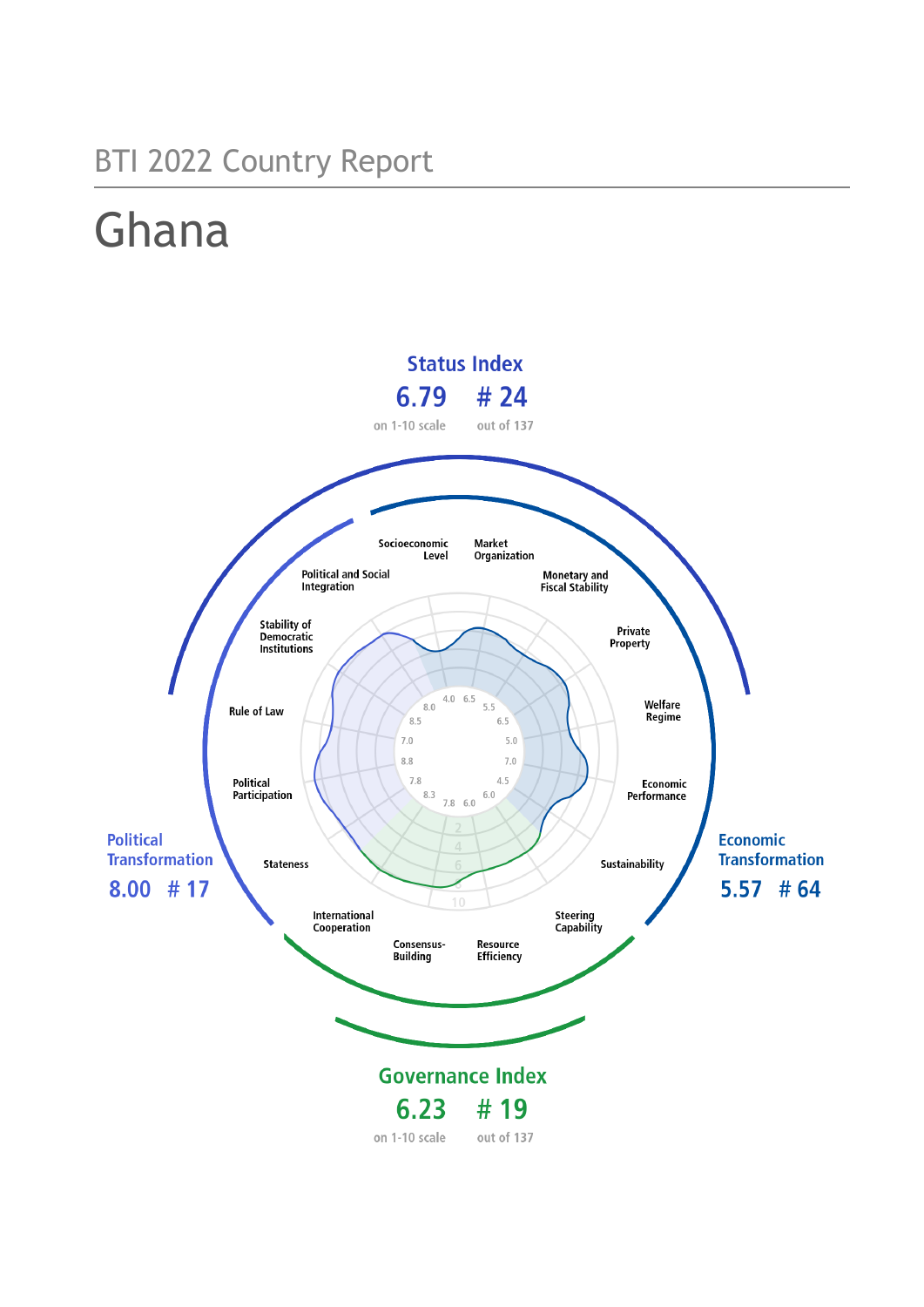This report is part of the **Bertelsmann Stiftung's Transformation Index (BTI) 2022**. It covers the period from February 1, 2019 to January 31, 2021. The BTI assesses the transformation toward democracy and a market economy as well as the quality of governance in 137 countries. More on the BTI at [https://www.bti-project.org.](https://www.bti-project.org/)

Please cite as follows: Bertelsmann Stiftung, BTI 2022 Country Report — Ghana. Gütersloh: Bertelsmann Stiftung, 2022.

This work is licensed under a **Creative Commons Attribution 4.0 International License**.

### **Contact**

Bertelsmann Stiftung Carl-Bertelsmann-Strasse 256 33111 Gütersloh Germany

**Sabine Donner** Phone +49 5241 81 81501 sabine.donner@bertelsmann-stiftung.de

**Hauke Hartmann** Phone +49 5241 81 81389 hauke.hartmann@bertelsmann-stiftung.de

**Claudia Härterich** Phone +49 5241 81 81263 claudia.haerterich@bertelsmann-stiftung.de

### **Sabine Steinkamp** Phone +49 5241 81 81507 sabine.steinkamp@bertelsmann-stiftung.de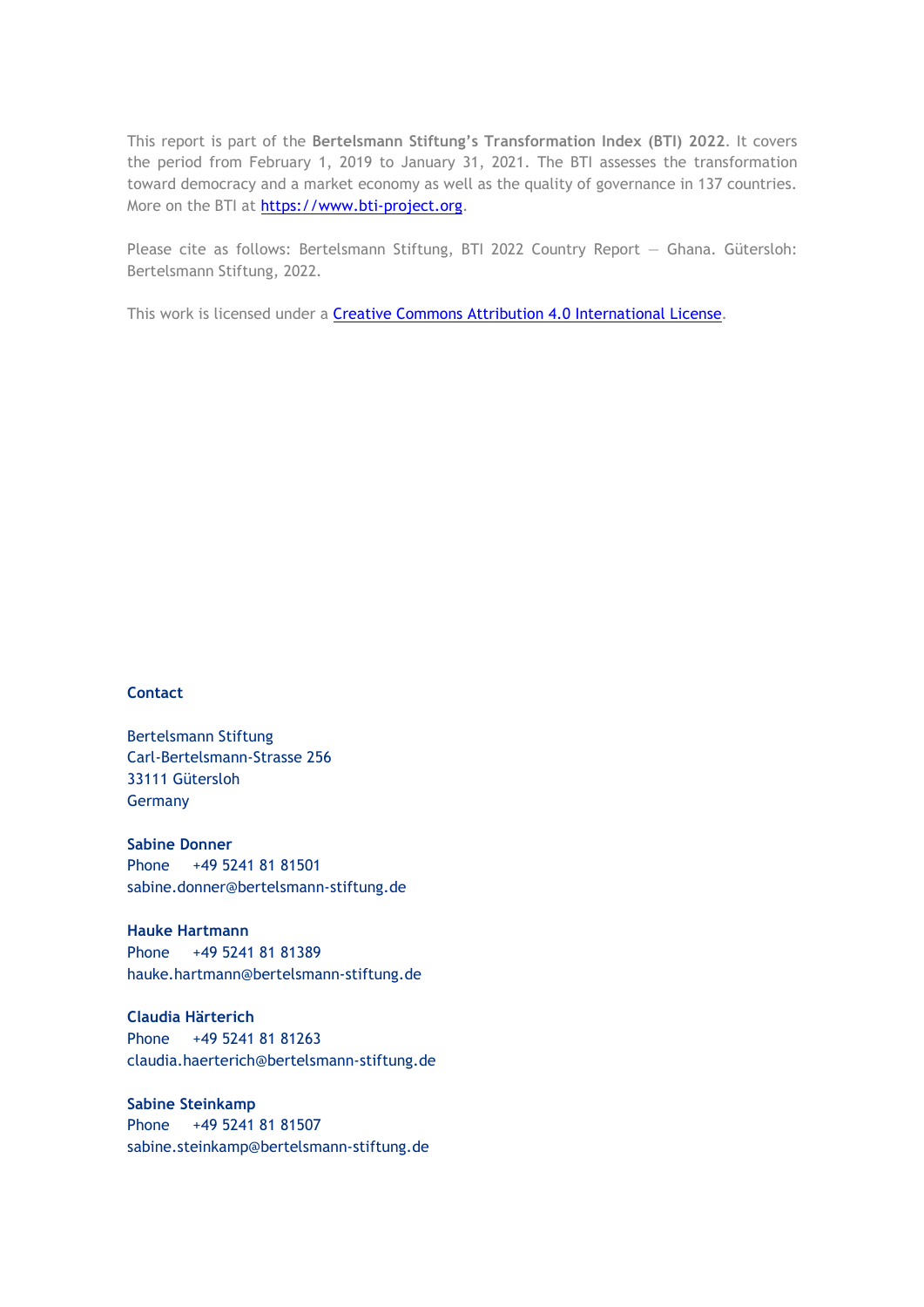#### **Key Indicators**

| Population               | M      | 31.1 | HDI.                           | 0.611 | GDP p.c., PPP $\ S$        | 5596         |
|--------------------------|--------|------|--------------------------------|-------|----------------------------|--------------|
| Pop. growth <sup>1</sup> | % p.a. | 2.1  | HDI rank of 189                | 138   | Gini Index                 | 43.5         |
| Life expectancy          | vears  | 64.1 | UN Education Index             | 0.563 | Poverty <sup>3</sup>       | $\%$<br>29.3 |
| Urban population %       |        | 57.3 | Gender inequality <sup>2</sup> | 0.538 | Aid per capita $\mathsf S$ | 30.8         |
|                          |        |      |                                |       |                            |              |

Sources (as of December 2021): The World Bank, World Development Indicators 2021 | UNDP, Human Development Report 2020. Footnotes: (1) Average annual growth rate. (2) Gender Inequality Index (GII). (3) Percentage of population living on less than \$3.20 a day at 2011 international prices.

# Executive Summary

Despite the havoc caused by the COVID-19 pandemic, Ghana enjoyed both political and economic stability in the period under review. Politically, the presidential and parliamentary elections dominated the years under review. The campaigns were heated and volatile at times, but the elections themselves were relatively peaceful. While the demand of the opposition, the National Democratic Congress (NDC), for a review of the results are under court consideration, local and international observers declared the elections free and fair.

The administration led by Nana Addo Dankwa Akufo-Addo has continued its market-oriented policies that blend with various social policy interventions to spur economic growth in the country, such as introducing tuition-free secondary education in all government schools. The New Patriotic Party (NPP) government retained power in 2020 and is continuing with fiscal consolidation and striving for both effectiveness and efficiency in delivering public services, although fundamental challenges persist. These efforts, if sustained, bode well for future development.

Economically, after a difficult year in 2020 mostly due to COVID-19, which slowed down economic growth, the economy is projected to grow by 4.8% in 2021, according to the IMF. The government has implemented several interventions to reduce the effects of the pandemic. It introduced new taxes and established the Coronavirus Alleviation Program to facilitate economic recovery. It has also lowered the cap on the Ghana Stabilization Fund, reduced policy rates, and lowered the regulatory reserves requirement. Gradually, the economy seems to be diversifying. It enjoyed growth not only from donor support, but also Ghanaians in the diaspora, as well as oil, mining, agriculture, tourism revenue, among various sectors.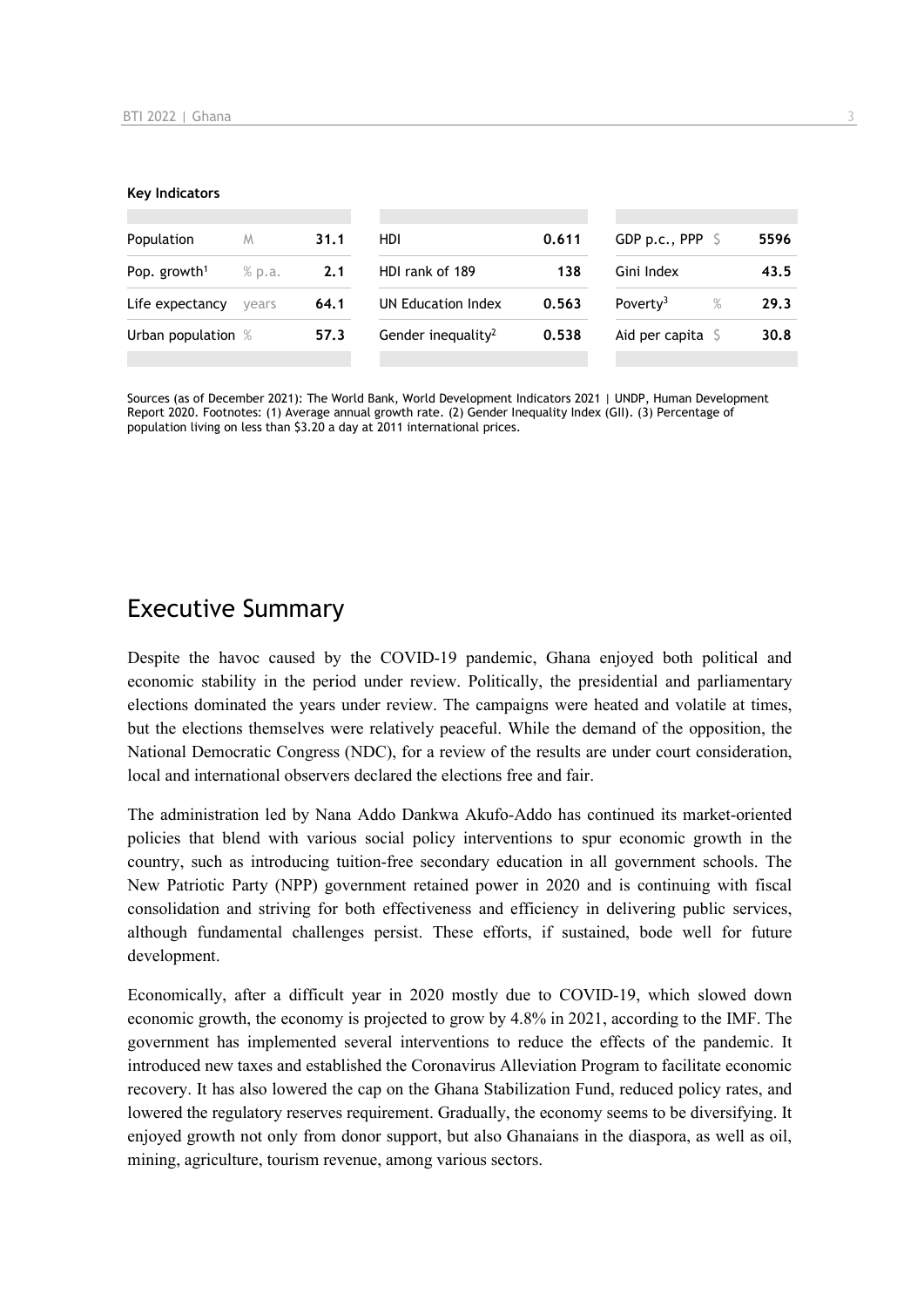Inequality continues to be a major challenge in Ghana. To address this, particularly with regard to the economic disparities between the north and south and rural urban wealth differentials, additional policies targeting poor communities are urgently required to avoid lasting damage to the fabric and stability of Ghanaian society. In a nutshell, Ghana has positioned itself as an oasis of political and economic success in the region. However, for such success to be felt, the government must endeavor to sustain growth and ensure equality.

# History and Characteristics of Transformation

Ghana's first steps toward economic transformation, which could be described as a classic "development dictatorship," preceded political reforms. After independence in 1957, the high hopes of the father of independence, President Kwame Nkrumah, were negated by socialist experiments and an increasingly oppressive state apparatus with a high degree of personality cult centered on the president. These circumstances led to Nkrumah's downfall in a military coup in 1966, the first of many. Ghana then suffered several regime changes which mostly resulted in military dictatorships.

From this point on, aside from the current civilian leadership, there have been only two short periods of civilian rule in Ghana – from the late 1960s to the early 1970s, and from 1979 to 1982. Neither military nor civilian leadership has been able to stop the continuous decline of one of the world's biggest cocoa producers after prices fell in the 1960s and never again reached the heights of the 1950s. During this period of economic decline, the political situation worsened, accompanied by a considerable increase in corruption and human rights abuses, and by inept efforts to stem the accelerating downturn in all areas of life.

After the second coup d'état by Jerry Rawlings on New Year's Eve in 1981, an era of political stability was established, the first "revolutionary" years of the regime notwithstanding. Succumbing to pressures both from economic realities and international monetary institutions, Ghana's government decided to pursue a structural adjustment program "to the letter," including a strategy for curbing rising social violence through prosecution. After initiating economic reforms, the Rawlings regime hesitantly bowed to calls for political reform. This was due in part to the growing self-confidence among the political opposition after the end of the Cold War and to the acceleration of the political reform process in neighboring countries like Benin. The introduction of a multiparty political system was accompanied by strong criticism of Rawlings' tight control over the political process.

Unsurprisingly, the first democratic election of 1992 was characterized by certain irregularities. Nevertheless, despite fears of another period of dictatorship dressed up in civilian disguise, the Rawlings administration, now fairly elected, proved different. As a civilian president, Rawlings was generally willing to adhere to constitutional procedures and accepted the separation of powers that enabled the establishment of a thriving free press and an independent judiciary. Rawlings was re-elected in 1996. He did not follow the example of some other African presidents and change the constitution to allow him to serve a third term.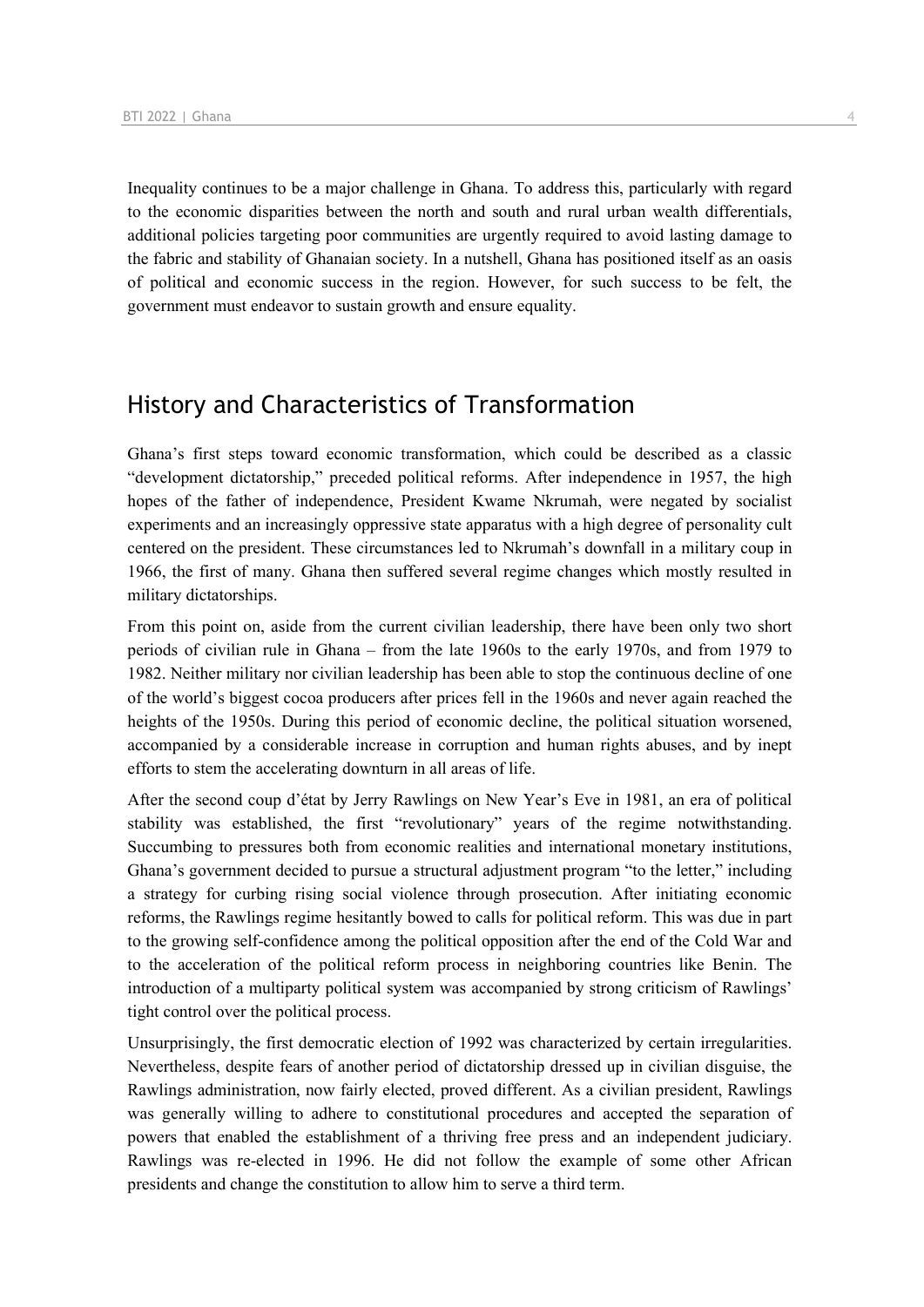The New Patriotic Party (NPP), the sole non-Nkrumahist party, emerged as the only relevant opposition in the 1990s but boycotted the elections in 1992. In 2000, the NPP won the election, marking the first, but not last, change of government by means of democratic election since independence. Rawlings' National Democratic Congress (NDC) candidate, John Atta Mills, conceded defeat and settled into his role as leader of the opposition. The Fourth Republic survived this crucial development without difficulty, and President Kufuor's new administration embraced an accelerated political and economic reform program. It did away with the last remnants of dictatorship – especially certain limits to the freedom of the press – and refocused its concerns on economic development, to spur growth after a stagnant period and a major economic setback in 1999. While these reforms continued after Kufuor's re-election in 2004, the lack of immediate benefits to a large portion of the population led to the second democratic change in power from December 2008 to January 2009. The NDC's Atta Mills defeated the NPP's Akufo-Addo by a very narrow margin in the second round. After Mill's untimely death in 2012, former Vice President John Dramani Mahama was sworn in as president and narrowly won as the NDC candidate in December 2012. In the most recent election of 2016, the NPP returned to power, marking another peaceful transition of leadership.

The economic reform program Rawlings first initiated in the 1980s, which the Bretton Woods institutions financed and monitored, was one of the most ambitious in African history. Its negative social side effects, which the regime controlled in a decisive manner, as well as its positive effects in stopping the economy's decline and returning Ghana to a period of relatively stable economic growth, have been widely discussed. The program, which included the classic liberalization and privatization approach, especially with regard to the highly controlled cocoa market, was executed with diligence. However, it was carried out with less enthusiasm after the return to democratic rule.

Progress has been made in many areas, particularly with regard to the import/export regime, regulations controlling economic activities, and the establishment of a thriving stock exchange. The discovery of oil and gas in commercial quantities has also boosted the economy. However, problems persisted. The banking sector continued to be a problem for years, and subsequent governments have never managed to control inflation up until now. Both issues have been tackled with some vigor, but only the banking sector has shown signs of recovery, while inflation remains a challenge. Nevertheless, this has had adverse effects on exchange rates, and on the country's dependence on the export of cocoa, and to a lesser extent, gold. Dependency on the export of raw materials has lessened as a result of the emergence of a thriving tourism industry but has increased with the beginning of oil-exports. Foreign debt management has caused some questions as liabilities rise continuously. Corruption and bureaucratic ineptitude remain a challenge. Politically motivated overspending, especially in election times sometimes outweigh gains accomplished earlier.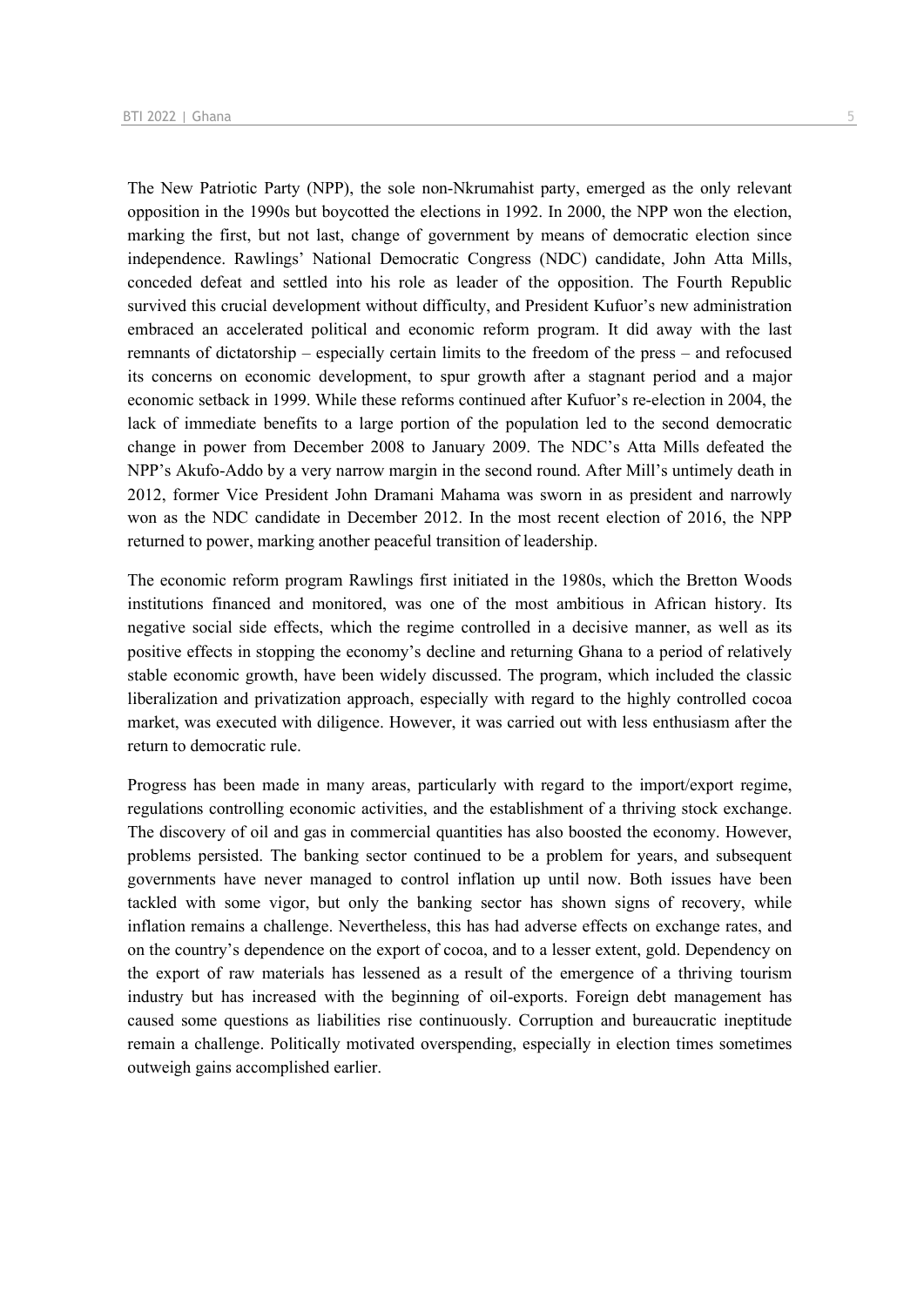The BTI combines text analysis and numerical assessments. The score for each question is provided below its respective title. The scale ranges from 1 (worst) to 10 (best).

# Transformation Status

# I. Political Transformation

### **1 | Stateness**

Ghana's government has a monopoly on the use of force; this authority has not been seriously challenged in the period under review. Although the Western Togoland secessionist groups have called into question the territorial composition of Ghana since 2017, stateness is still high compared to other African countries. The groups have allegedly attacked some communities and police stations in the eastern and Volta regions but this was not a serious challenge to the state's monopoly on force.

Crime remains a concern, especially in urban areas. However, the general atmosphere is one of overall security. Law enforcement agencies, especially the police, are generally not trusted, as noted in the Afrobarometer 2019 survey. Regardless of this perception, the police have instilled a certain degree of law and order in most parts of the country. In the rural areas, where the security forces are less visible, traditional leaders maintain law and order. In recent years, armed and highway robberies have become rampant in some rural communities due to inadequate police presence. Border control is porous, leading to a weak migration regime, but there are no current border disputes with neighbors.

There are no serious problems regarding the definition of citizenship or who is a citizen as defined in Chapter Three of the 1992 constitution, although documentation of citizenship can be a challenge if someone's documents are incomplete. To address some of these shortfalls, the National Identification Authority was established to provide national identity credentials to Ghanaians and foreigners living in the country. There is no systematic policy of denying certain groups their constitutional rights.

Ghana as a nation-state is accepted by a large majority of its population. Although the Western Togoland secessionist groups have tried to challenge Ghana's state unity by promoting ethnic nationalism and threats of seceding, they do not have a regional or national appeal needed to fundamentally alter the idea of the Ghanaian

### **Question** Score

# Monopoly on the use of force 9  $n<sub>f</sub>$  $10$

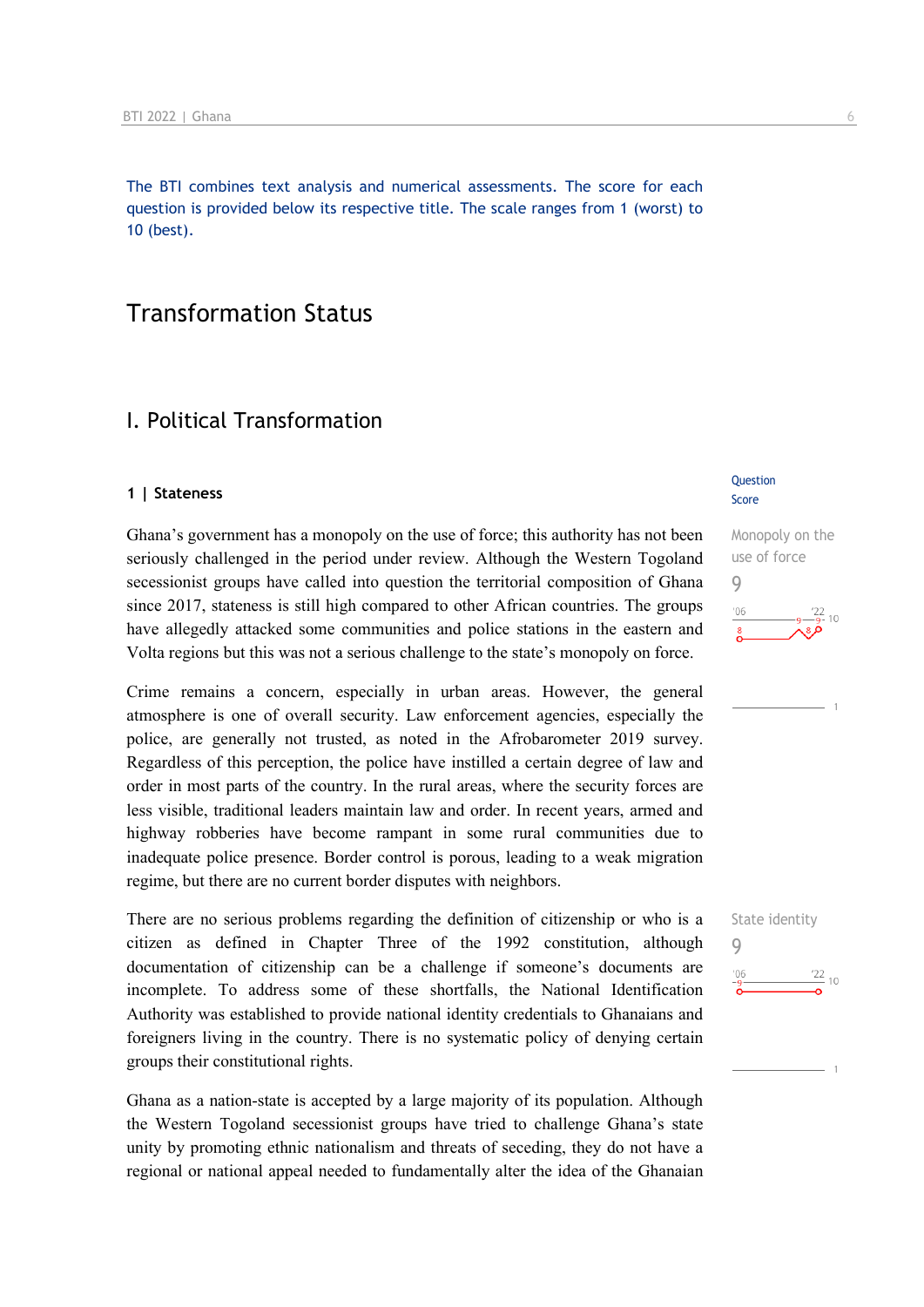nation-state. Ethnic conflicts, mostly over land use in traditional leadership settings, continue to happen periodically. While there is no state-driven discrimination against certain ethnic groups, the politicization of ethnic loyalties remains a disturbing and potentially dangerous feature of Ghanaian politics. The dividing line between a political, socioeconomic, and ethnic conflict is not always clearly drawn.

Ghana is constitutionally a secular state, although religious beliefs and practices have become part of the state's identity. Chapter Five of the 1992 constitution grants fundamental human rights, including religious liberty to citizens. Ghanaians are free to believe and manifest any religious faith. Due to historical reasons, the country is broadly divided into a poorly developed Muslim-dominated north and a better developed Christian majority south. This division continues to cause migration to the megacities of Kumasi and Accra, with incalculable risks and potential for conflict, which can be exploited for political means.

Politicians of all parties are careful to avoid allowing religious sentiments to spill over into political discussions, and a measure of religious balance is respected concerning top government appointments. Ghanaian society is deeply religious, and the emergence and strength of the Pentecostal and Charismatic churches have contributed to this characteristic. No politician can survive politically without portraying himself as a devoutly religious person. Religious dogmas continue to play an important role, at least verbally, and have to be invoked persistently for politicians to be successful, sometimes leading to divisive speech.

Because of the strong religious beliefs most Ghanaians hold, discrimination is possible in everyday life and takes place, sometimes also inside state institutions, and checks against prejudice do not always work properly. Some liberal political beliefs – like decriminalization of homosexuality – are frowned upon for religious reasons.

The state's administration extends to the entire country but varies in quality. It is mostly concentrated in urban areas but remains advanced by sub-Saharan African standards. Despite administrative reforms in recent years, the visibility of the state is limited in rural areas. Public services such as access to health care and sanitation are limited in rural areas. The functioning of the administration is at times deficient due to inadequate resources, poor infrastructure and a lack of accountability for officeholders.

Decentralization efforts have advanced in recent years. The current process, which started during the NDC Party's rule, with the aim of transferring certain responsibilities and authority to the districts, has not yet improved the delivery of services to the rural population. There is still a shortage of skilled personnel, competency and training at the local level. The NPP government's effort to amend Article 243, Clause (1) and Article 55, Clause (3) of the constitution to allow, for the first time, popular election of Metropolitan, Municipal and District Chief No interference of religious dogmas 7  $\frac{22}{10}$  $06'$  $\bar{\mathbf{Q}}$  8

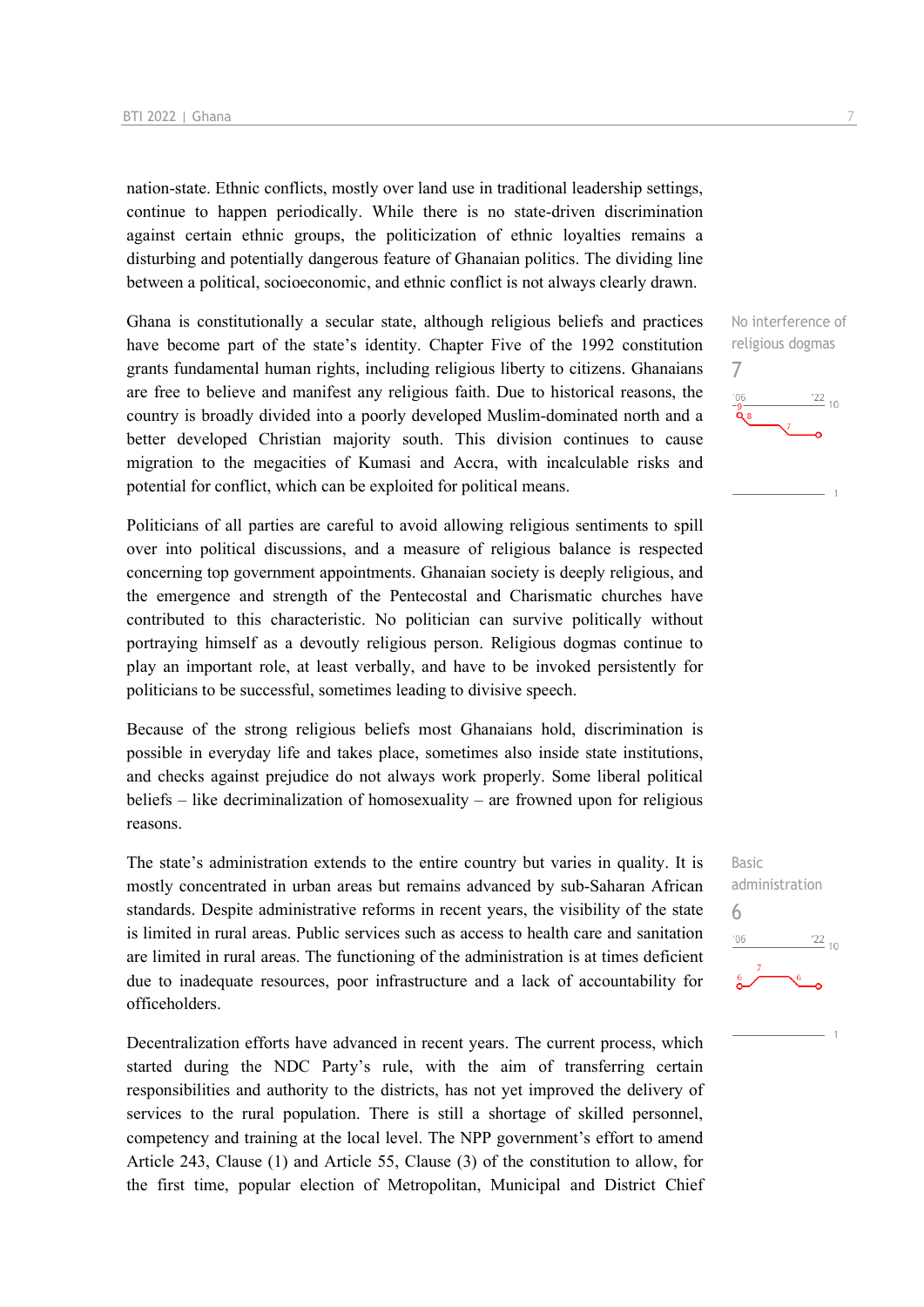Executives (MMDCEs) – or mayors as they are frequently called – and to open all local government elections to participation by political parties and party-sponsored candidates failed in December 2019.

The civil sector is, in some areas, bloated to accommodate unemployed professionals, and is expanded primarily in election years, with subsequent, and sometimes painful reductions after elections. The Country Policy and Institutional Assessment (CPIA) quality of public administration rating rated Ghana at 3.6 in 2019 (6 = highest quality,  $1 =$  lowest quality), up slightly from 3.5 in 2018, and well above the African average. Basic infrastructure varies across the country; for instance, according to a 2020 UNDP report, about 50% of Ghanaians in the north of the country do not have access to clean drinking water. The World Bank in 2018 estimated that 94.1% of the urban population and 64.3% of the rural population have access to electricity. The COVID-19 emergency has also disrupted the provision of certain basic services such as immunization, daycare and civil registration services.

Corruption remains a challenge, even though salaries are paid regularly. It is challenging to find civil servants willing to accept a post in rural areas, a problem that has hindered administrative effectiveness. Frequently, the legitimacy and image of state officials are questioned. Moreover, the north-south divide also applies to public services, even though more resources were allocated to the north to improve the situation.

### **2 | Political Participation**

Universal suffrage, the right to campaign, and democratic elections are assured and enshrined in Chapter Seven of the 1992 constitution both de jure and de facto. There have been no serious violations of the principles of free and fair elections during the last eight elections from 1996 to 2020. Ghana is one of the few African countries with several peaceful government transitions through the ballot box.

Despite the threats the coronavirus posed, the 2020 presidential and parliamentary elections were held on December 7. However, for the second time in Ghana's Fourth Republic, the opposition rejected the presidential results. The flagbearer of the opposition NDC, John Mahama, is contesting the results in court and is yet to concede defeat.

Similarly, both the ruling and the main opposition parties have rejected the results of 16 parliamentary elections (the NDC is disputing 8 and the NPP is contesting 8). The NPP lost most of its parliamentary seats, winning as much as the opposition NDC (NPP=137, NDC=137, Independent=1; the independent candidate decided to caucus with the NPP, giving it a slim majority in parliament). For the first time in the Fourth Republic, the eighth parliament has a speaker from the opposition party. The process is regarded as mostly free and fair. Media access to the whole election process is ensured.

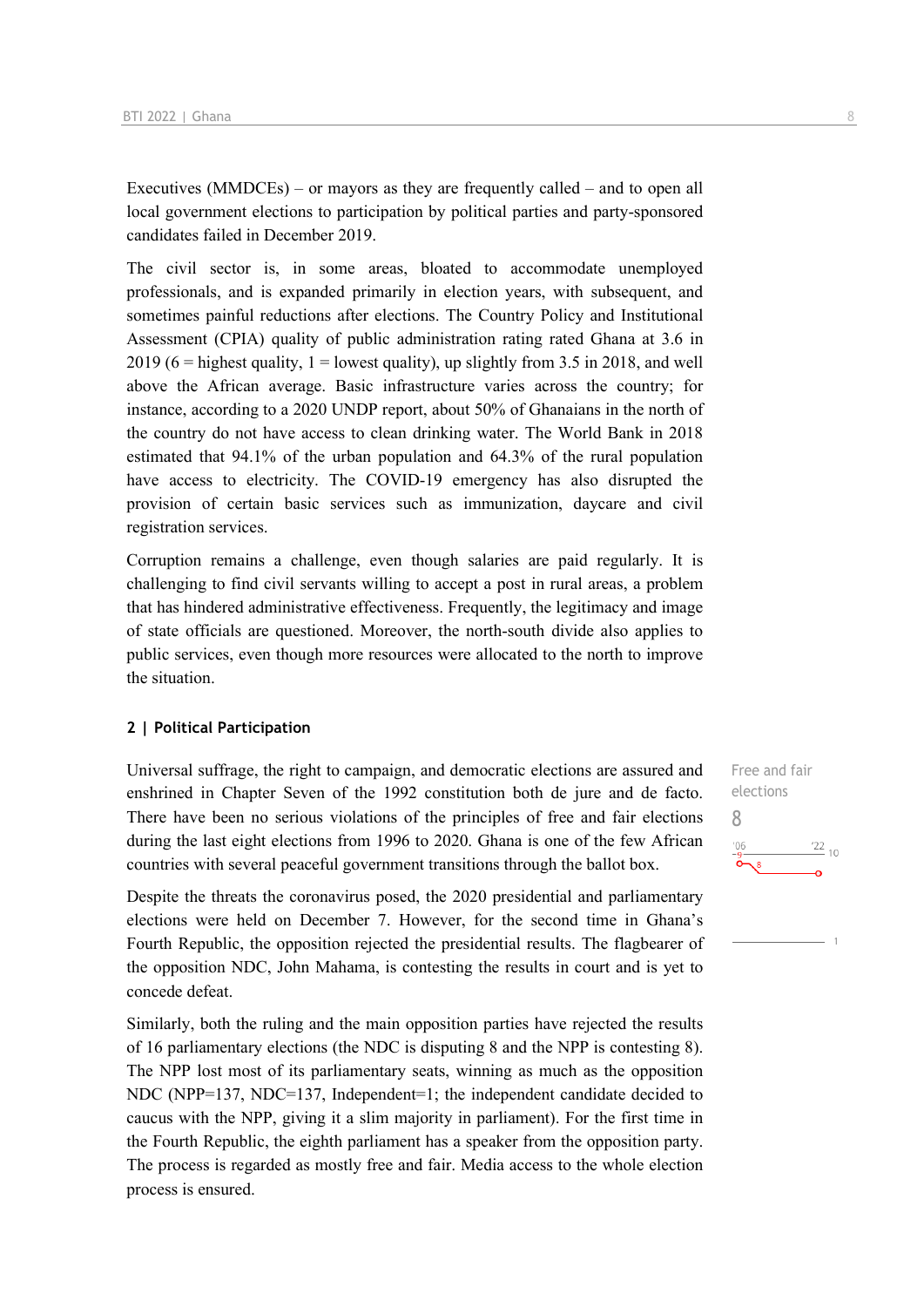There were some concerns over voter registration in the runup to the elections as it was feared that citizens from neighboring countries would register. The government closed and tightened security around the country's borders. The NDC accused the NPP-led administration of using security personnel during the closure to intimidate residents. Five presidential candidates were disqualified before the election.

Due to the creation of additional regions, the parliamentary election was suspended in the yet-to-be-created Guan Constituency (comprising Santrofi, Akpafu, Likpe and Lolobi) of the Oti Region. The electoral commission is yet to set a date for this election to take place.

The political structure of Ghana – a unitary state and a presidential system – concentrates significant of power in the presidency. The is no strong veto power in parliament and the courts. Officeholders, especially presidential appointees, are subordinate to the president. The elected government enjoys both legitimacy and the effective power to govern, though within the limits of a fairly inefficient civil service. The opposition generally accepts the rules of the game although the main opposition party (depending on which party is in power) accuses the government of electoral fraud and intimidation.

Parliament and the president have real power and are not subject to any outside veto power aside from the normal interdependencies of a developing country (e.g., dependence on the good will of foreign, Western donors). The military, a key player in previous administrations in Ghanaian politics, has lost influence during the last decades, and no longer exercises any leverage over civilian authorities, although it is among the country's trusted institutions, according to Afrobarometer surveys. As important economic players enjoy some influence in party finances and a good degree of wealth is needed for efficient campaigning in and outside political parties, economic interests have come to play an increased role in party politics.

Chapter Four of the Ghanaian constitution guarantees freedom of association and assembly. In practice, political and civil organizations can develop, meet, organize, and campaign for their issues freely without state interference. Freedom of assembly to demonstrate exists and permits are not required for people to demonstrate or hold meetings.

Ghana has not declared a state of emergency due to coronavirus but opted to enact emergency legislation through the constitution and Emergency Powers Act, 1994 (Act 472), which provides the means to deal with situations such as COVID-19 effectively. On March 23, 2020, the president exercised the authority conferred on him by Act 1012, issuing the Imposition of Restriction Instrument, 2020 (EL 64). He imposed restrictions on assemblies such as public gatherings. As of January 2021, a limited number of people can gather. Large public gatherings such as funerals and sporting events are not allowed.

Effective power to govern 9  $\frac{22}{10}$  10  $-06$ 

Association / assembly rights 9 $\frac{22}{10}$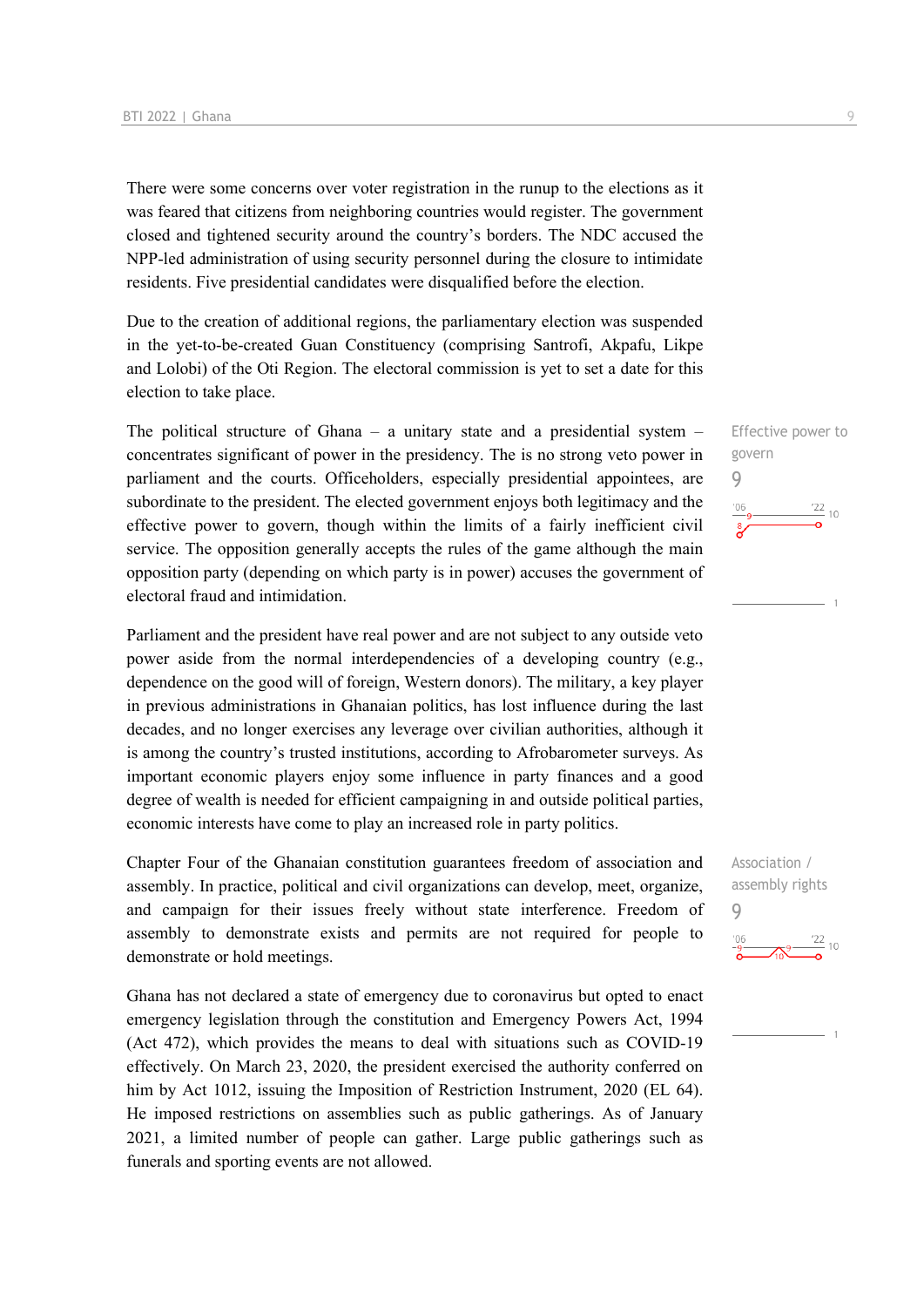Freedom of expression is generally guaranteed, and Ghanaians can freely express their opinions in written or spoken form. There is no organized repression of the media either. Occasional violence against and intimidation of journalists occur, like the assassination of an investigative journalist, Ahmed Hussein-Suale, in January 2019 and the threats received by journalists like Manasseh Aure Awuni. However, these attacks are usually not organized by the state. There is a danger of capable journalists being attracted away from the media by better-paid positions in the civil service, especially with every government change, therefore diminishing the vibrancy of independent media outlets. The state-owned media has established a certain degree of autonomy, but outright criticism of government policies is rare or relatively weak.

Notably, the Supreme Court has intervened in any attempt by lawmakers to introduce laws related to censorship. An example is the December 2016 case by the Ghana Independent Broadcasters Association against the National Media Commission in which the court declared the content regulation law unconstitutional. In May 2019, the president signed the Right to Information Act into law, granting Ghanaians the right to access information from public and some private institutions. Opposition viewpoints are reflected equally, especially that of the major opposition party in parliament. The quality of reporting has been an increasingly contentious topic, especially in sensationalist tabloid papers. Electronic media, especially radio stations and the internet, have come to play a critical role. Internet access is freely available in most urban areas and increasingly so in some rural parts of the country, depending on the availability of sending masts for mobile telecommunication. According to the most recent World Bank data, almost 38% of Ghanaians had access to the internet in 2017. Classifying Ghana as "free" in 2019, Freedom House gave the country an overall score of 82 and three out of four points for media freedom and independence.

### **3 | Rule of Law**

In Ghana's presidential system, checks and balances generally prevail, though the executive branch has a tendency to dominate the system, especially if an energetic individual fills the position of the president. Furthermore, the inherent attitude of "the winner takes it all" in election campaigns forecloses any meaningful cooperation between parties not in a coalition. A very dominant parliamentary majority of any ruling party causes parliament to be less assertive in scrutinizing the government as the ruling majority has a tendency to support the government at all costs, despite the fact that party discipline is not an overarching feature of any party. This might not be the 8th parliament's fate because the ruling party has no clear majority, and the speaker of the house is from the opposition party. Infighting is clearly visible in both major parties, which are highly fragmented into different factions, a feature that is believed to have caused the ruling NPP to lose its majority in parliament and also the speakership.

Freedom of expression 9

Separation of powers 8 $\frac{22}{10}$  $-06$ 

 $10$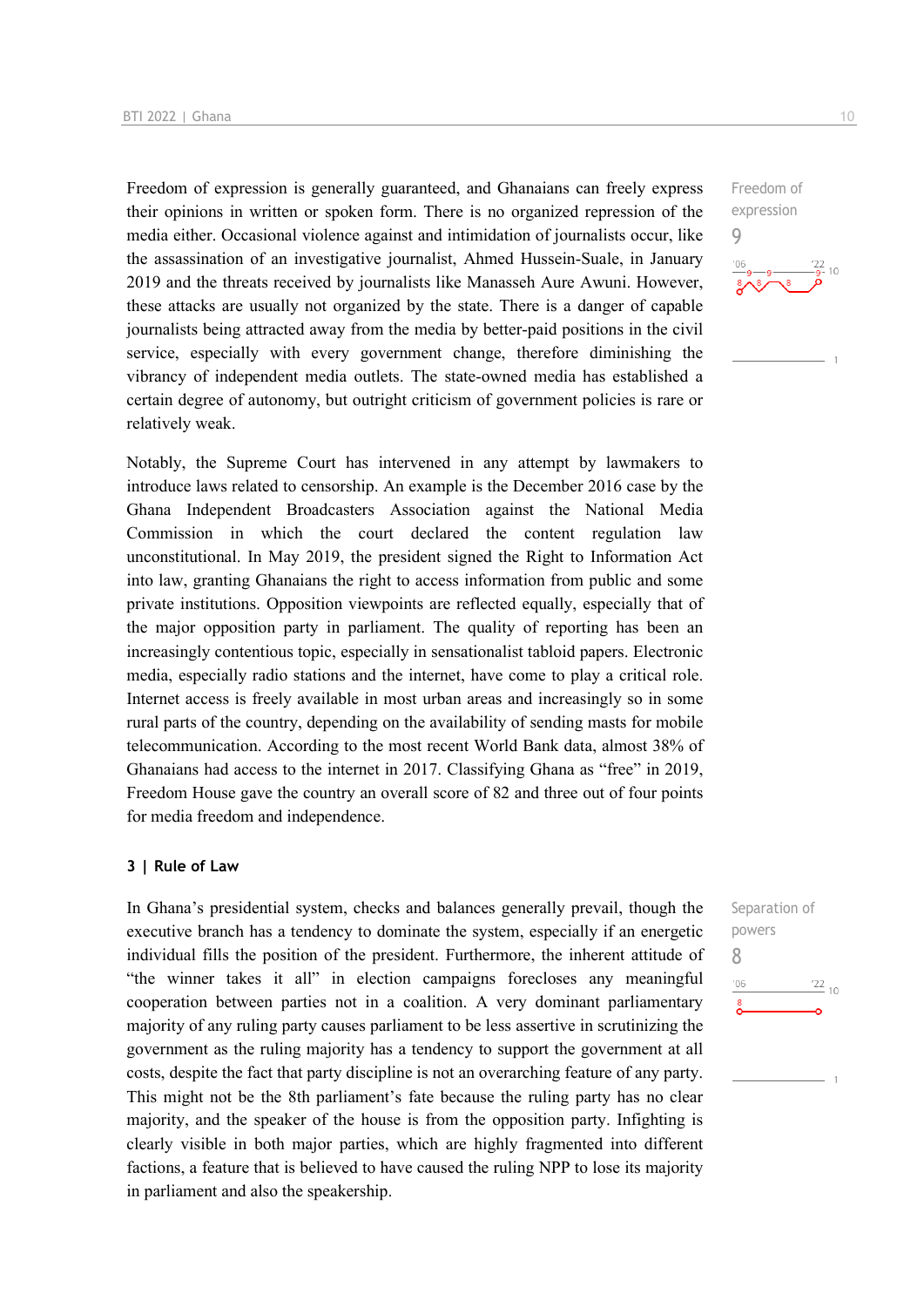The next parliament will be a litmus test of democratic consolidation in terms of Ghanaian cooperation between parties and the separation of powers. Sometimes internal conflicts erupt into political violence. Parliamentary discourse is marked by dissent. With the continued dissolution of the small Nkrumahist parties, Ghana can now be described as a stable two-party system. The hurdles that new parties must overcome to enter parliament are high, mainly because new parties are often dismissed as irrelevant by the populace. Courts, especially a very assertive Supreme Court, often provide quite effective control over the executive.

The three main branches of government activities were not adversely affected by the restrictions the president imposed using emergency legislation. The legislation was based on the constitution (Act 472) and followed procedures and was subject to review.

Judicial independence is constitutionally and legally enshrined in Chapter Eleven of the 1992 constitution. These traditions were developed as far back as the Rawlings era. The system seems to be stable and well respected. The Supreme Court has repeatedly interfered in matters if basic rights were endangered or procedures in question, such as accepting additional candidates for presidential elections in 2016 and repealing any attempt to curb the freedom of the press in 2016. In its 2020 ranking, the Rule of Law Index by the World Justice Project ranks Ghana 51st out of 128 countries and sixth in sub-Saharan Africa. While this doesn't preclude individual corruption cases or judicial mismanagement, Ghana remains among Africa's highest-ranked countries. There has been no apparent evidence of government meddling in judicial procedures, but the use of civil libel laws against critical journalists by individual politicians remains a problem. Corruption and limited administrative capacity continue to pose the most significant challenges, exemplified in unduly lengthy legal procedures and sometimes incomprehensible verdicts. A case in point is the ongoing trial of Daniel Asiedu, the man accused of killing Member of Parliament J. B. Danquah-Adu in 2016. Going to court is too expensive for the average citizen. Only those with financial means can afford legal proceedings. To address some of these shortfalls, automation and fast track courts have been introduced. Informal procedures of arbitration (e.g., through traditional rulers or elders) are more easily accessible and still play an important role, especially in rural areas.

While high-ranking officials and politicians still enjoy a high degree of protection against prosecution, recent instances in anti-corruption activities show that even newly appointed officials of government are not safe from public scrutiny if they are found to be involved in illegal activity. Aggravated by economic problems during the last years, corruption seems to be increasing and public perception of how cases are dealt with has become more and more negative. With the advent of oil money into the system, public awareness of high-ranking cases of corruption has been heightened. Public discourse has become more heated. Prosecution of known

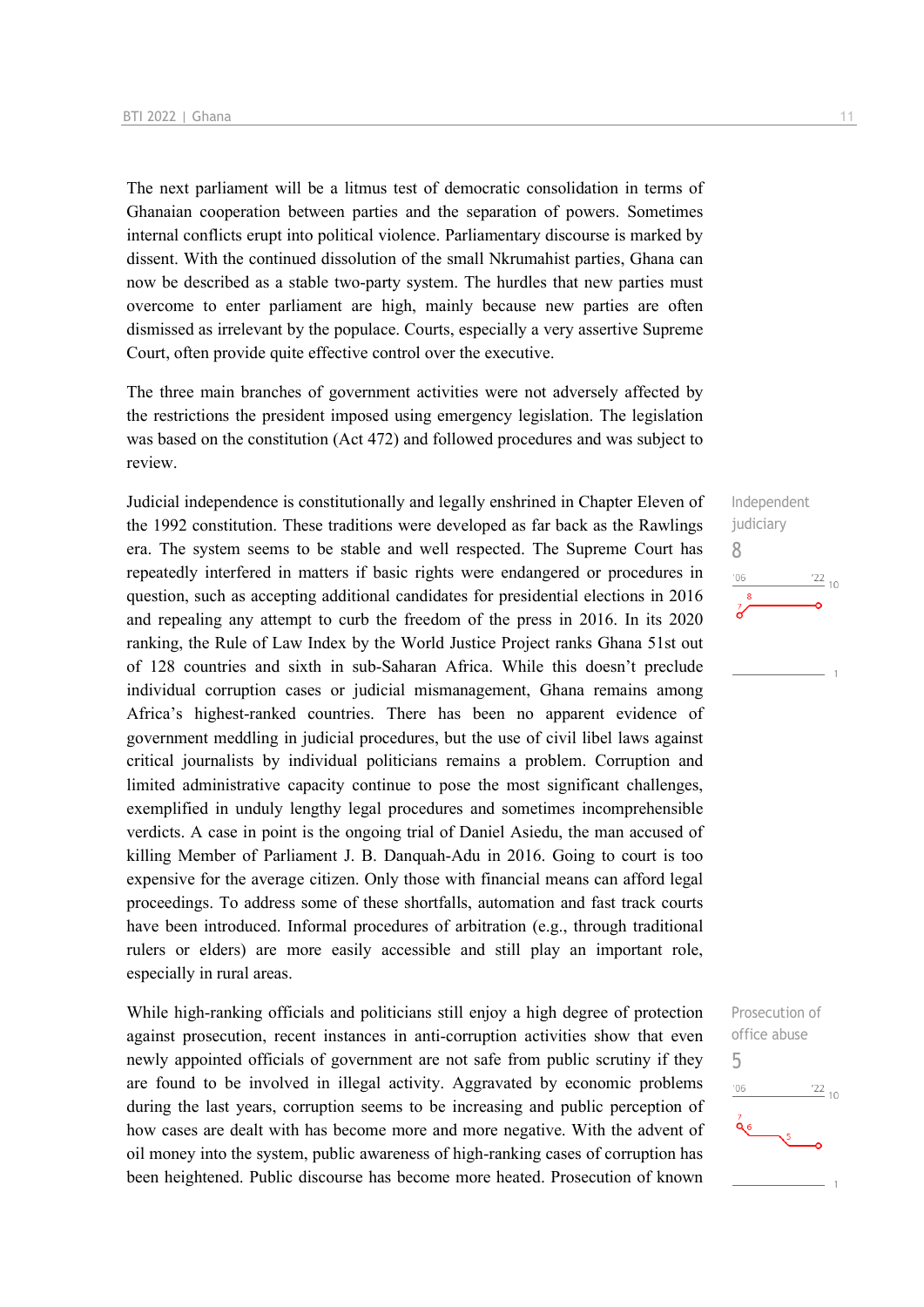corruption cases takes place, but the proceedings are lengthy, and convictions have been slow in coming. The first Special Prosecutor against corruption, sworn in February 2018, resigned in 2020, citing political interference from the government and a lack of cooperation in fulfilling his duties. While there is a Whistleblower Act (Act 720) to protect witnesses in corruption cases from prosecution once they come forward with pertinent information, it is rarely implemented as potential informants frequently fear losing their well-paid employment or harassment.

Ghana has a relatively strong civil liberties tradition. These rights are enshrined in and protected by the 1992 constitution. However, significant human rights abuse still exists. There are credible reports of police brutality and abuse of citizens. For instance, in July 2019, prosecutors charged a police officer with assault for allegedly beating a customer on the premises of a bank while she was trying to withdraw her money. The police officer was initially suspended while an investigation took place, but later the case was dismissed. It was subsequently reported that the parties reached an out-of-court settlement.

Efforts are also made to promote and protect members of the LGBT community, women and the physically challenged, although some level of societal discrimination occurs.

The media closely monitor the government and state agencies regarding violations of civil rights. Basic human rights are respected and there is no systematic policy of denying individuals' constitutional rights. Instances of police abuse are connected to poor training and challenging work conditions. Examples of this include police harassment and intimidation of residents of Tema Community 1. In areas without a significant or permanent presence of public security officers, civil rights are often determined and protected based on traditional law, which does not necessarily follow the letter of public law. This specifically refers to individuals and groups who display socially unacceptable behavior or are accused of spiritual crimes that are hard to prove (e.g., "witches"). Many elderly women in northern Ghana flee their homes to live in so-called "witch camps" to avoid physical harm or even death. In 2020, Akua Denteh, a 90-year-old woman, was killed by lynching in Kafaba (northern Ghana) after she was accused of witchcraft. The protection of civil rights is hampered by the judicial system's inadequacies and the unwillingness of community members to assist in investigations.

Other challenges include inadequate resources available to victims. For example, rape victims must pay an average minimum doctor fees for filing a police medical report of GHS 300. That is twice the average monthly earnings for informal workers. Aside from the trauma and humiliation, the cost alone prevents most rape victims from coming forward.

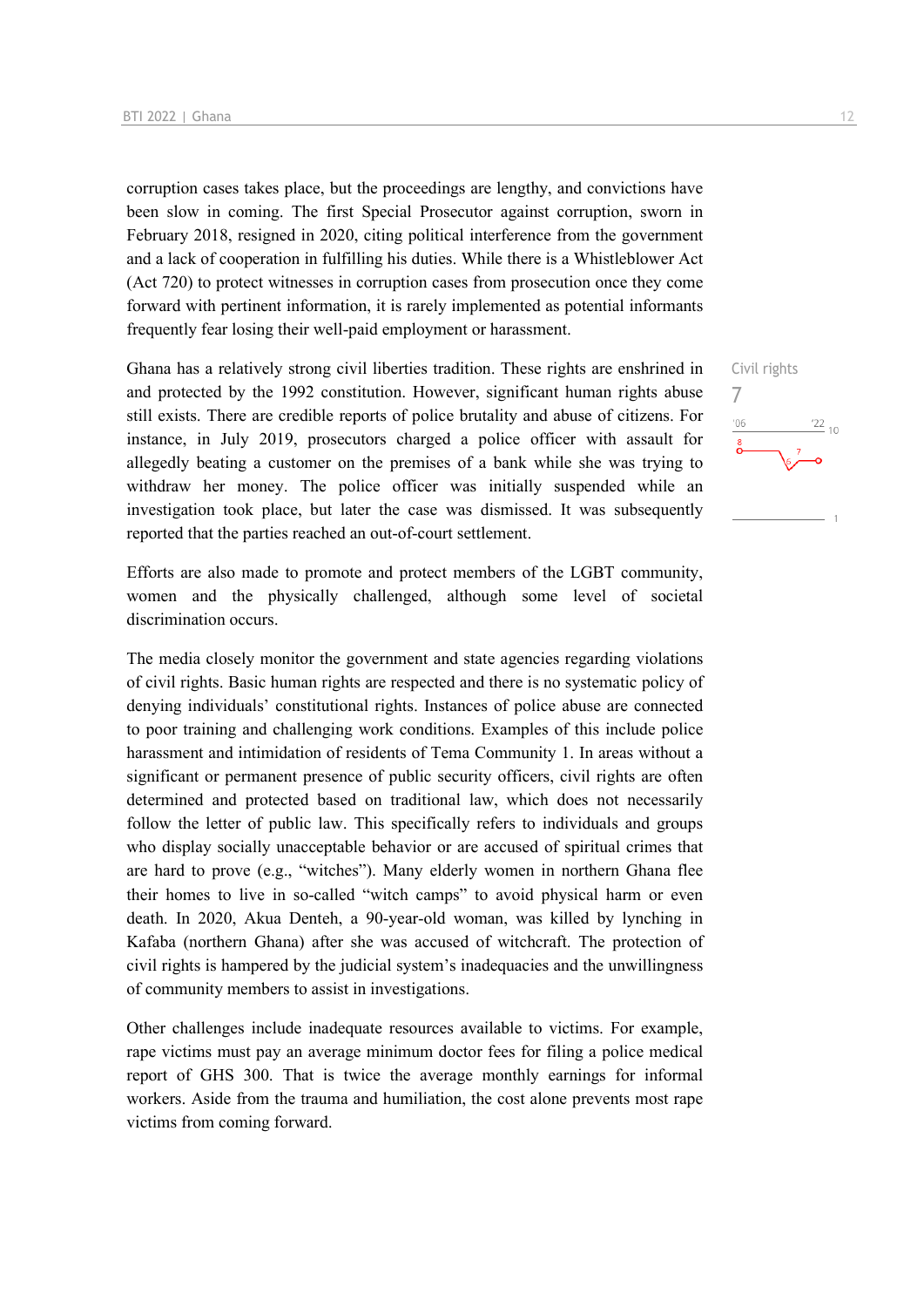### **4 | Stability of Democratic Institutions**

Democratic institutions can be described as fully functional and stable. Although the constitution affords the president vast powers, parliament is not a talking shop. The majority of parliamentarians do take their duties seriously. The near-identical number of parliamentarians in the house might give the legislature more authority to scrutinize the activities of the executive. Presidents only exercise control over their own parties, and in some cases not even there, as both major parties are fragmented into various competing factions. Shortcomings in the administration are mostly of structural origin – corruption, education, and underfunding – and are less connected with undue political interference. Legitimate processes are generally followed, and constitutional regulations are adhered to, although disputes about their implementation and accusations of breach of law are frequent. The courts do have an influence on undue behavior and do interfere if needed. The performance of democratic institutions relies heavily on the two major parties' ability, interest groups and civil society to galvanize political interest and public sentiment. This was evident in how public reaction forced the legislature to suspend construction of a new \$200 million parliament house in 2019.

Commitment to democratic procedures and institutions is high, although on different levels. For example, three changes of government through the ballot box, still quite an exception in Africa, have demonstrated the high commitment to democratic institutions by the political elites, as well as the acceptance of court verdicts to electoral disputes once they arose. Still, economic woes have discredited the democratic dispensation of the Fourth Republic, as promises to deliver public goods

have been inconsistently fulfilled. Despite the COVID-19 pandemic, voter turnout in the 2020 election was high – 79% compared to 68% in 2016.

Corruption scandals have weakened the legitimacy of democratic institutions among the broader population. The current government seems to be aware of this and tries to implement policies that "deliver," hoping to restore popular commitment.



Commitment to democratic institutions 8 $\frac{22}{10}$  $^{\prime}$ O $\epsilon$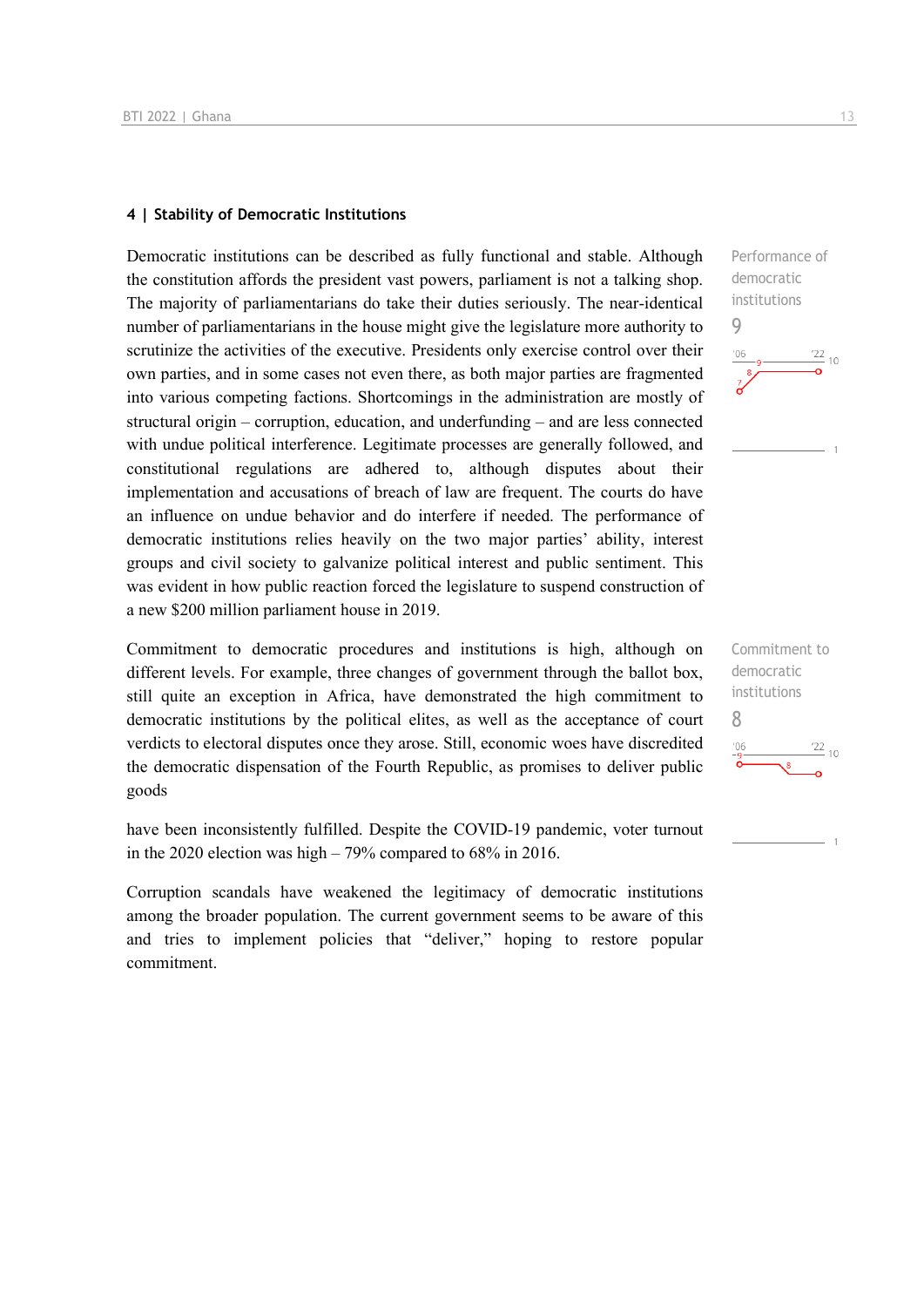### **5 | Political and Social Integration**

Ghana has a distinctive tradition of ideology-based political parties, which is quite unique in an African context. The Fourth Republic can boast a stable two-party system, with active, but increasingly weakened, third parties. The process of establishing a two-party system was solidified during the 2016 and 2020 elections, as no third party was able to retain a seat in parliament.

The two major forces are the ruling NPP founded by Albert Adu Boahen and the NDC, founded by Jerry Rawlings. In addition, a number of parties aligning themselves with Kwame Nkrumah's socialist tradition exist and have been able to cling to a few parliamentary seats in the past. While the NPP is based on the more liberal-conservative tradition of founding fathers J.B. Danquah, Kofi Abrefa Busia, and S. D. Dombo, the NDC, while claiming its own relationship to Nkrumahism, is essentially a representation of the political vision of its founder, former military dictator Jerry Rawlings. With a moderate (the CPP/Nkrumah faction) and a more radical left wing (the military/Rawlings faction), it comprises two parties in one, already posing an internal challenge to his policies.

Both big parties are fragmented, and splinter groups are formed on a regular basis. Still, no other party has been able to effectively challenge the supremacy of the two major players. Both parties have certain ethnic-regional strongholds (e.g., the NDC in Volta and the NPP in Ashanti), which are evident in all election results and continue to shape internal party politics. The NPP won 71.64% of votes in the Ashanti region while the NDC claimed 84.81% in the Volta region, making competition in a few "swing regions" essential for every election outcome. Both parties have also been able to gain support outside their core regions and are in fierce competition in areas of Ghana where neither of them traditionally claims supremacy. Voter volatility is relatively low but given the two-party system and the first-past-the-post system, even small fluctuations can produce substantial political changes. Clientelism is not absent but does not pose a major threat to stability.

Given the history of consistent civilian rule since 1992, and a growing certainty that democracy has come to stay, civil society and interest groups have asserted themselves and are visible mostly in urban areas. Some politically active, influential groups include the Trade Union Congress (TUC), the Ghana Bar Association (GBA), the Christian Council of Ghana (CCG), the National Union of Ghana Students (NUGS), the Ghana Journalist Association (GJA), the Regional and National House of Chiefs and the Catholic Bishops Conference (CBC). One major reason for this positive development is continued donor assistance for nongovernmental organizations (NGOs). Additionally, more citizens appreciate the freedoms of a civil society, and they seem to be prepared to engage themselves outside political parties. Relatively steady economic growth has also placed some financial means into the hands of a small but consistently growing urban middle class, the traditional backbone of NGOs.

Party system 8  $\frac{22}{10}$  $-06$ 

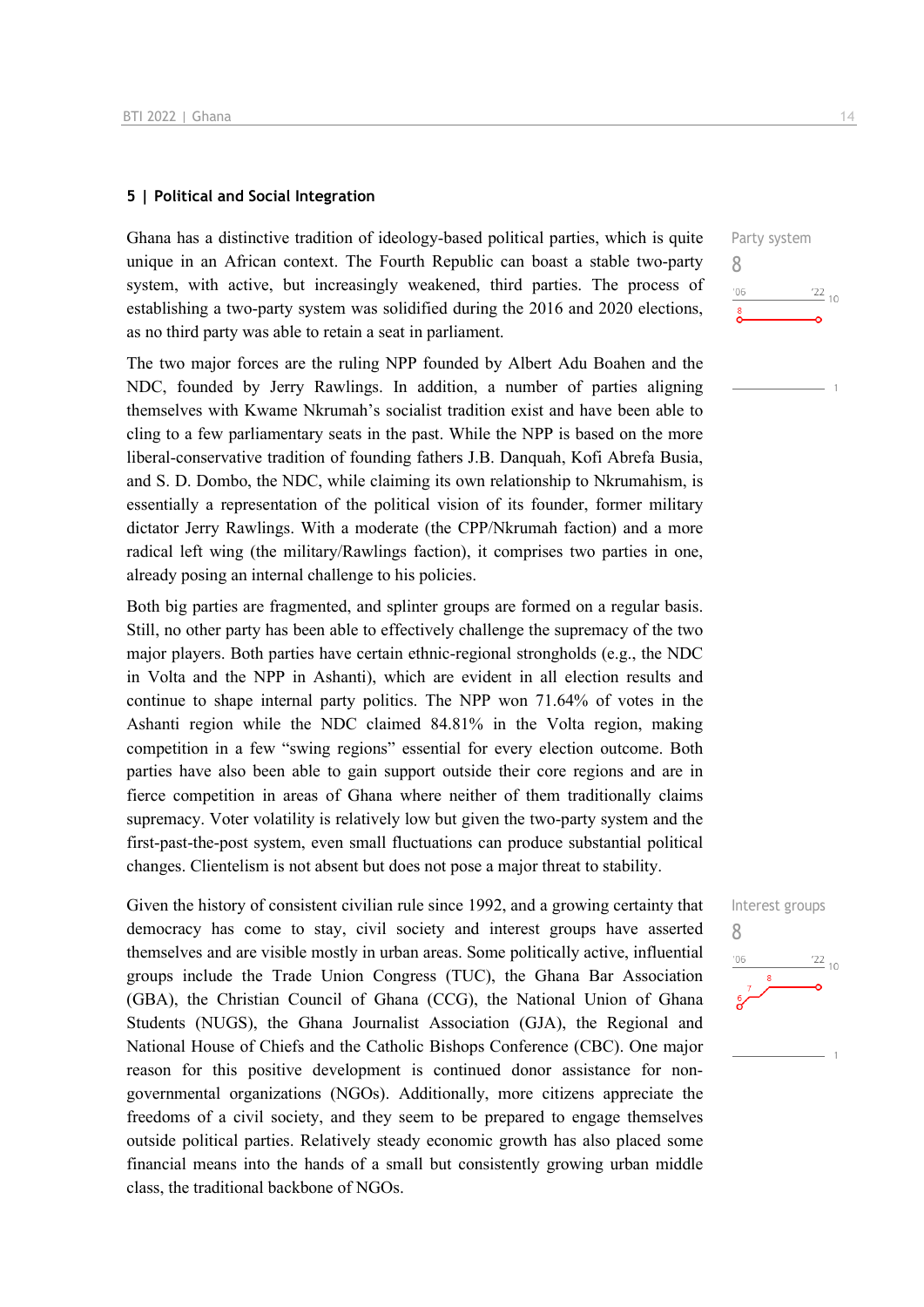The TUC is the main organization for trade unions in Ghana. It consists of 18 affiliated national groups, which are autonomous bodies but pursue their activities under the jurisdiction of TUC. In recent years, trade unionism has become relatively weak and is only visible from time to time in organizing popular discontent. As most economic activity is located in the informal sector, this is not expected to change in the foreseeable future.

No particular interest groups dominate the state, although the government is sensitive to interest groups with large followings. For the most part, these groups cooperate instead of competing against each other, unless they are being partisan or competing for external funding.

In rural areas, traditional forms of organizing persist. The Regional and National House of Chiefs represent more than 32, 000 recognized traditional rulers who have great influence throughout the country, especially rural Ghana. Religious organizations, especially the ever-increasing number of Pentecostal and African Independent Churches, with their accompanying institutions, play an increasingly important role, including providing essential social services.

Popular approval of democracy and the basic pillars and norms of a democratic institutional set-up appears to be high. In 2019, 76.5% of the Ghanaians surveyed by Afrobarometer preferred democracy to any other kind of government. Though the non-delivery of promised public goods, especially with regard to crucial economic development, has put a dent in popular acceptance and interest in the democratic process. This has not affected voter turnout, as demonstrated by the increase in voter turnout for the recent election. According to the same survey, the majority of Ghanaians (87.1%) are satisfied with how democracy works in the country. Approval ratings for the work of the current president, as well as for respective members of parliament have not been too negative: 60.6% approved or approved strongly of President Akufo-Addo's government, while 37.2% approved or strongly approved of their member of parliament. More than 80% expected the government to tackle at least some of the country's major problems and 69.7% regarded Ghana as a full democracy or one with minor problems. Strong approval for democratic procedures is also shown when asked if public servants in important positions should be elected or appointed, with a clear majority in favor of an election. This notwithstanding, the "delivery" side of politics continues to be judged more negatively.

Approval of democracy 9 $106$  $10$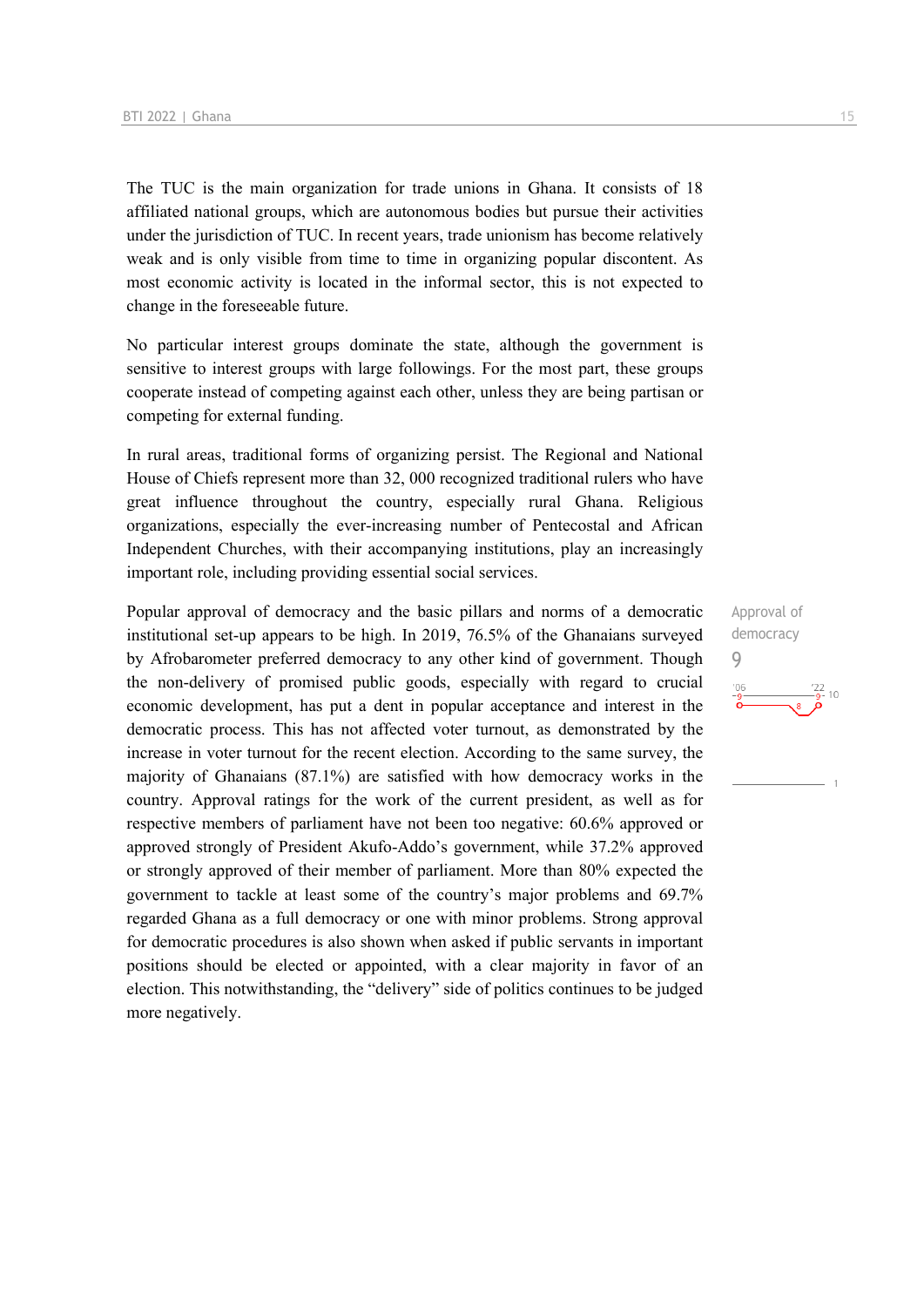Self-organization has stabilized at a comparatively high level, particularly in urban areas, and seems likely to be sustained. Economic problems for the emerging urban middle-classes might, in the medium-term, endanger that process. Generally, Ghanaian society is communal in nature. This is evidenced by mutual support and solidarity during events like births, funerals and marriages. Still, 91% of Ghanaians believe that carefulness is necessary when dealing with people and that people cannot be generally trusted, according to an Afrobarometer survey.

Ethnic cleavages can be exploited by politics, and in these cases, trust between citizens is diminishing. The role and influence of religious leaders have been instrumental in fostering unity within certain strata of the population. However, the exploitation of religious differences continues to present a threat as the division between relatively rich and very poor is often aligned both geographically and religiously.

### II. Economic Transformation

### **6 | Level of Socioeconomic Development**

Ghana ranked 138 out of 189 countries in the 2019 Human Development Index (HDI), moving up two ranks from the previous survey. This rank places the country in the group of countries with "medium human development" with a score of 0.611, a slight improvement from 2018. In 2016, 30% of Ghanaians lived below the poverty threshold of \$3.2 (PPP) a day, according to the World Bank.

Economic development, in general, is still unevenly distributed. Ghana lost 28% of its level of human development as measured by the HDI in 2018, due to inequality, and scored 43.5 in the Gini Index in 2016. This high level of inequality is also reflected in regional disparities. The northern part of the country is considerably marginalized, which unfortunately correlates with the fact that most Muslims live in the north. This reflects inequalities with regard to income as well as access to education, and the infrastructure arrangements are better in southern Ghana. Urbanization, at a rate of 56.7% in 2019 (World Bank), is a major, ongoing trend. Migration from rural areas to cities such as Accra, Kumasi, Tema and Takoradi, and emigration to foreign countries have drastically increased. This migration can be attributed to general economic hardship in the country. The general neglect of infrastructure in rural Ghana and an overconcentration of economic benefits in urban areas have accelerated these phenomena.

In July 2020, Ghana launched its Multidimensional Poverty Index. The index identifies two out of every five Ghanaians as multidimensionally poor. The report focuses on health, education and standard of living, and found insufficient health insurance coverage and educational expenses as the leading contributors to

### Question Score

# Socioeconomic barriers  $\Delta$  $\frac{22}{10}$  $-06$  $\sqrt{4}$

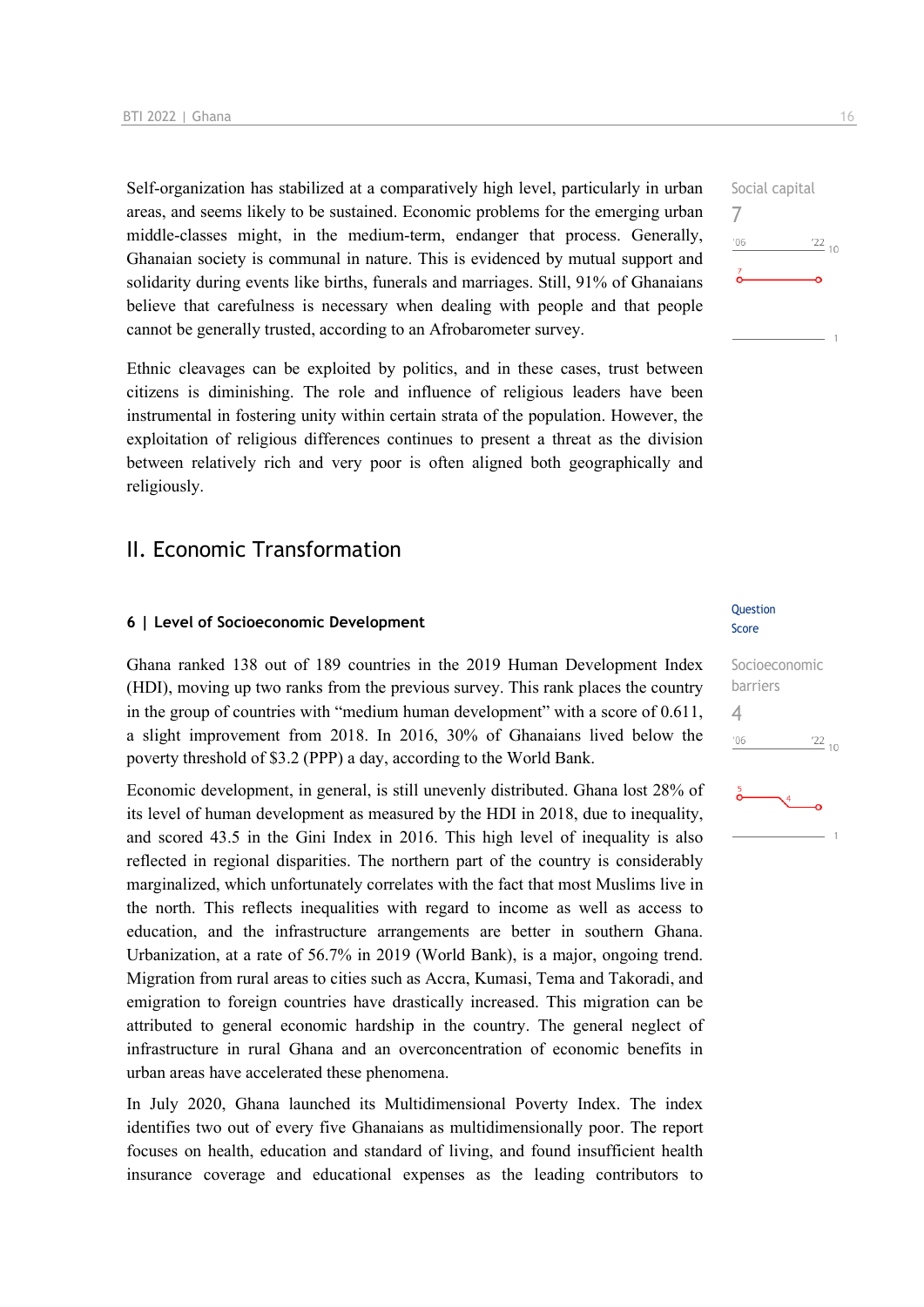multidimensional poverty. Multidimensional poverty is widespread among children under the age of 15. Inequalities among rural and urban people remain a challenge with the incidence of multidimensional poverty in urban areas (27%) being twice as high as that found in rural Ghana (64.6%). According to the report, Ghana has made great improvements in reducing poverty, from 55% of the population in 2011 to about 46% in 2017.

A difficult situation persists in terms of gender equality mainly because of economic and social problems rather than prohibitive laws. Ghana's score in the

The Gender Inequality Index (GII) was 0.538 in 2019, which does not mark a significant improvement in comparison to recent years.

| <b>Economic indicators</b> |          | 2017      | 2018      | 2019      | 2020    |
|----------------------------|----------|-----------|-----------|-----------|---------|
| GDP                        | S M      | 58845.2   | 65316.0   | 67234.3   | 72354.4 |
| GDP growth                 | $\%$     | 8.1       | 6.2       | 6.5       | 0.4     |
| Inflation (CPI)            | $\%$     | 11.7      | 0.4       | 7.2       | 10.0    |
| Unemployment               | $\%$     | 4.2       | 4.2       | 4.1       | 4.5     |
| Foreign direct investment  | % of GDP | 5.5       | 4.6       | 5.8       |         |
| Export growth              | $\%$     | 16.5      | 10.3      | 6.7       |         |
| Import growth              | $\%$     | 7.9       | 4.6       | 1.7       |         |
| Current account balance    | S M      | $-2002.6$ | $-2044.6$ | $-1864.0$ |         |
| Public debt                | % of GDP | 57.0      | 62.0      | 62.6      | 78.9    |
| External debt              | S M      | 22326.3   | 23262.0   | 26605.5   | 31179.2 |
| Total debt service         | \$ M     | 1980.5    | 2729.0    | 2184.4    | 2734.4  |
| Net lending/borrowing      | % of GDP | $-4.8$    | $-3.8$    | $-4.3$    |         |
| Tax revenue                | % of GDP | 11.9      | 12.6      | 12.2      |         |
| Government consumption     | % of GDP | 8.8       | 9.0       | 8.8       |         |
| Public education spending  | % of GDP | 3.6       | 4.0       |           |         |
| Public health spending     | % of GDP | 1.1       | 1.4       |           |         |
| R&D expenditure            | % of GDP |           | ÷,        |           |         |
| Military expenditure       | % of GDP | 0.4       | 0.4       | 0.4       | 0.4     |

Sources (as of December 2021): The World Bank, World Development Indicators | International Monetary Fund (IMF), World Economic Outlook | Stockholm International Peace Research Institute (SIPRI), Military Expenditure Database.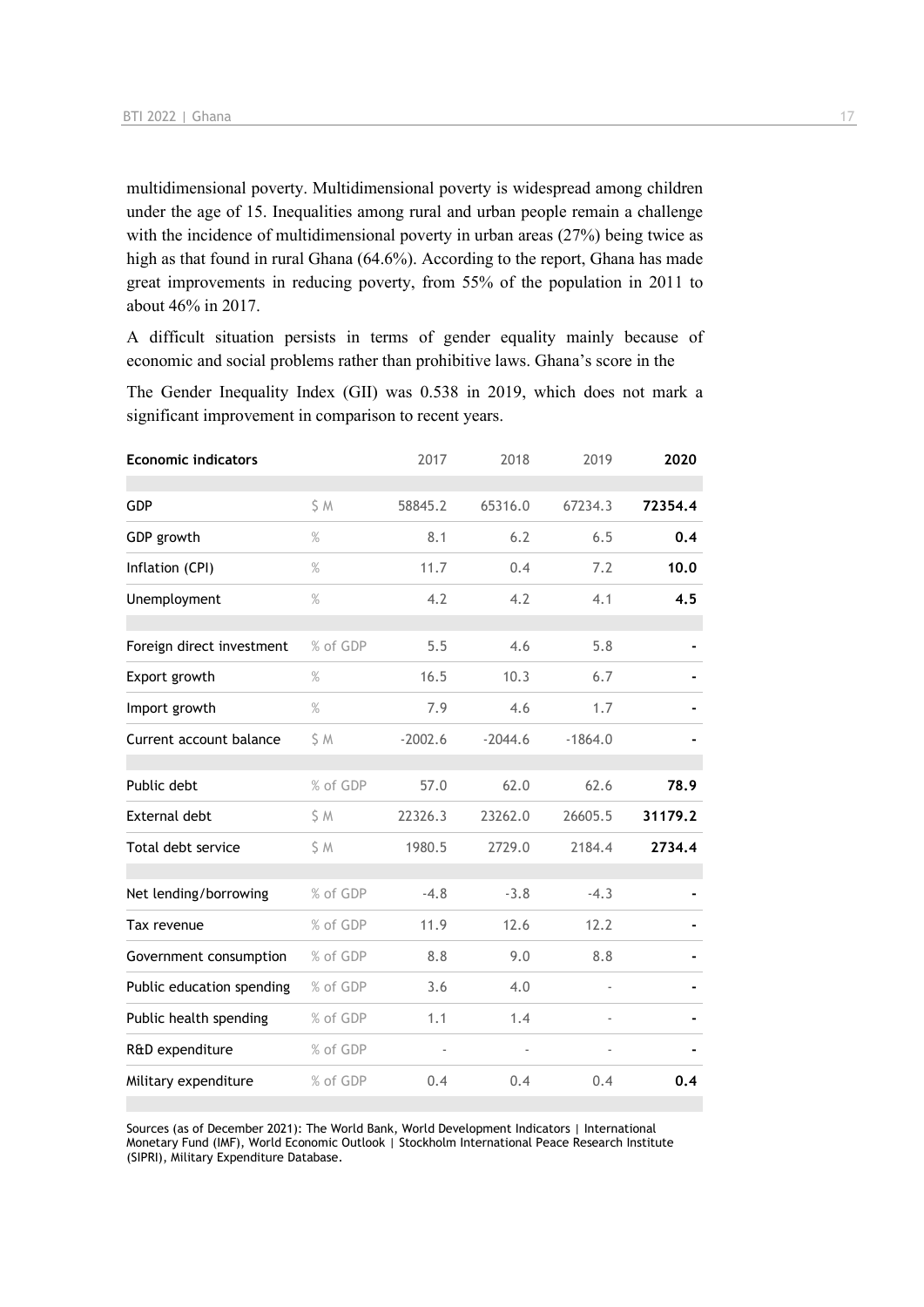### **7 | Organization of the Market and Competition**

Ghana has maintained a sturdy, steady, and functional market structure that facilitates competition, and the private sector continues to play a crucial role in the economy. In the 2019 World Bank Doing Business report, which scrutinized the ease of doing business in 190 countries, Ghana ranked 118 (compared to 108 in 2016), which does not fully reflect the ongoing reform process. Starting a business in Ghana takes 13 days and eight procedures with a cost of 12.3% of GNI per capita.

A new companies act was passed in 2019 (Act 992). Among other things, this act created a new independent office – the Office of the Registrar of Companies, which will oversee all businesses' registration and regulation. The new office is expected to be in operation in 2021, taking over the registration process from the Registrar General's Department. In 2017, the government launched the Business Regulatory Reform, but implementation has been slow. The aim is to improve the ease of doing business in the country. There is a relatively high degree of market competition, hindered mostly by limited access to affordable loans and some red tape and, mostly, corruption. In the 2019 Global Competitiveness Index, Ghana was ranked 111 out of 140 countries in the world and 8th in sub-Saharan Africa, a decline compared to its ranking of 105 the previous year.

Market distortion by subsidies still exists, although it has diminished considerably with the removal of fuel subsidies. Reducing subsidies remains a complicated task to accomplish politically due to fear of losing elections. The pricing regime is market-oriented and liberal. In general, the state still plays a major role as a contractor of private businesses and the biggest provider of formal employment in the country. Labor laws remain quite restrictive, though the effectiveness of regulations is doubtful in view of the strong informal economy (the share of informal employment amounts to more than 90%). Many of the problems businesses in the formal sector encounter do not stem from regulations, but rather from administrative inertia and corruption.

For most of the urban poor and rural dwellers, who do not participate in the production of cash crops, the unregulated informal sector remains a major source of income. There is a certain degree of discrimination with regard to ownership between local and international investors, especially with regard to land use and property. State-run enterprises remain a burden, with only a few profitable exceptions, and consume a disproportionate part of government resources and attention. Private entrepreneurs produce and trade in major commodities with the major exception of oil, where production and sale are highly concentrated in the hands of the state, and cocoa, where marketing is heavily influenced by a state-run cocoa board.

Market organization 6 $\frac{22}{10}$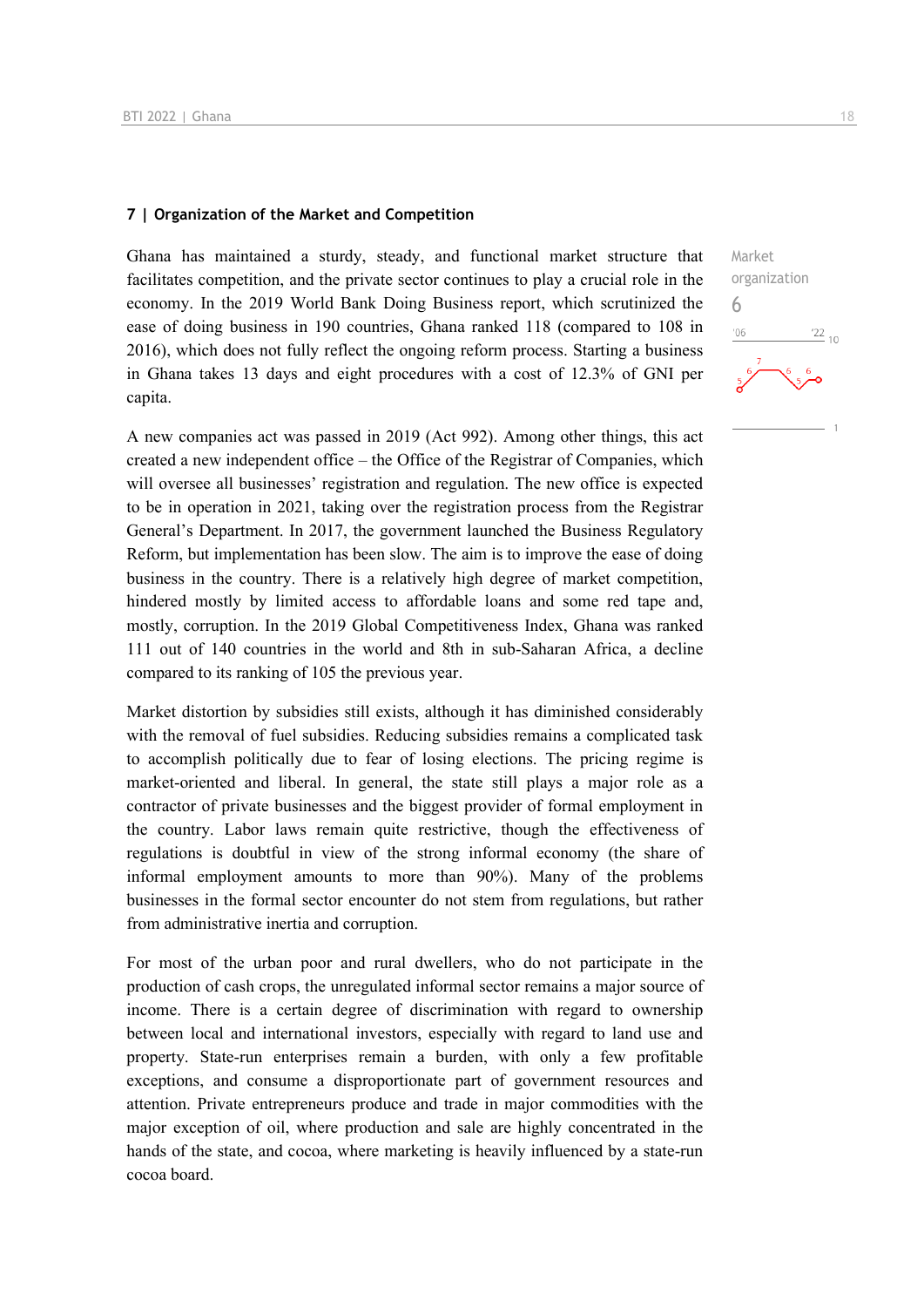The government of Ghana has made foreign direct investment (FDI) a priority, and the influx of FDI has persistently increased over the years, hovering between \$3 billion and \$4 billion yearly. The role of foreign companies is dominant in important sectors, such as trade and banking services, making local entrepreneurship less successful in comparison.

The formation of monopolies or oligopolies is generally not regulated. There is no general antitrust or competition law in Ghana. A draft bill, the competition and fair trade practices bill, has been in existence since 2004 and has not yet been passed into law. Currently, the only legislation that makes some references to "competition" in Ghana is the 2000 protection against unfair competition act. In 2018, Ghana started the process of formulating a competition policy. This new bill is still under review. The general absence of a competition policy and legislation in Ghana was leading to increased unfair trade and competition practices. However, government monopolies have dwindled in size and reach, although state influence in marketing activities remains significant, particularly regarding cash crops like cocoa and through its system of subsidies. Also, state-run enterprises still play an important role in distinct economic areas, especially utilities. Foreign direct investment continues to play an important part in Ghana's economy, and totals have persistently increased over the years. Foreign companies are dominant and play important roles in sectors such as banking and the service industry.

The government has maintained its policy of openly attracting and allowing the private sector to play a crucial role in the economy. Foreign direct investment has also played an important role in Ghana's economy, although, according to the World Investment Report 2020, FDI flow into Ghana decreased from \$3 million to \$2.3 million between 2018 and 2019. The mining and petroleum sectors are the main areas that attract FDI.

According to the WTO, Ghana's simple average applied MFN rate was at 12% in 2018. Relatively low formal barriers have been a policy of all the country's governments. The most protected economic area remains agriculture, followed by manufacturing. At the same time, Ghana grants a number of duty and tax concessions under various incentive schemes aimed at vital commodities and capital goods. In general, there is a trend toward slowly lowering tariff barriers, and this trend may accelerate as soon as other forms of income (especially oil revenue) can replace the income from tariffs. This process is expected to gain momentum once current economic problems have been overcome. Recent trade policy reforms have particularly emphasized improving the competitiveness of export companies and supporting export companies in diversifying and penetrating new markets, without introducing export subsidies, which Ghana has not pursued for many years. The Ghana Export Promotion Authority (GEPA) is tasked with implementing these policies by providing services to exporters, both with regard to directories and tools, as well as individual advice. A number of decisions, especially regarding trade barriers, tariff reductions, free movement of goods and persons, are discussed Competition policy 5  $^{\prime}06$  $\frac{22}{10}$ 

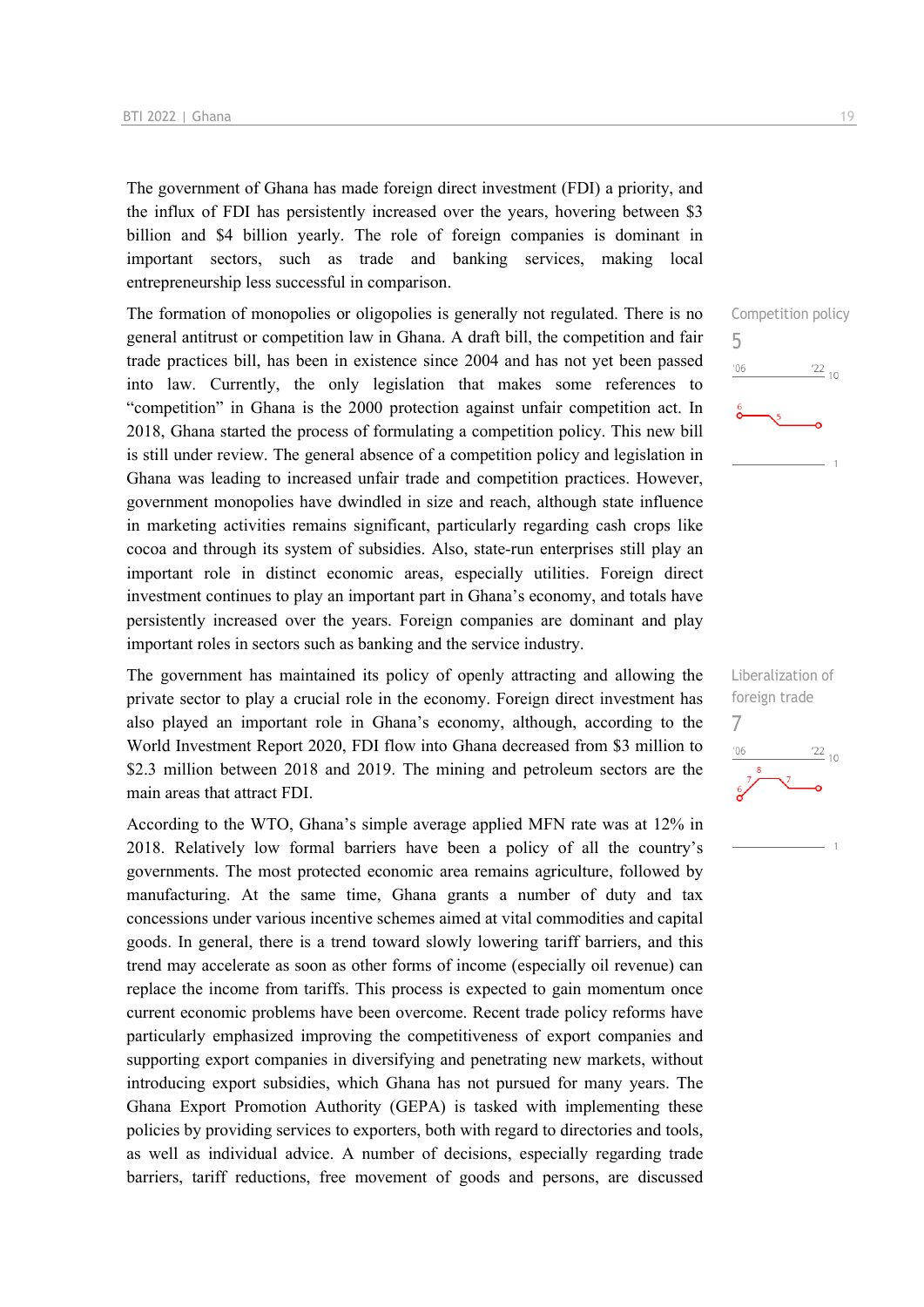within the Economic Community of West African States (ECOWAS) subregion agreements. While the Ghanaian Trade Union Congress (TUC) has repeatedly criticized the government's trade policy as being "too liberal," the government has continued to open its market, particularly for mining and agricultural products. This has at times created misunderstandings between local traders and their foreign counterparts, particularly those from Nigeria.

Ghana is a member of the World Trade Organization (WTO) and a signatory of the Africa, the Caribbean and the Pacific (ACP)-EU Partnership Agreement, which replaced the Lomé Convention. The country has an interim Economic Partnership Agreement with the European Union, which will provide duty-free and quota-free access to the EU market once it becomes operational. Ghana also enjoys duty-free access to the U.S. market under the Africa Growth and Opportunity Act (AGOA) agreement. The country has ratified the African Continental Free Area (AfCFTA) Agreement and is hosting the Secretariat of the AfCFTA. Ghana is trying to diversify its economic and trading partnerships, for instance, by entering into different trade agreements with China, which has become an important partner in the country's development effort.

Ghana still maintains a list of products that require licenses to import and a number of fees apply to the trade of certain goods. A relatively high "inspection fee" is charged for all goods entering the country. In order to protect local industries, shortterm bans on the import of certain goods (like canned fish or frozen chicken) are enacted from time to time, with sometimes very limited success because of the weak border regime and easy access to smuggling. Despite the existence of intellectual property laws in Ghana, such as those governing copyrights, patents and trademarks, intellectual property rights are very weak.

The legal underpinnings of the banking sector and the capital market are well designed, although some weaknesses persist, especially in the connection between central bank directives and the responsiveness of private banks (e.g., the effect of the interest prime rate set by the central bank). Non-performing loans have increasingly become an issue, especially with regard to state-run enterprises. In 2018, the share of non-performing loans was 18.2%, a decrease from 21.6% in 2017, according to the World Bank. The adjustment to Basel II and III regulations has been formally concluded on January 1, 2018, with the adoption of the Capital Requirement Directive (CRD), with the first reporting based on the directive commencing from July 2018. Since the end of 2018, Ghanaian banks are to meet the minimum capital requirement of GHS 400 million. According to the World Bank, Ghana's bank capital to assets ratio stood at 15.7% in 2018. Observers expect further mergers in the banking sector, as not all the banks will be able to meet that target.

The final outcome of the Bank of Ghana's recapitalization process, which started in 2017, is a smaller but sustainable banking industry, although this came with a price. The Bank of Ghana estimates a cost of \$2.1 billion for its clean-up, equivalent to

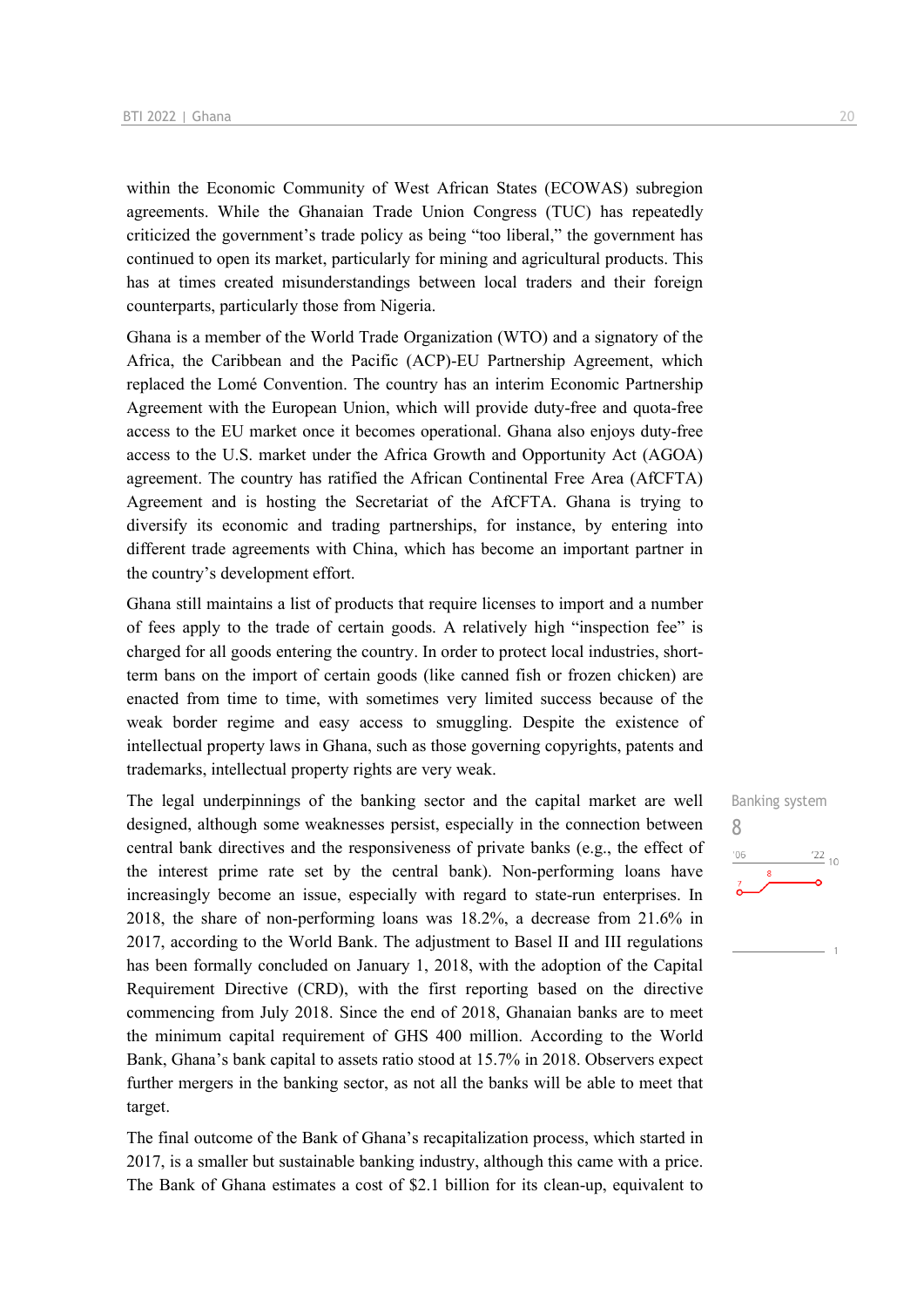just over 3% of the country's GDP in 2019. Despite a challenging economic and regulatory backdrop, Ghana's banks have shown steady growth in operating assets in recent years. For instance, the total assets of the banking sector grew by 14.5% year-on-year to GHS 108.90 billion at the end of February 2019, according to the Bank of Ghana. Investment in the banking sector also grew by 5.6% from 34.3 % in 2018 to 39.9% in 2019.

The market-driven approach has increased competition in the private banking sector and the availability of banking services beyond major urban areas. In addition, credit growth has been remarkable, thus giving further incentives to local businesses to invest. The major problem remains the "missing middle," as microfinance institutions take care of the poor's credit needs and banks to cater mainly to very big corporations and multinationals, leaving a visible gap for small- and mediumsized businesses, a total market share of about 30%, to obtain easy access to loans, according to the World Bank.

The Bank of Ghana enjoys a good degree of autonomy in the system but is not always effective at influencing the banking sector. In April 2020, Moody's changed Ghana's outlook from positive to negative, citing rising risks as a result of the coronavirus outbreak.

In 2019, The Payment System and Service Act (Act 987) established new requirements for the licensing and authorization of electronic payment services. According to the Bank of Ghana, nearly one in five Ghanaian is an active user of mobile money.

The Ghana stock exchange in Accra has continued to play an important role in attracting investment and raising capital. It is the second largest in West Africa after Lagos. In 2019 it had a market capitalization of close to GHS 57 million, a significant increase from GHS 52 million in the preceding year.

### **8 | Monetary and fiscal stability**

The Bank of Ghana, the country's central bank, has maintained its commitment to monitoring inflation and safeguarding a stable foreign exchange policy closely. However, it is highly dependent on sound budgetary policies, which have lacked sufficient control and are highly reliant on external conditions. Although inflation dropped in 2019 below 10% for the second time in a row since 2013, the challenge persists and confidence in the cedi remains low.

The interest rate set by the central bank fell to 16% as of June 2019, still much too high to enable banks to offer much-needed loans on an affordable basis. The central bank's influence in keeping exchange rates in check remains limited, but rates remained relatively stable during the period under review at about GHS 5 to 5.9 to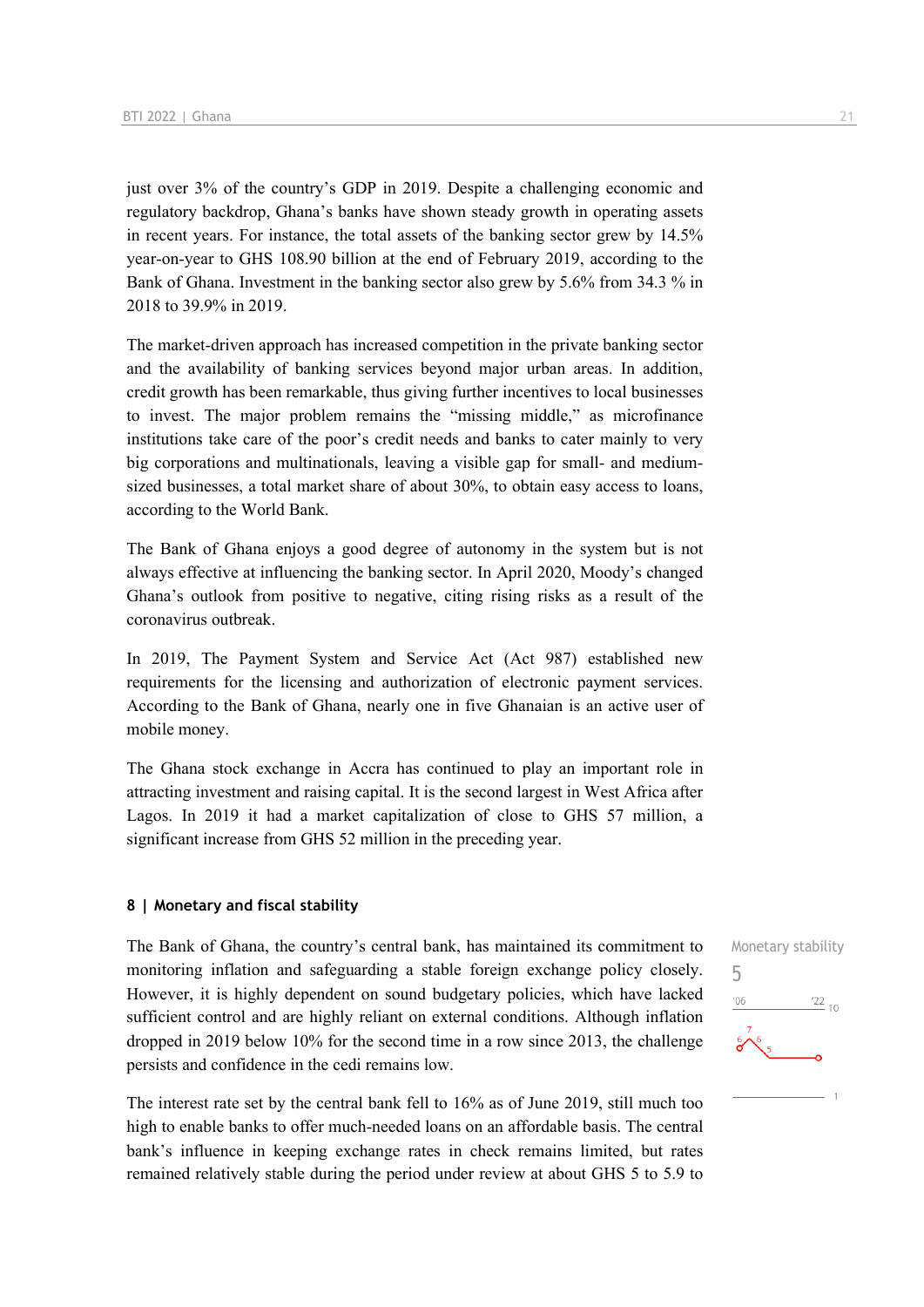the USD throughout 2020. According to the World Bank, in 2019, the real effective exchange rate score was 69.2. Still, because of more sound government policies, depreciation of the cedi continued only moderately in the reporting period, especially with the influx of additional money through issued bonds. Due to high demand in 2019, the cedi came under tremendous pressure. It depreciated cumulatively by 8.2% by July 2019.

The situation regarding foreign reserves has stabilized somewhat following recent downward movement, although observers still regard the current amount of reserves as too small. The IMF program, (Extended Credit Facility) which started in 2016 and extended into 2018, has addressed many of the issues. While some progress has been made, structural problems of an economy still importing more than exporting cannot be solved in a short time. Nevertheless, if the policies enacted during the outgoing IMF program continue, the outlook can be described as positive. As a result of COVID-19, the Monetary Policy Committee cut Ghana's policy rate by 150 basis points to 14.5%. It also announced different measures to reduce the impact of the pandemic, including lowering the requirement from 10% to 8%.

Fiscal policy in Ghana continued to be problematic in the period under review. The fiscal deficit shrunk, reaching 7.2% by the end of 2019, and then increased to 16.4% in 2020. The new budget for 2021 plans for a deficit of 9.2%. This is partially due to the impact of COVID-19. The debt burden has increased steadily. It stood at around \$44 million at the end of 2020, an increase of around \$2 billion from the preceding year. Public debt made up 68.3% of the GDP in 2020. Debt management has improved in the period under review, especially with regard to formerly uncleared arrears accumulated especially in 2016 (mostly due to liquidity problems). The current debt is only manageable with consistent economic growth and an increased tax base, progress in the latter area has been painfully slow though.

Reserves of foreign currency have been very unsteady during the period under review, they decreased to \$8,469 million in September 2020 from \$8,561.92 million in August 2020, revealing volatility. Overall, foreign reserves are regarded as inadequate, as they do not yet cover at least three months of imports.

In April 2020, the IMF approved a \$1 billion loan to Ghana to address some of the challenges of COVID-19. The Ghanaian government has committed GHS 11.2 billion to address some of the challenges posed by COVID-19. To compensate for the huge spending the pandemic caused, the government plans to cut spending in goods and services, and transfer capital investment for a total of at least GHS 1.1 billion. The government has also agreed with investors to delay interest payments on non-marketable domestic bonds held by public institutions to fund the financial sector cleanup at about GHS 1.2 billion. It has also drawn \$218 million from the stabilization fund and plans to borrow GHS 10 billion from the Bank of Ghana.

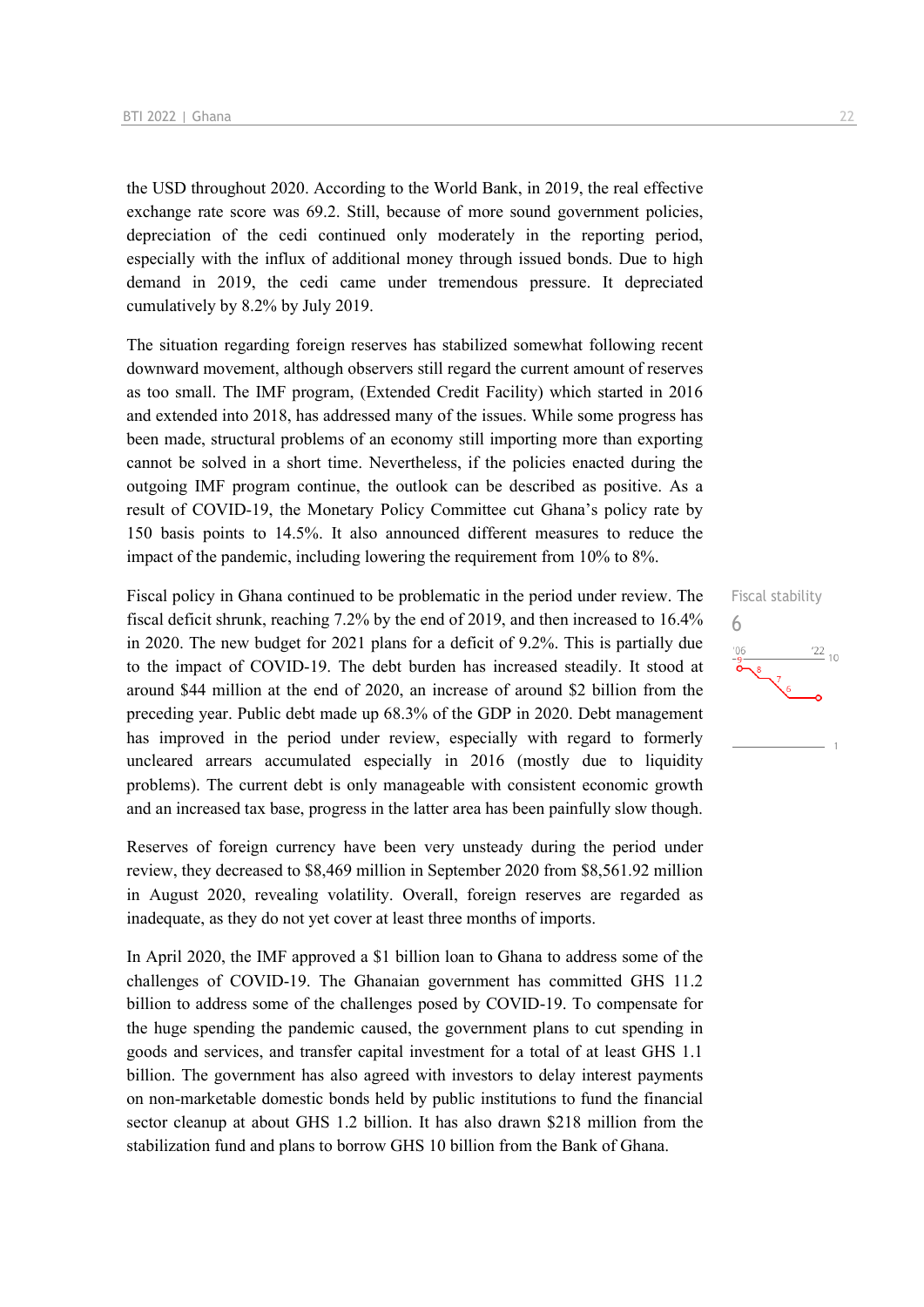### **9 | Private Property**

Property rights are adequately defined in legal instruments and case law and generally protected. The land tenure system is a based on a pluri-legal system in which statutory and customary law operate simultaneously. Roughly 20% of the land is owned by the state and traditional authorities govern the remaining 80%. In rural Ghana, private property rights are occasionally overshadowed by traditional or communal distribution and usage. According to the 2019 Prindex survey, 27% of respondents felt insecure about their land tenure rights. Shortcomings in the rule of law lead to lengthy legal procedures and corruption. Therefore, access to formal judicial proceedings is limited to the economically advantaged who can afford to pay for expensive litigation. Foreigners, including investors, are not allowed to purchase land, but can lease it. According to the Doing Business Report 2020, it takes five procedures and 33 days to register property. In 2003, the government started a large-scale reform project to establish fair and efficient processes for land registration, institutional capacity-building, harmonizing statutory and customary law and improving land-dispute resolution. Not much success has been achieved.

Private companies continued to play a significant role in economic policy. Still, the desire for a more liberal NPP government to "plan" investment, as exemplified by the "one district, one factory" policy, shows a continuing, limited willingness to defer to market rules. Access to credit remains a challenge, especially as banks are reluctant to give loans to SMEs, interest rates are high and public support (e.g., through affordable loans) is limited. FDI is concentrated in specific sectors and only affects medium to large-scale companies. Privatization is mostly an issue with regard to the remaining major state enterprises, especially regarding utilities, and the process has more or less stalled as this is regarded as highly unpopular. A major challenge for any private enterprise remains the structural weakness of the material infrastructure – especially transport, and the unreliability of energy sources. The are some improvements in road infrastructure, although such developments occur primarily in cities.

### **10 | Welfare Regime**

Ghana has a relatively limited public welfare regime, which consists mainly of indirect contributions. This mostly covers employees in the formal sector through the Social Security and National Insurance Trust (SSNIT). This means most Ghanaians who work in the informal sector are not covered. There are other direct subsidies to essential commodities such as food, which is exempted from Value Added Tax (VAT). In recent times, this has been diminished as a variety of subsidies are either under consideration to be abolished or have already been, like the subsidy on fuel.



|               | Private enterprise |
|---------------|--------------------|
| '06           | $\frac{22}{10}$    |
| $\frac{7}{1}$ |                    |
|               |                    |
|               |                    |

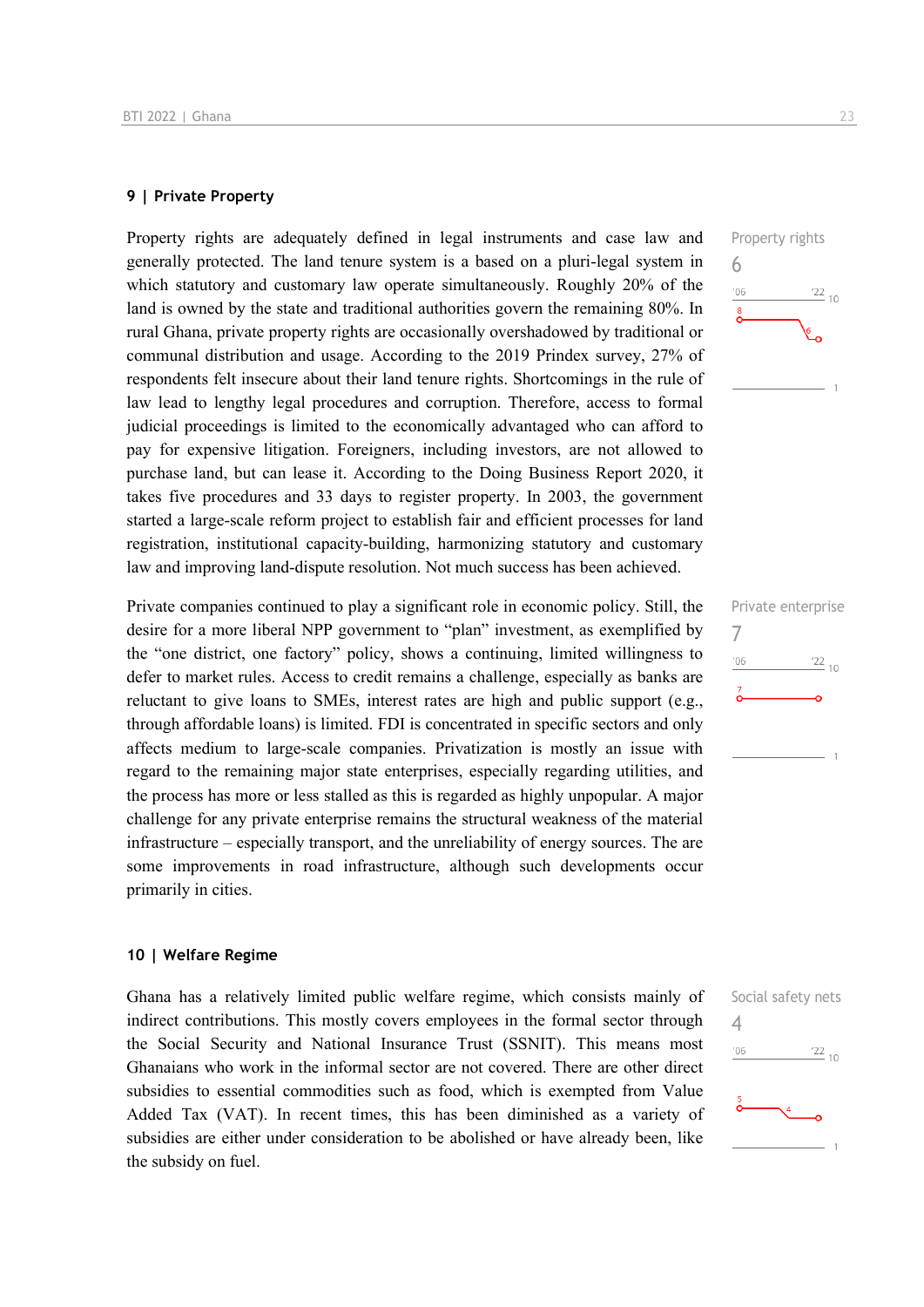In addition, special programs are available to certain targeted groups in health sectors (e.g., malaria or AIDS) and education (e.g., free meals and transport for pupils from marginalized communities). Furthermore, a National Health Insurance Scheme (NHIS) exists, which is quite exceptional in the region, despite not being compulsory and underfunded. The most important public program in this field is LEAP (Livelihood Empowerment Against Poverty), which was established in 2008, and now provides 250,000 households with financial aid and supports to access health care. In addition, a Planting for Food and Jobs campaign in rural areas is supposed to provide a livelihood to impoverished rural communities. All these programs suffer from underfunding and significant bureaucratic inertia.

Aside from the informal sector, which is still the primary avenue of making ends meet for many, private remittances from abroad have an important impact on the livelihood of many Ghanaians, both through direct consumption as well as through the secondary effects of investments. The World Bank estimates that, in 2019, Ghana received \$3.521 billion in personal remittances.

In the initial stages of the country's lockdown due to the COVID-19 pandemic, the government, religious bodies, civil society groups and individual Ghanaians made various contributions to support those badly affected by the pandemic. The government focused on distributing food and relief items to lockdown areas. Some religious bodies, civil society organizations and individuals went a step further and provided monetary assistance. Most of these measures have ended as life is gradually returning to normal.

As has already been mentioned, some achievements have been made with regard to equality of opportunity in education. Primary, and recently secondary public schools are free and the government provides both free meals and free transport in marginalized areas. The increase in school enrollment has put a heavy burden on important indicators like the teacher to pupil ratio and the infrastructural condition of primary and secondary schools. The increase in enrollment in secondary institutions is also putting pressure on the over-burdened tertiary institutions. It is to be expected that girls, who have been denied access to secondary schools by their family's preference for boys due to economic reasons, will now have a higher chance for a proper education than previously.

Nevertheless, gender inequalities persist. The general literacy rate stands at 79%, according to the most recent World Bank data (2018) but is higher for males than females (83.5% compared to 74.4%). As of 2019, tertiary education enrollments show that the ratio of female to male enrollment is only 0.8, the female and male enrollment rates at the primary level is 1.0, while secondary education is equal at 0.9.

Outside the education system, inequalities persist mainly because of economic and social problems rather than prohibitive laws. Public perception with regard to gender equality is slowly moving against structural discrimination, as the

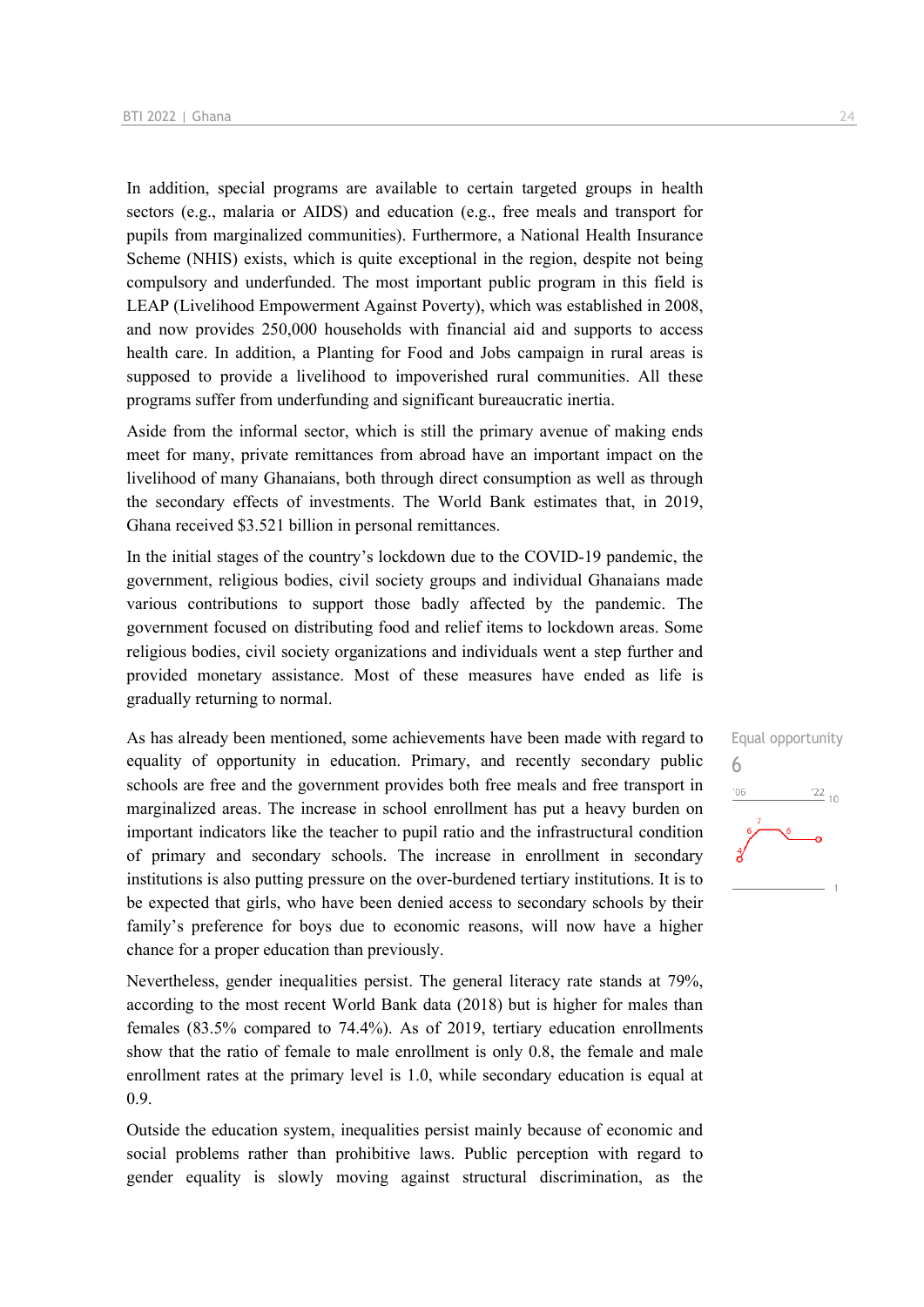Afrobarometer surveys have indicated persistently. Still, traditional values of family life and the role of women in society prevail even in modern urban areas, putting pressure on women to pursue a career while shouldering the full responsibility of housework and raising children. In recent times, discussions about the treatment of homosexuals have been taking place, mostly induced from abroad. The deeply conservative and discriminatory attitude of the majority of opinion leaders in both the political arena and in civil society has become quite apparent in this case, spurred by very discriminatory beliefs of important religious bodies and their representatives. Tolerance of homosexuality is negligible.

Employment statistics are scarce and unreliable, especially with regard to the informal sector. Studies of the informal economy suggest that women carry the major burden of working for subsistence wages in this sector, a pattern consistent with other African societies. A legal framework for labor and employment regulation exists, but its enforcement is difficult and mostly inadequate.

With regard to public office, subsequent governments have made it a point to include the diversity of ethnic backgrounds and a substantial number of women in the hierarchy of all levels of public administration and politics. The 2020 parliament of 275 members includes 40 women, up from 37 in the last parliament, the highest number yet in the history of Ghanaian parliamentarism.

While ECOWAS nationals have certain rights to work in Ghana as stipulated in the various agreements and protocols, these rights at times conflict with local laws. This has led to various clashes between Ghana traders and their Nigerian counterparts in particular. However, in Ghanaian society there is no discrimination against foreign nationals.

### **11 | Economic Performance**

Despite the many challenges, the Ghanaian economy was never in danger of dropping into a recession. After a slump in 2020 because of the coronavirus, the economy is projected to accelerate in 2021. Corruption and mismanagement have plagued economic performance for several decades and continue to hinder development. Historically, low revenues from cocoa and gold due to global markets, as well as extensive smuggling and corruption, have caused an estimated loss of \$10 billion annually in national revenue.

Economic growth has been unstable. The economy grew by 8.7% in 2017 and growth remained above 6% in 2018. Growth in 2019 and 2020 was 6.5% and 0.4%, respectively. The IMF expects the economy to grow by 4.2% in 2021. Oil has replaced gold as the country's second highest income earner, only surpassed by cocoa. Other economic activities likewise remain vital to the country's economic future.

Output strength 7 $\frac{22}{10}$  $106$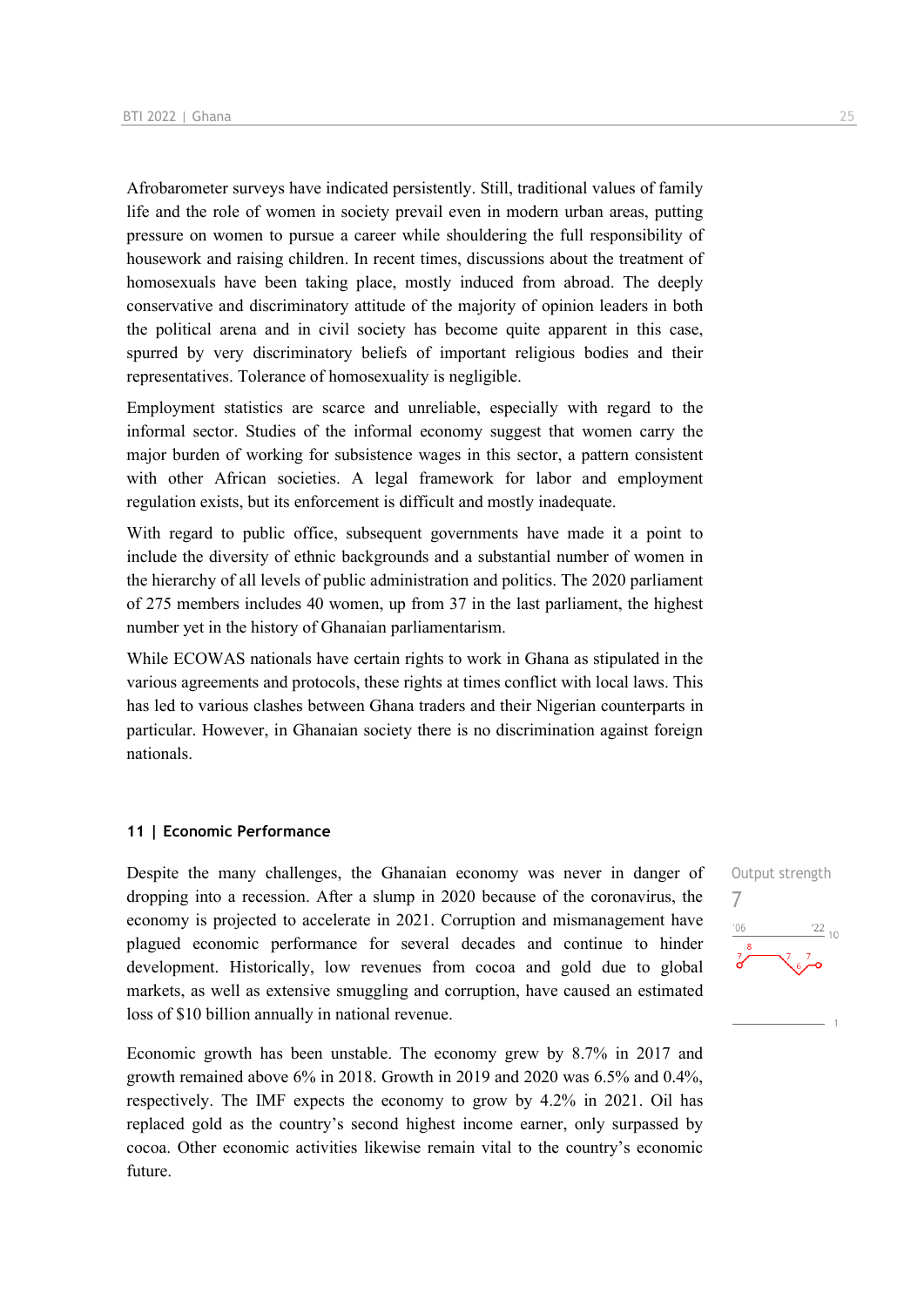Continued and persistent donor support and high levels of remittances from abroad have added stability to the economy, although the total percentage of Official Development Assistance (ODA) to GDP has diminished significantly over the years. The challenges to economic growth include persistently high inflation, although below 10% in 2019, as well as the weakening of the cedi vis-a-vis major currencies. The fiscal deficit and debt burden have diminished the government's ability to make necessary adjustments. Public debt amounted to 62.8% of GDP in 2019. Yet, slow progress in these areas is discernible. The cooperation agreement (Extended Credit Facility Agreement) with the IMF, in full implementation since 2015 and ending in 2018, has improved government competency and restored trust in fiscal policy.

There has been some economic improvement, especially in agriculture and the tourism industry. The former has profited from the government Planting for Food and Jobs campaign, while tourism, which has been increasing, experienced a major boost before the onset of COVID-19. The Year of Return in 2019 was well patronized by Africans in the diaspora. According to the Ministry of Tourism, the initiative generated a revenue of \$1.9 billion and an estimated one million people visited the country in 2019.

While commodities were the driving force behind recent economic development, manufacturing has been less impressive. Exports of finished goods and imports of capital investment have been hampered by high inflation, a relatively weak currency and a volatile exchange rate, which restricts imports. In addition, for more complex production, qualified staff is not available in the labor market due to the weak vocational training in the country. Ghana continued to have a negative current account balance of -\$2,043.9 million in 2018, according to the World Bank. In contrast, the service sector has continued to enjoy growth and diversification. Ghana is now ranked as a lower-middle income country. Foreign direct investment has stabilized somewhat. In 2019, according to the IMF, net FDI was \$2.319 billion, a decline from \$2.989 billion in the preceding year. Ghana's unemployment rate was estimated at 4.5% in 2020 by the International Labor Organization. However, official employment statistics have to be taken with a grain of salt, as they do not cover the important informal sector (estimated at more than 90%) and, therefore, only provide a limited view.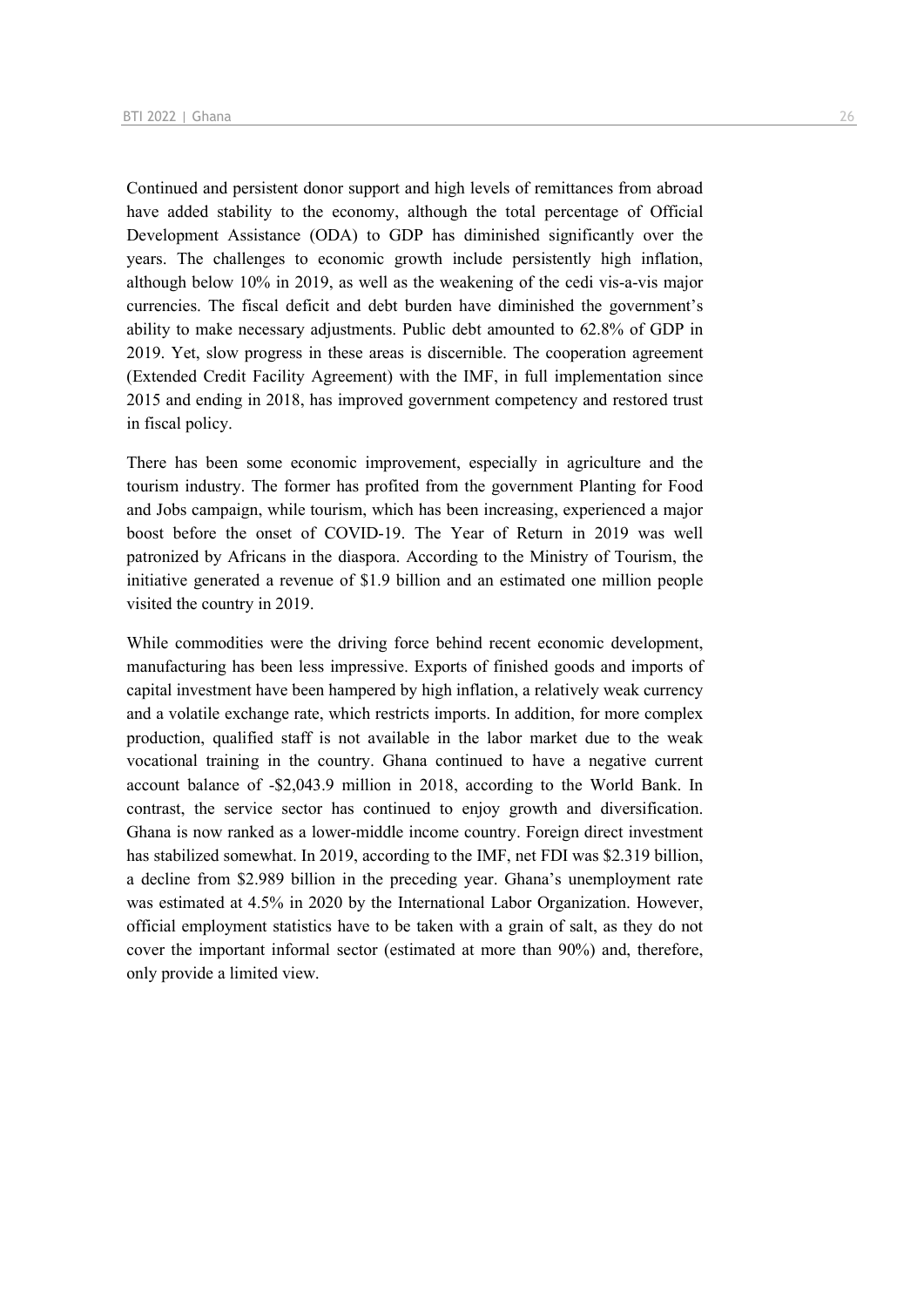### **12 | Sustainability**

Environmental issues continue to be an insignificant aspect of political and economic decision-making, despite public declarations to the contrary. A "National Environmental Action Plan" has been promulgated, as well as a "National Climate Change Policy Framework," but implementation has still not been impressive so far in most fields. Execution lacks direction, as clear targets and indicators are missing. Ghana lacks an adequate environmental monitoring system, mainly because the responsible ministry's funding is restricted and not used efficiently. The far more pressing issues of addressing abject poverty and, at the same time, strengthening the performance of state institutions, always override environmental concerns.

Increasingly, human hazards caused by gold mining, lack of community participation, insufficient coordination among government institutions, inadequate personnel and logistics, and lack of political will are factors contributing to the ineffective implementation of environmental policies. The failure of the NPP administration to crack down on the activities of illegal gold miners exemplifies this point. Therefore, the environmental consequences of investments are only scrutinized seriously if and when donor assistance or international agreements are involved. A latent environmental concern is in the emerging oil sector and the possible environmental hazards of offshore production. Environmental protection is rarely discussed, and many policies lack proper implementation. The tax system barely takes environmental issues into account. As long as economic challenges exist, this picture will not change fundamentally. The relative success of tourism and the interest of visitors in a clean environment have at least increased environmental awareness in some areas. Until awareness is further heightened, it will probably be the donor community's task to act as an advocate for environmental sustainability, as well as that of NGOs dealing with the matter. The fact that the government has, together with private investors invested heavily in hydroelectric power has less to do with environmental concern than with the relative abundance of waterpower. Efforts to utilize natural gas for energy production have also increased. At the same time, vehicular pollution in major cities has worsened considerably, as the emerging middle class acquire vehicles. On the positive side, progress has been made with regard to the availability of clean drinking water and sanitation issues, especially in urban areas. In the Environmental Performance Index (EPI) 2020, Ghana ranked 168 out of 180 countries, a decrease over previous years, as it has scored 27.6 out of 100 (the higher the score, the better the situation). Over the last ten years, the scores for wetland loss, CO2 growth and black carbon growth have deteriorated, while the scores for grassland loss, SO2 and NOx growth have improved. Good results have been achieved in sanitation and drinking water.

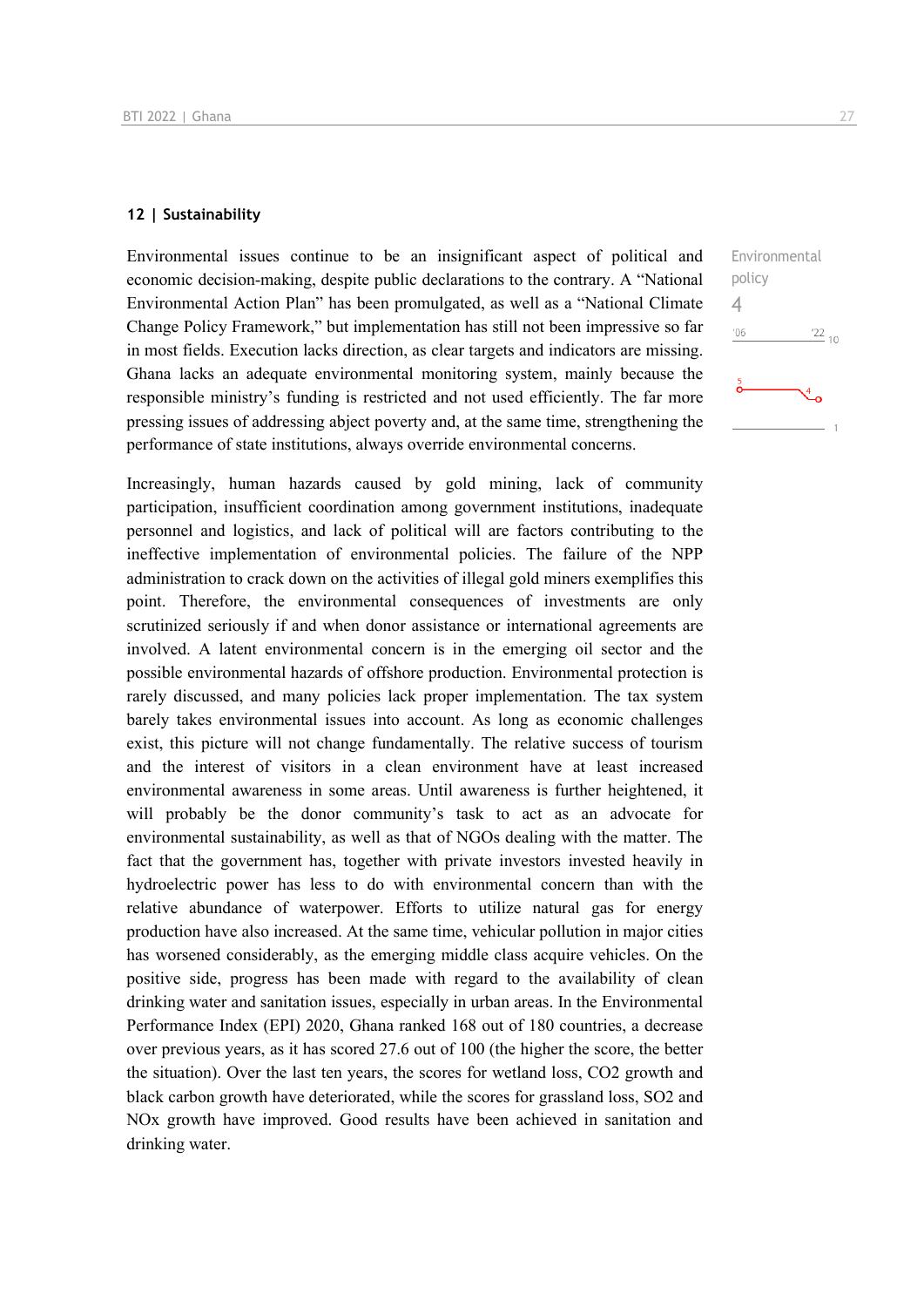Ghana is trying to improve its education system despite all budgetary constraints and institutional shortcomings. The latest step in this endeavor is to make public secondary schools free of charge, therefore offering the full range of education up to the university for all pupils without economic restriction. This has and will continue to cause shortcomings in teacher training and staffing especially in marginalized areas – and will provide challenges for teaching quality as the influx of pupils in an ever-growing population is putting considerable strain on the system. This can only be partially compensated by the expanding sector of private educational institutions.

For the U.N. Education Index, Ghana scores 0.563 as of 2020. The gross enrollment ratio for primary education remains steadily above 100% (because of significant late enrollments from older age cohorts), while for secondary schools, it has been around 70%. Although there is no current data available, free secondary education implementation in 2018 has changed this picture significantly. The government had to run a shift system to absorb the number of students seeking admission to educational institutions. Tertiary education has become more accessible. The government has constructed more universities or upgraded other institutions to university standard. Students also have options now; they can decide to attend private tertiary institutions although those are generally expensive.

Ghanaians with the means to study abroad generally do, especially for masters and PhD degrees. With some exceptions in the areas of agriculture and mining, research and development (R&D) exist only at a very basic level. In 2010, R&D expenditures made up 0.4% of GDP. Experts working in the most productive and technically advanced areas of the economy are generally trained abroad.

Government expenditure for education hovers around 5% to 6% of GDP and normally a little less than 20% to 30% of the overall budget, therefore constituting a large share. Around a third of the education budget goes into primary education, another third into the two tiers of secondary education (junior and senior), a very small percentage into technical and vocational education (around 1%), and the rest into the tertiary system. Teachers enjoy regular pay rises. Though especially in primary education, salaries are still very low, and postings in rural areas highly unattractive for young teachers without extra allowances. Aside from salaries, many schools still lack proper equipment and materials, a situation especially serious in the area of vocational training and in some institutions of higher education. literacy rate in 2018 was about 79%, according to the World Bank. This percentage is expected to improve due to the implementation of the Free Senior High School policy which started in 2017. Vocational training remains the weakest part of the education system, with a lot of informal and uncertified training. Current efforts by donors and the government are focusing on combining informal and formal vocational education to slowly formalize skills and training.

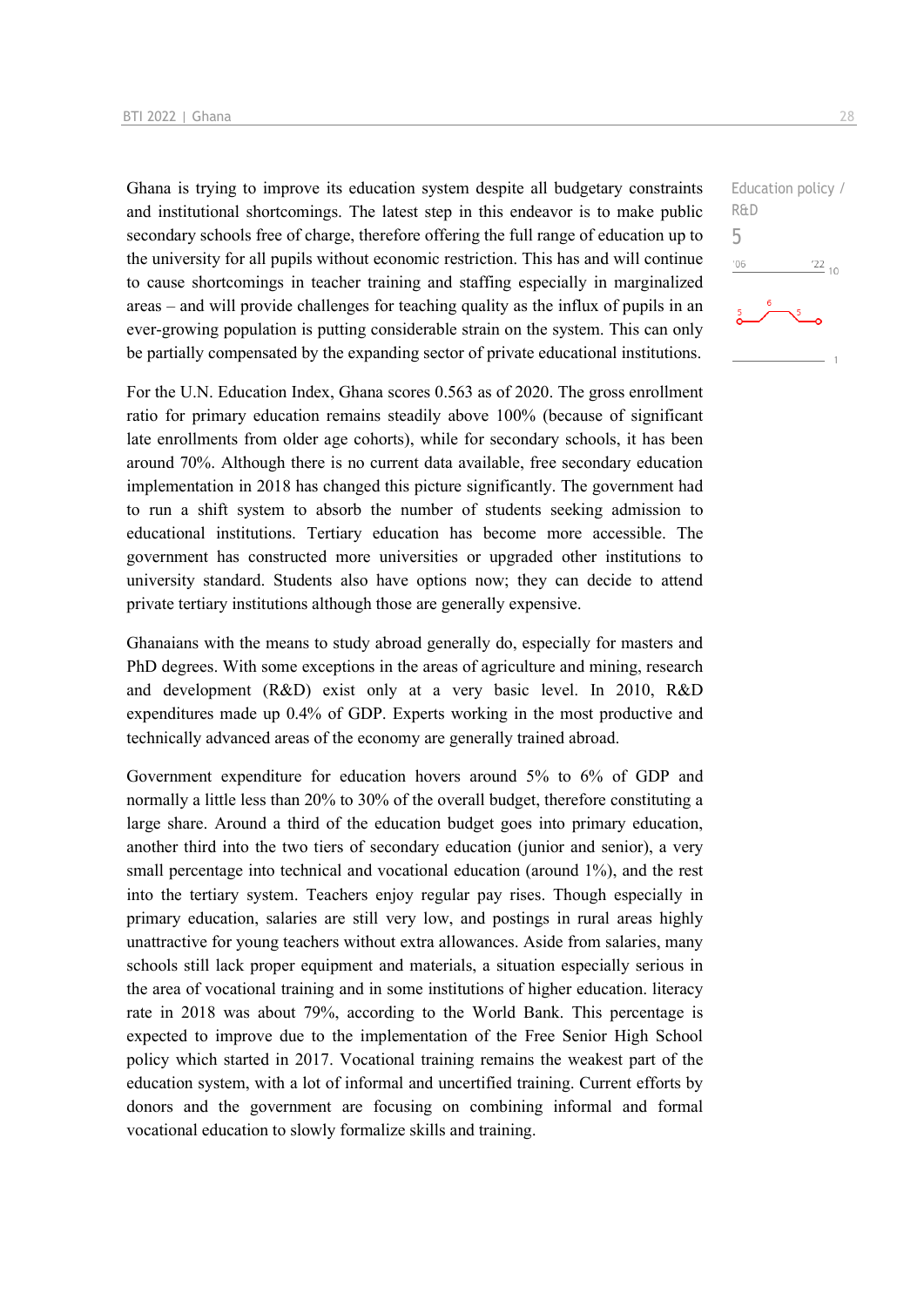# Governance

### I. Level of Difficulty

Ghana shares some of the structural constraints of other African countries, with minimal success in overcoming some of these challenges. Its potential in doing so is closely connected to its economic development and the effectiveness of governance, which continues to have deficiencies. While neither geographical location nor lack of natural resources form an impediment to management, one of the major problems that Ghana faces is persistent abject poverty throughout the country: 30.1% of Ghanaians live on less than \$3.20 a day, with the northern regions disproportionately affected. According to the World Bank, multidimensional poverty for Ghana in 2018 (latest) was at 47.8%. Much of the problem is rooted in educational deficiencies, which result in a poorly trained workforce, and a social system that is both underfunded and challenged with an ever-growing population.

The COVID-19 crisis has also aggravated some of the struggles and difficulties the country faces. The Ghana Health Services has indicated that its staff has to work longer hours with limited resources, and to divert more resources, and attention to COVID-19 patients. This has had severe effects on providing health care, especially to other non-COVID-19 patients. The country is also projected to lose at least \$1.6 billion as a result of the pandemic.

Administrative inertia and corruption form another cluster of structural constraints. Administrative reform is highly politicized as the government provides the bulk of employment in the formal sector. However, future reforms will likely be hampered by the lack of efficient and effective institutions to fully implement sound policy changes. and the need to keep a significant part of the electorate happy, especially before elections. Ghanaian infrastructure remains largely insufficient. Some efforts have been made to stabilize the energy supply and improve transportation infrastructure (railway), but such capital-intensive projects face several constraints and are limited to urban areas.

Structural constraints 6 $106$  $\frac{22}{10}$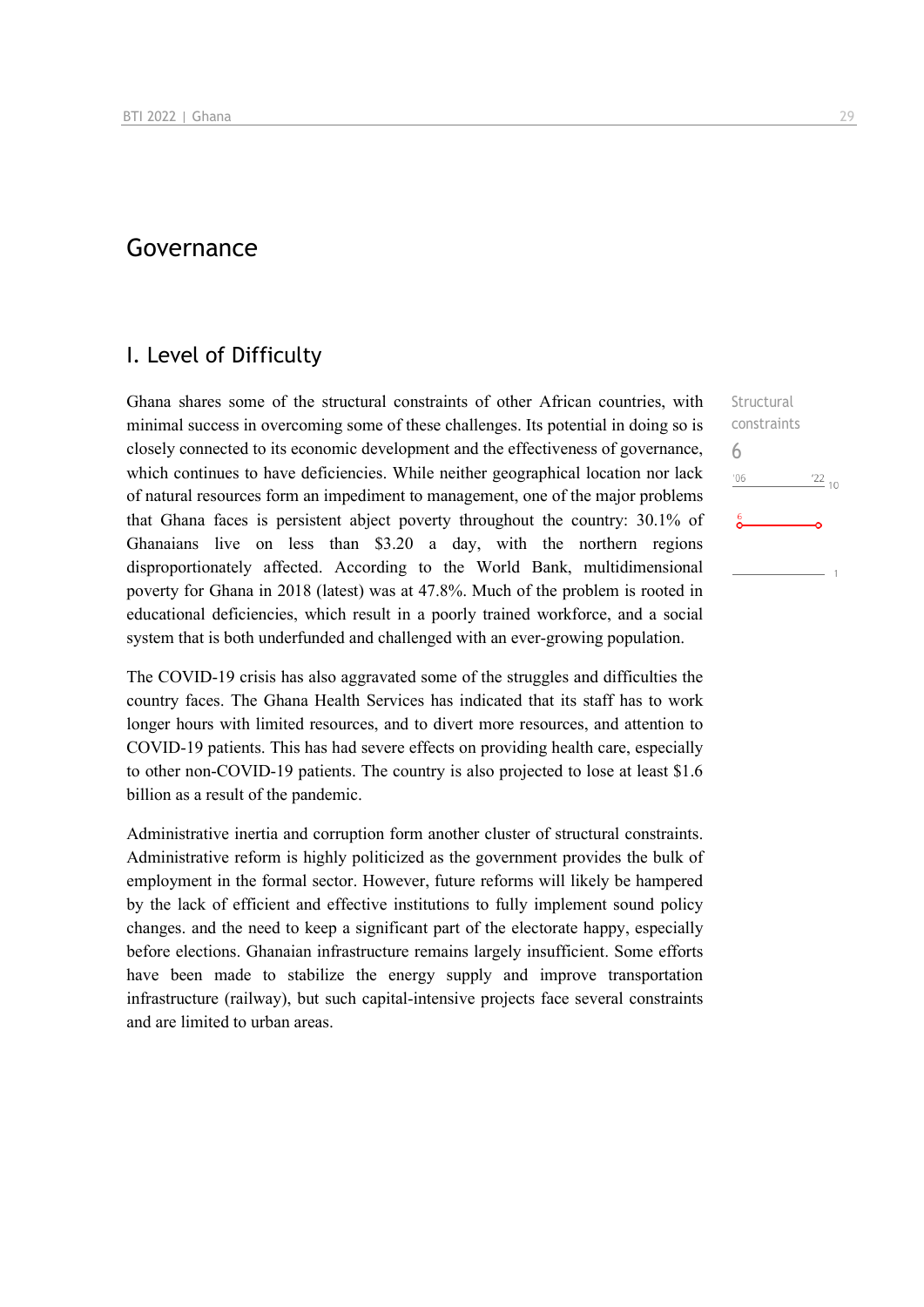Ghana is a country with a relatively well-grounded tradition of civil society, enhanced and supported by both donor assistance as well as a regulatory framework and political culture that allow freedom of organization and expression. Current estimates indicate that there are about 33,000 civil society organizations in the country. Still, the politicization of civil society in connection to a bipolar political system concentrated on two major parties has increased. With strong traditions in self-help and communal support systems, CSOs often find fertile ground for their activities, although more modern groups –that address more complex political issues – are concentrated in urban areas. Civil society groups are outspoken and well trained in using the media to voice their opinions and interact with the government. Still, some are used as instruments of political party interests, and others are merely agencies to channel foreign aid into the country, causing disappointment in their performance, especially in poverty-stricken areas. Therefore, it is not always easy to differentiate "independent" NGOs from those with strong affiliations to a political party and/or a leading politician. In some areas – like health – responsible ministries are actively engaging NGOs in pursuing their goals, including direct delivery of services, exemplifying a good relationship between public and non-public actors. NGOs have played and continue to play an important role in the election process, especially in monitoring elections. In summary, the development of civil society can be regarded as positive. With the obvious lack of trust of a majority of the population in the performance of state institutions, as detailed in Afrobarometer's surveys, CSOs will increasingly be regarded as a viable alternative and should be able to improve their role in the Ghanaian society even further if they manage to deliver on their promises. For this, capacity-building as well as addressing the sometimes precarious funding situation remains a challenge.

Generally, Ghana is not a country of intense and violent ethnic and political conflicts, and this is also the case for the period under review. The social fabric of society and the coercive power of government institutions are strong enough to maintain a certain equilibrium for effectively preventing political or ethnic violence a good part of the time. The National Peace Council, various religious bodies and traditional leaders have all played key roles in promoting and maintaining peaceful co-existence. Outbursts of violence occur, although rarely. The country is clearly split into religious and ethnic groups, although the ethnic card has not been played as strongly as in other African countries. While conflicts persist and can be exploited for political means – something which will continue in the foreseeable future – they do not occur frequently enough to undermine day-to-day life in Ghana.

The major potential conflict remains the dichotomy between the northern and southern regions, influenced by religious and economic differences, which can potentially be exploited. While religious conflict, especially between the Muslim and Christian communities, is not a regular feature of Ghanaian society, the aggravating influence of economic challenges carries the danger of spillovers. In

 $\frac{22}{10}$ 

Civil society traditions

Conflict intensity

 $\frac{22}{10}$ 

4

'06

4

 $-06$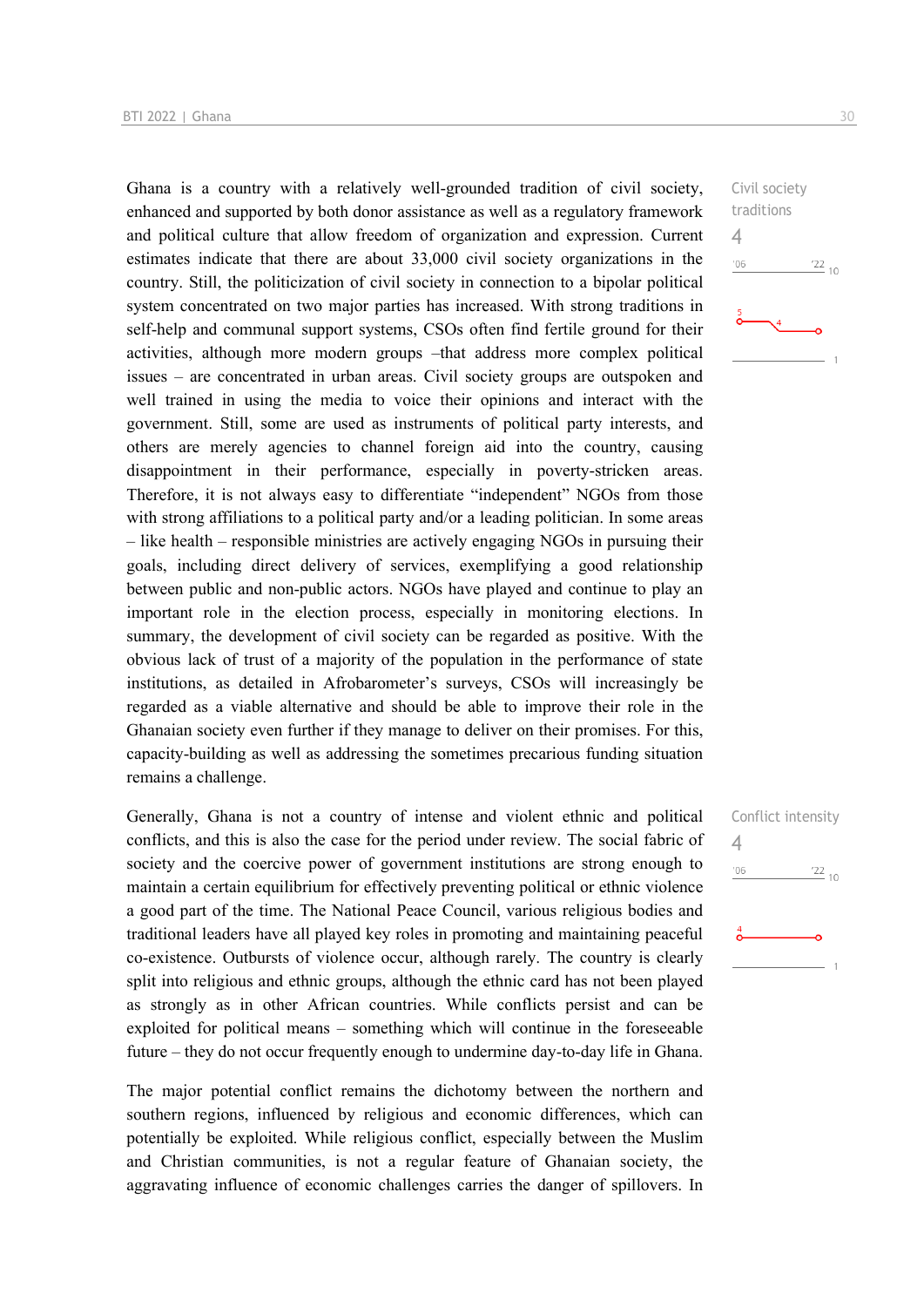addition, the government must be vigilant in monitoring potential influences from less stable neighboring countries. The permanent infighting in the two major political parties and their potential to split into many factions remain a potential source of conflict in future. It is difficult to maintain party discipline and instances of intra-party violence and disagreements have been recorded.

# II. Governance Performance

### **14 | Steering Capability**

Like many countries, Ghana does not lack good plans, concepts and strategies, but faces challenges in implementation. Fortunately, because of its close cooperation with the donor community, exemplified by the Extended Credit Facility and Rapid Credit Facility agreements with the IMF in 2017 and 2020, respectively, the government has pursued a pragmatic course regarding the delivery aspects of political planning. This has been intermittently disturbed by the dishing out of election presents, especially before the IMF agreement. Prioritization of goals has been a continuous challenge as the president is forced to adjust to external circumstances, on the one hand, and demands by his own party on the other. It is to be expected that the government will continue to rely on donor support in order to accomplish certain development goals. Prior to the IMF cooperation, there was no long-term plan for a national debt policy. Some reforms – like in the public service or in the banking sector – have gone well so far. In any case, the government is pursuing its goals within the limits of constitutional law.

One of the government's strategic objectives is to make Ghana a tourism hub in Africa. This objective led to the drive to encourage the African diaspora, especially African Americans, to visit Ghana and possibly make it their "home" as part of the Year of Return, which started in 2019 and was expected to be an annual event. However, due to the global restrictions on travel related to the COVID-19 pandemic, the tourism industry has taken a dip. Although no data are available yet, travel to Ghana in 2020-2021 is unlikely to match the one million tourists in the previous year.

Gaining and organizing expertise is an ongoing challenge. Among other factors, Ghana is not producing the necessary manpower needed for national development. Most skilled experts migrate to other countries, and tertiary education is hampered by quality problems and barriers to access. The government has to rely on external advice in many cases, either provided by the donor community or purchased at great expense. Strategic planning units in ministries and parastatals are chronically understaffed or underqualified and not always up to the task, as has been shown by

#### **Ouestion** Score

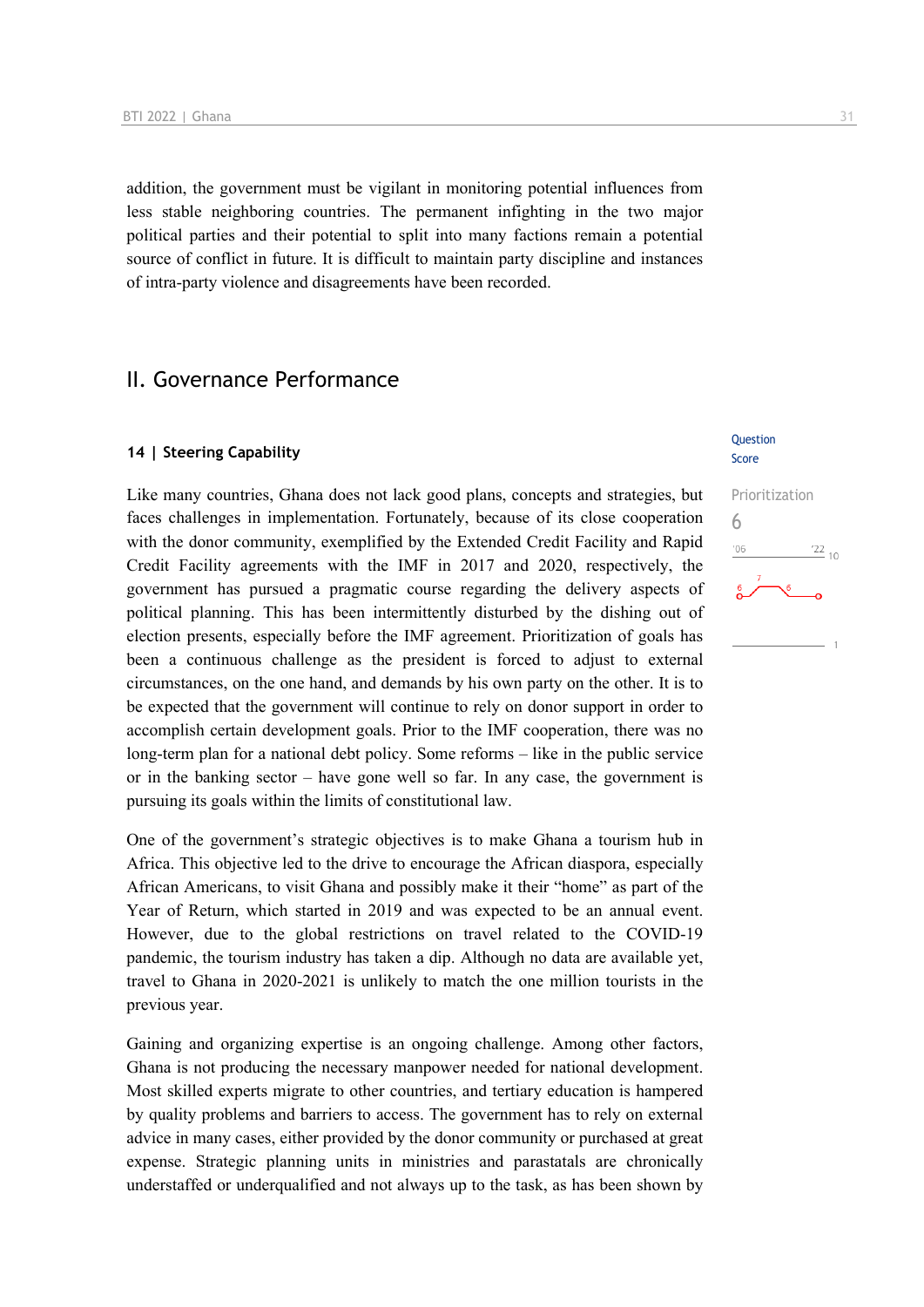the continuous inability of relevant ministries to develop practical and achievable strategic plans. In instances where attempts have been made to develop a strategic plan, such plans can fail to attract the support of a responsible minister and therefore remain little more than paperwork. Agenda-setting and strategic planning are determined by powerful individuals, who often fail to follow up and implement such plans.

Efficiency in implementation is hampered by a relatively inefficient and in some areas, bloated administrative system with serious challenges in expertise and dedication. Generally, systems of implementation feature five major challenges: 1) lack of a clear legislative and regulatory framework for a number of administrative tasks; 2) limited autonomy and authority of executing agencies to react to unforeseen challenges; 3) insufficient risk management measures; 4) weak managerial capacity; and 5) high overhead costs.

The CPIA Quality of Public Administration rating shows Ghana at 3.5 in 2019 (with a maximum of 6), only slightly above the African average. In areas where successive governments wielded their full political will – such as education – longterm goals have been implemented with considerable success, but not always based on a strategic planning process that encourages operationalization, often more in order to score political points. The government's Free Senior High School program exemplifies this point. The political system is still very much centered on the individual strength, ability and willpower of high-ranking officials and decisionmakers. Their individual behavior and priorities significantly influence implementation. Apart from this underlying feature, the effects of capacity development have taken root where donor cooperation has been consistent or where strong economic interest has developed. While the administrative system is still slowed by inertia, change agents can be identified and reform is taking place, although not always at the necessary speed and sometimes stalled once change agents are removed.

The government established a Coronavirus Alleviation Program (CAP) to facilitate economic recovery. It has lowered the cap on the Ghana Stabilization Fund (GSF) from \$300 million to \$100 million to allow for transfer of excess funds to the CAP. The pandemic also forced the government to reduce its policy rate by 150 basis point to 14% and to drop the regulatory reserves requirement from 10% to 8% to increase supply of credit to the private sector.

In comparison to other African states, Ghana scores relatively well with regard to its ability to implement policies. Corruption fueled by access to "easy money" from resource revenues has developed into a serious problem, especially with regard to politically high-ranking individuals. This has diminished public trust in the government and will have long-term adverse effects on public attitudes toward the democratic system. Efforts by the government to curb this disturbing trend have, so far, not been altogether successful.

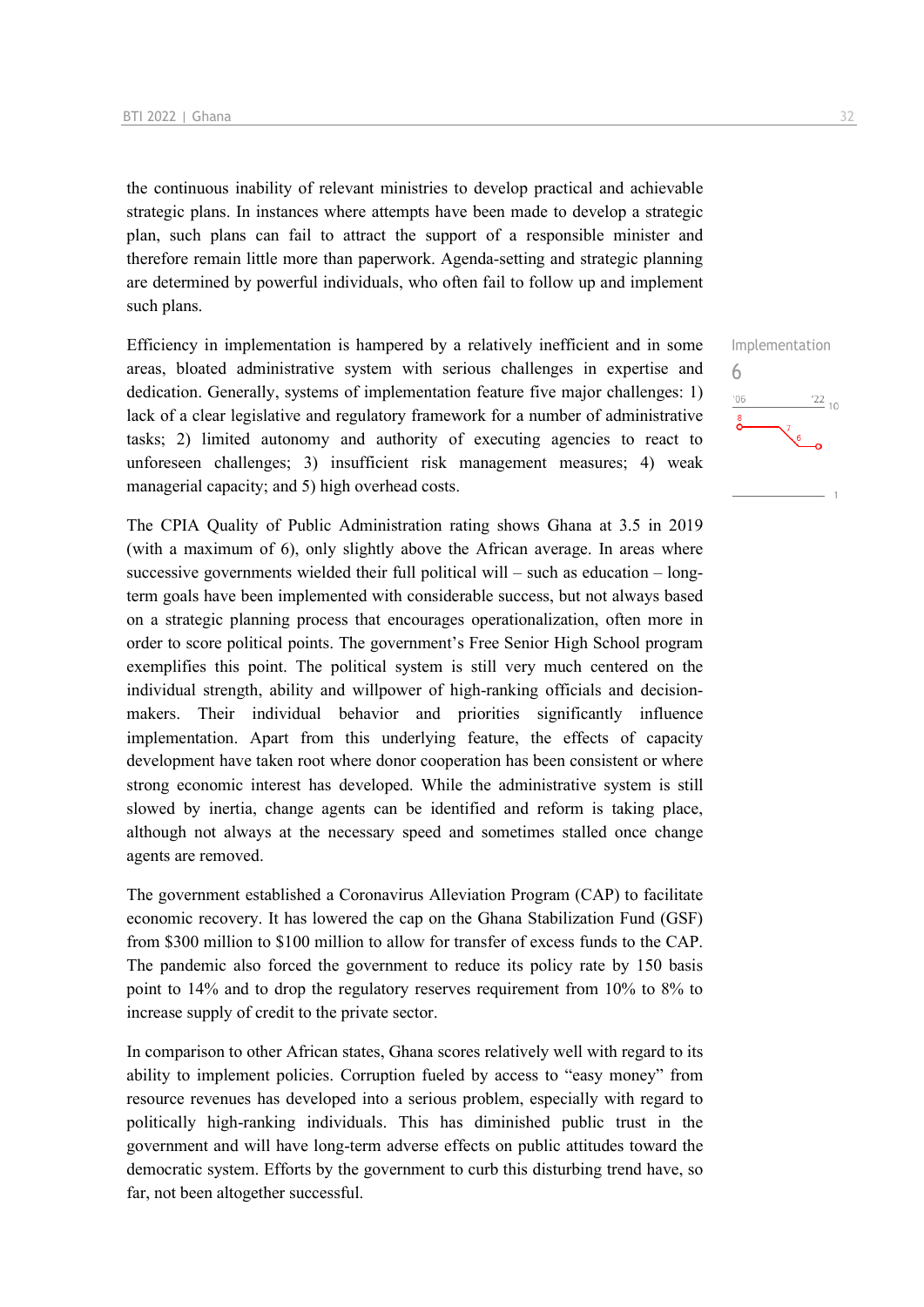Policy learning occurs, but sometimes it is two steps forward and one back, as institutional knowledge is often limited. In 2015, Ghana requested \$918 million to help stabilize its economy and implemented strict adherence to its policies. IMF advisers, working with the Ghanaian government, developed a three-part program to restore debt sustainability, strengthen the monetary policy and clean up the banking system. In general, it is still difficult to determine from past experience how many changes and reforms are actually direct consequences of policy learning by the government or a result of external influence or pressure. Generally, the balance has been tilted toward the latter and continues to do so. Having said this, it is apparent that where challenges are identified, public institutions are generally ready and willing to initiate adjustments and to avoid or rectify mistakes of the past, especially in the face of public scrutiny or media attention, as long as such polices do not directly harm any specific socioeconomic group. Here policy formulation is often better than implementation.

At the same time, the recent lack of fiscal discipline shows that past experiences in this area have not resulted in lessons truly learned. There is also little indication that there are institutionalized mechanisms for learning and innovation. The inclusion of academic knowledge in the planning process is visible, although limited, as advice from experts outside the country is preferred in many instances.

On the other hand, the willingness of the government to seek outside help repeatedly, when recognizing that issues have gone out of control, is a sign of willingness to react to mistakes properly. Various ongoing reforms show that the government is generally ready to identify its shortcomings and take steps to improve its policies. Still, as mentioned earlier, Ghana relies significantly on external advice and expertise from development partners in many areas of change management. This is, in itself, not a problem, as employment of this expertise is already an indicator of the general willingness to be innovative. The potential danger is that innovation can be externally driven, and that public institutions only follow along with this external drive, making ownership of change processes at least questionable. This coincides with the relative weakness of strategic planning in some public institutions, and the direct connection between influential individuals and managing change.

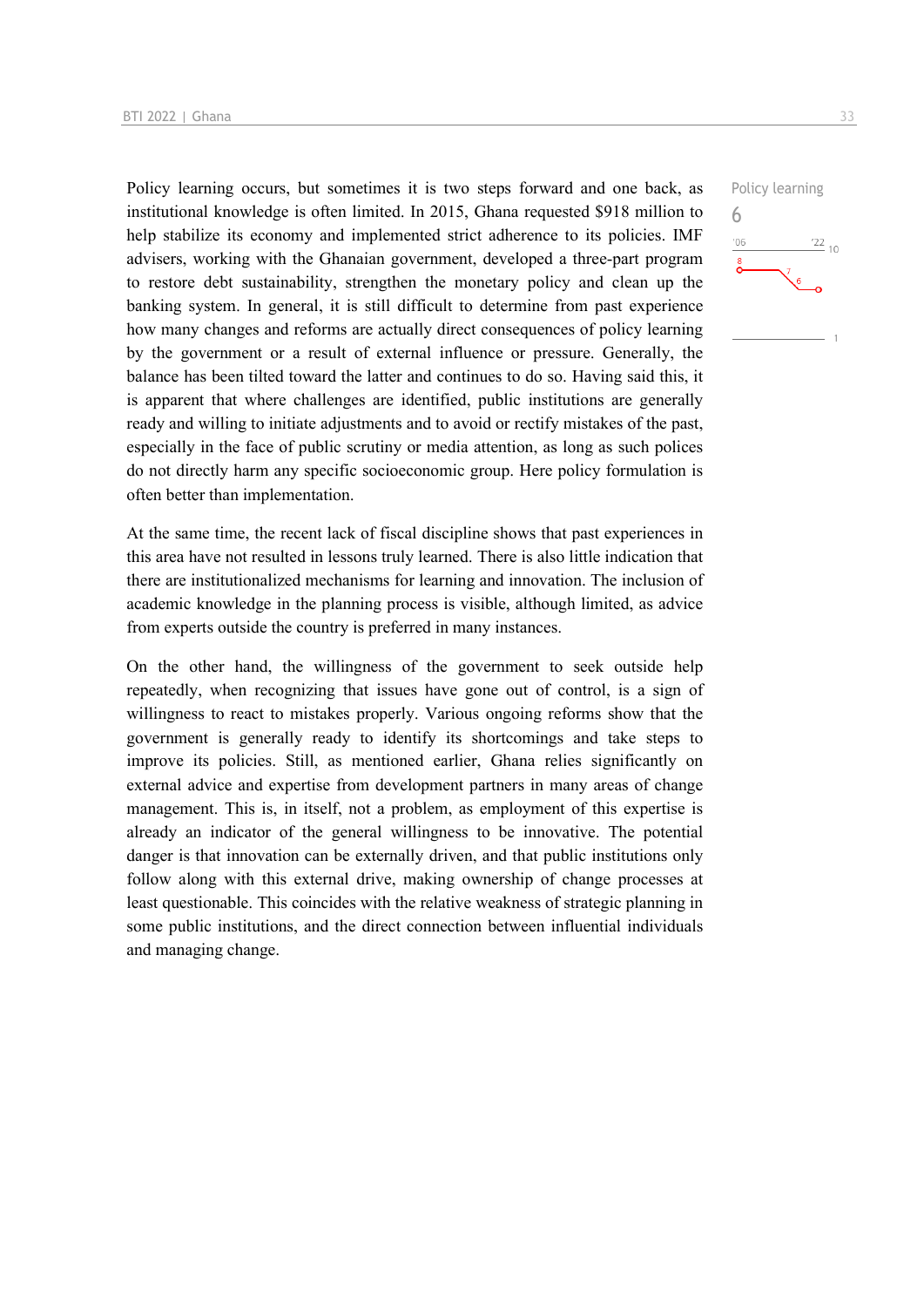### **15 | Resource Efficiency**

The government of Ghana does not make efficient use of all available resources and sometimes misallocates them. If efficiency improves, it can often happen because of outside intervention, as the most recent cooperation with the IMF in 2020 has shown. The lack of progress is mainly due to long bureaucratic delays in implementing policies and a lack of professionalism. The use of resources (material and immaterial) is politicized and can be subject to irrational decision-making. State resources are wasted through corruption and there is a clear lack of customeroriented service culture, sometimes even in the tourism sector. At the cabinet level, politically motivated dismissals or removals have been evident in the past, especially involving potential contenders for the presidency. Change of government typically entails a reshuffle in the higher echelons of administration as well.

As of September 2020, Ghana's debt ratio to its gross domestic product was 71%, the highest in the last four years. This was due to three main factors: the havoc caused by the coronavirus pandemic and the cost of cleaning up the banking sector and meeting energy-sector liabilities. This led to abandoning the fiscal rule adopted in 2018 to cap the budget deficit at 5% of GDP in any year. The government plans to cut the deficit to 8.3% of GDP in 2021 and to below 5% of GDP by 2023.

Foreign reserves develop in a volatile fashion, especially as long as the central bank tries to intervene in the market to stabilize the exchange rate. They have not yet reached a healthy level. Despite a central government, the influence of regional and local leaders is still considerable and has been enhanced by a process of decentralization. Still, the allocation of resources from Accra means that the central government maintains a certain degree of control over expenditures at all levels. There has been a serious problem with diversion of funds and the inappropriate use of otherwise designated budget allocations, especially extra-budgetary expenditure, during election periods. Progress in clearing outstanding arrears and diminishing uncontrolled expenditure has since been made. In general, the administrative system is still bloated, as lay-offs are highly unpopular and politically dangerous. Consequently, even well-meaning administrative reforms have only been partially successful.

Once a new government settles in, and with the next elections four years away, policy has been relatively coherent. Policy incoherence is partly due to inbuilt structural problems and divergent political interests, especially due to the regional divisions and those within the ruling party. While competition between ministers and state agencies exists, as in any other democracy, these actors have not seriously blocked policymaking processes when the political will from the center has been strong. The coordination-style is hierarchical and bureaucratic, and quite personalized, focused on the person of the president and his major allies. Some

 $\frac{22}{10}$ 

Efficient use of

assets 5

 $06'$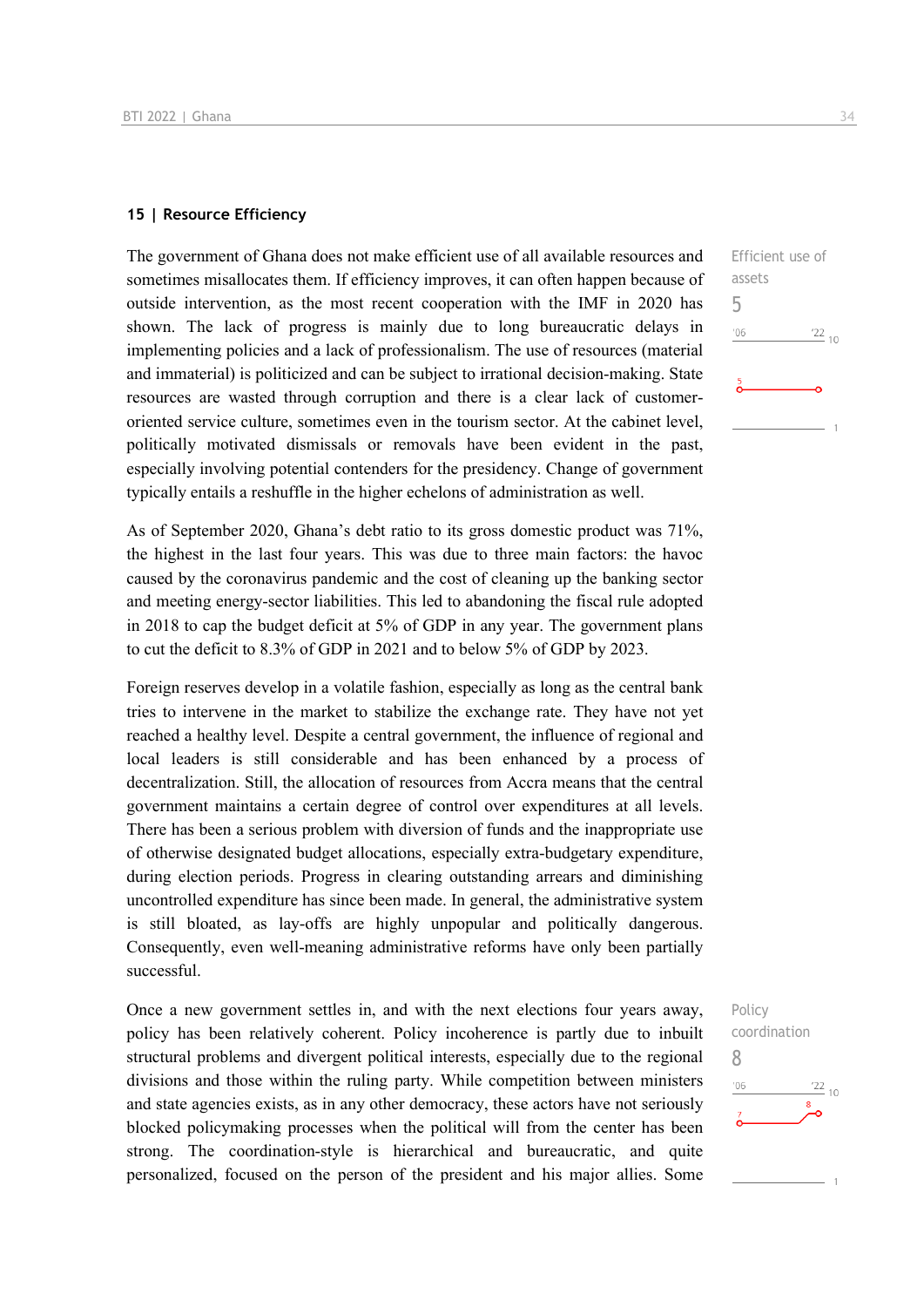overlap in responsibilities still exists, especially between ministries, but also between public institutions aligned to certain ministries, as has been shown in the important area of migration policy. An important challenge for Ghana is donor cooperation, which has been partly solved by the multi-donor approach employed in the country. To date, the implementation of the 2017 IMF agreement has been done coherently and has not been seriously challenged by internal actors, including the opposition.

Ghana continues to struggle with corruption in the public sector. The country's anticorruption policy falls under a number of legal regulations and institutions. In addition to committees of inquiry set up by parliament and the regular work of the auditor-general, the highly important Whistleblower Act of 2006 protects witnesses and informants who reveal corrupt and other criminal practices. In addition, a newly created office of a special prosecutor for corruption has been active since 2018. However, the first office holder resigned in 2020 citing interference political interference from the government and a lack of cooperation in fulfilling his task. An Economic and Organized Crime Office, inaugurated in 2010, provides a specialized police agency with authority to investigate, prosecute, and recover the proceeds of crime, including high-level corruption.

Auditing of state spending is, compared to other African countries, on a quite sophisticated level. However, in recent times, political meddling in the interpretation of results has become evident and safeguards have proven somewhat fragile.

Political parties face serious challenges in financing their organizational structure. They depend heavily on the generosity of party "big wigs" to sustain campaigns and pay the salaries of their leaders. The discussion about registration fees for presidential hopefuls in both the NDC and NPP sheds light on this issue. Fundraising and donations are the major sources of income, and there are no clear public guidelines, nor is there any state-funded financing instrument for political parties.

The transparency of the public procurement system is as questionable as the monitoring of codes of conduct and similar provisions. With the influx of oil revenue, the Public Procurement Act of 2003 has become more important, as it is still one of the most comprehensive legal regulations in Africa with regard to the administration of public tenders, although it is not always implemented to the letter. Scrutiny of the free media has helped to keep officials in check on a certain level, and auditing processes have sometimes led to damning conclusions.

In January 2020, Ghana's Right to Information law came into effect. The law gives citizens and journalists access to information concerning public offices to hold the government accountable. Still, corruption pervades at all levels of state administration.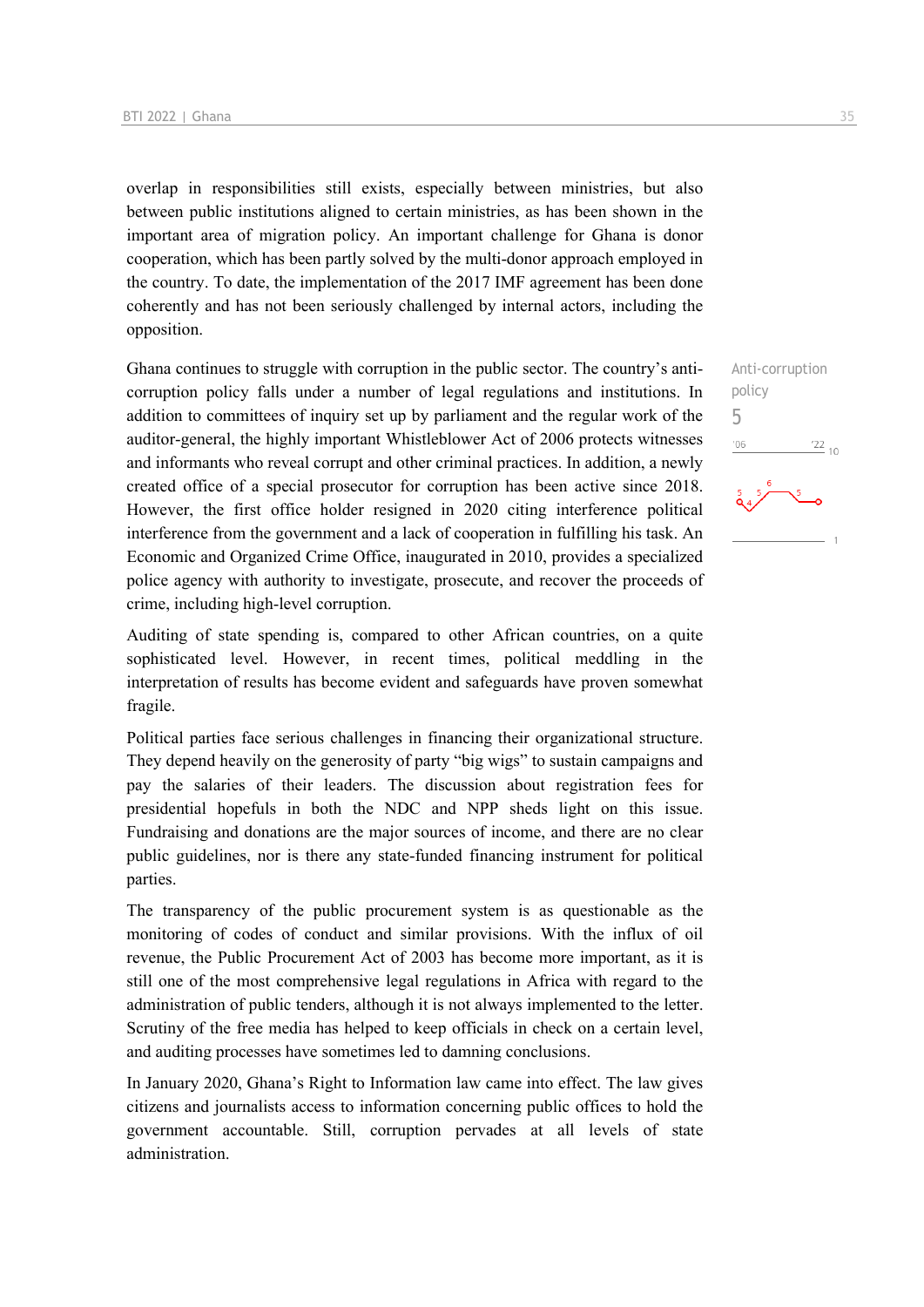### **16 | Consensus-Building**

The political leaders of both big parties have repeatedly voiced their determination to maintain and improve the democratic system of government. All current indicators point to the general acceptance of democracy and the economic principles of the free market. While acceptance of these systems is considerable, economic woes and the relative inability of the state to alleviate the problems have tarnished this image. The biggest danger continues to lie in the areas of corruption and non-performance of state institutions. The Electoral Commission and parliament have come under attack in recent years. If the deterioration of public trust in the government persists, the adherence to democratic values will diminish.

Only those politicians leaning farthest to the leftist traditions of Nkrumahism voice profound criticism with regard to the basic principles of a liberal market economy. These individuals are marginalized, even in clearly outspoken Nkrumahist parties, and have only limited influence in the left wing of the currently ruling NDC. Others representing the smaller parties are marginalized by the dynamics of the two-party system. As liberal reforms and a market-driven approach to generating wealth has in general proven beneficial, the general population is less concerned with the question of whether the market works, but more with the problem that state intervention alleviates discrepancies in the distribution of wealth only on a very limited scale. Dissent, therefore, does exist in some specific areas, especially with respect to privatization of public utilities, the role of foreign investment, the growth of state influence and the expansion of social programs.

Ghana's democratic experience is almost three decades old. For the most part, extra governmental anti-democratic actors are not a pervasive part of the country's democratic culture. However, public disillusionment concerning the failure of successive governments to better the lives of citizens and deal effectively with continued economic woes have produced a fertile ground for potential antidemocratic actors, which have, fortunately, not yet surfaced in any organized form. With a large majority of the population (76% according to the 2019 Afrobarometer survey) supporting democracy, political actors must continue to be vigilant in safeguarding the country's democracy. So far, the government has been able to engage with all important economic actors, despite several persistent problems.

Consensus on the political system and its basic principles is high among the political elite, but has become less so in the general population, although the negative trend has not yet led to any serious crisis. The opposition acts within the constitutional framework. Dissatisfaction is currently channeled either through the courts or by forming new parties, or, in some instances, by political violence of a very limited scale. The election results show that most voters prefer to cast their votes for one of the two important parties (the two parties accounted for 98.4% of votes in the 2020 elections), making opposition candidates outside the two-party system totally irrelevant.



8

 $106$ 

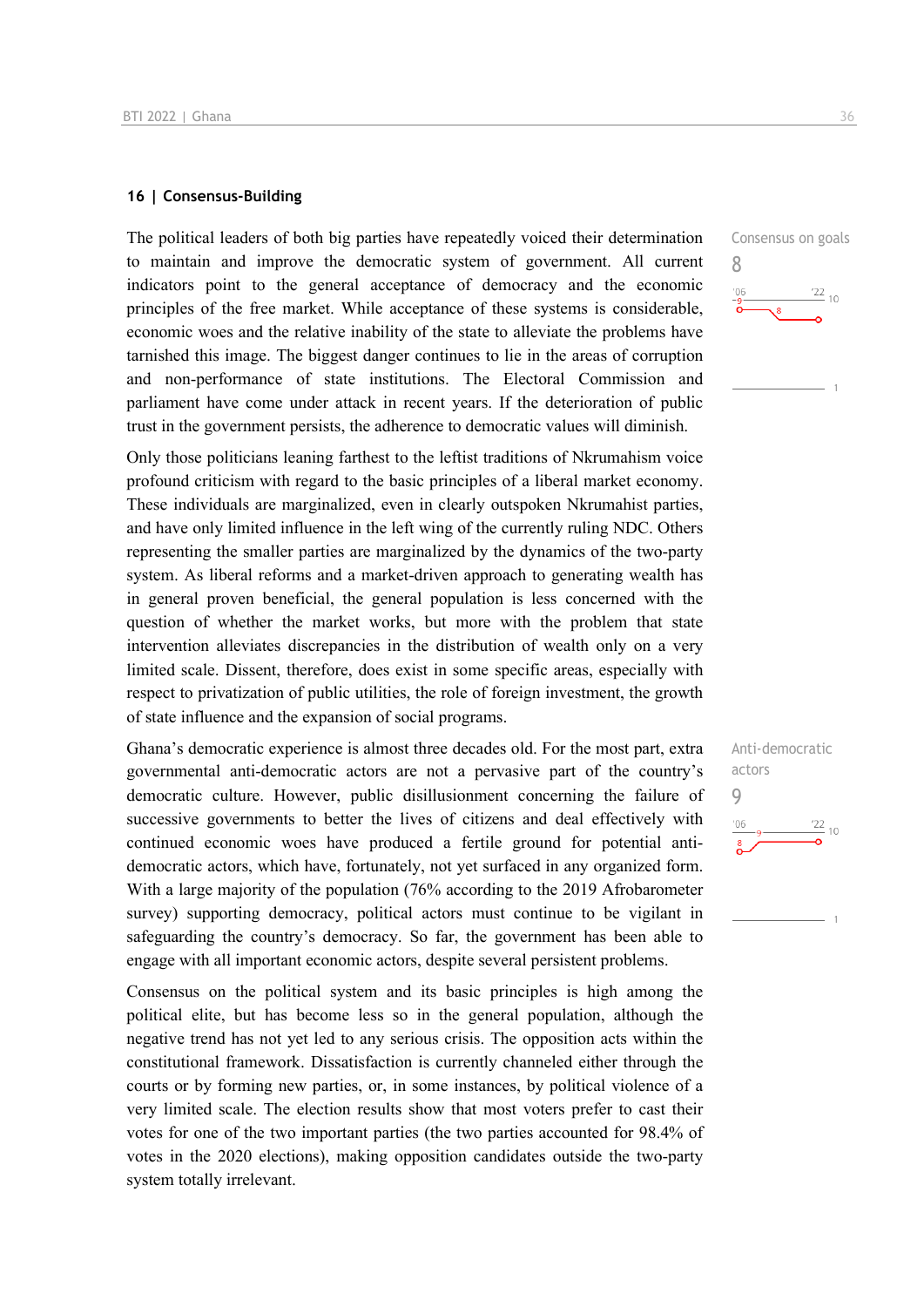Ghana is a country where cleavages exist and are vulnerable to exploitation, especially with regard to the North-South ethnic division. Most investment is still directed to the relatively developed south, although the country has tried to provide basic services, such as education and health care, to the north with some notable success. Many activities in the north are nevertheless donor driven. While the inclusion of important political leaders from the north remains an active policy, the country's basic ethnic cleavages are still evident. There was no active encouragement of ethnic and social divisions during the last elections or in daily politics, but politicians exploiting them for electoral gain are discernible. Generally, the previous and the current government did not try to actively exploit cleavages in a clearly visible way. Likewise, the political leaders repeatedly try to reach out to all regions to be elected on a national platform.

At this point in time, cleavage-based conflicts are generally prevented from escalating, but are exploited up to a certain level. The equilibrium maintained is unfortunately not necessarily a stable one and can easily be disturbed if economic problems are not solved permanently. The slight increase in herder conflicts in different parts of the country (Northern and Afram Plains Regions) during the period of observation highlight the fragility of the situation.

Civil society actors are encouraged to participate in agenda-setting and policy formulation up to a certain level, in particular when government wants to display its commitment to transparency or to address certain pressing issues. Civil society is also engaged once it becomes evident that its support is needed to provide necessary services to the population, such as in the health care system. Sometimes, the knowledge of specialized NGOs is used to overcome a lack of expertise in state

institutions, especially if they are foreign funded. In the area of education, government has also actively encouraged civil society actors to become stakeholders in the education system in order to accelerate the progress of initiated reforms. However, elected politicians and officials in public administration still show an aloof or even arrogant attitude after elections or try to instrumentalize civil society organizations for their own ends. Cases exist in which criticism or questions by civil society actors are regarded as unwarranted and disrespectful. Generally, though, the political elite has come to accept the role of an active civil society, even if the relationship is sometimes strained. In some instances, politicians actively use civil society organizations for their own means, making it difficult to ascertain the independence of given organizations.

Cleavage / conflict management 7  $\frac{22}{10}$  $n<sub>6</sub>$ 

Civil society participation 7 $\frac{22}{10}$  $-06$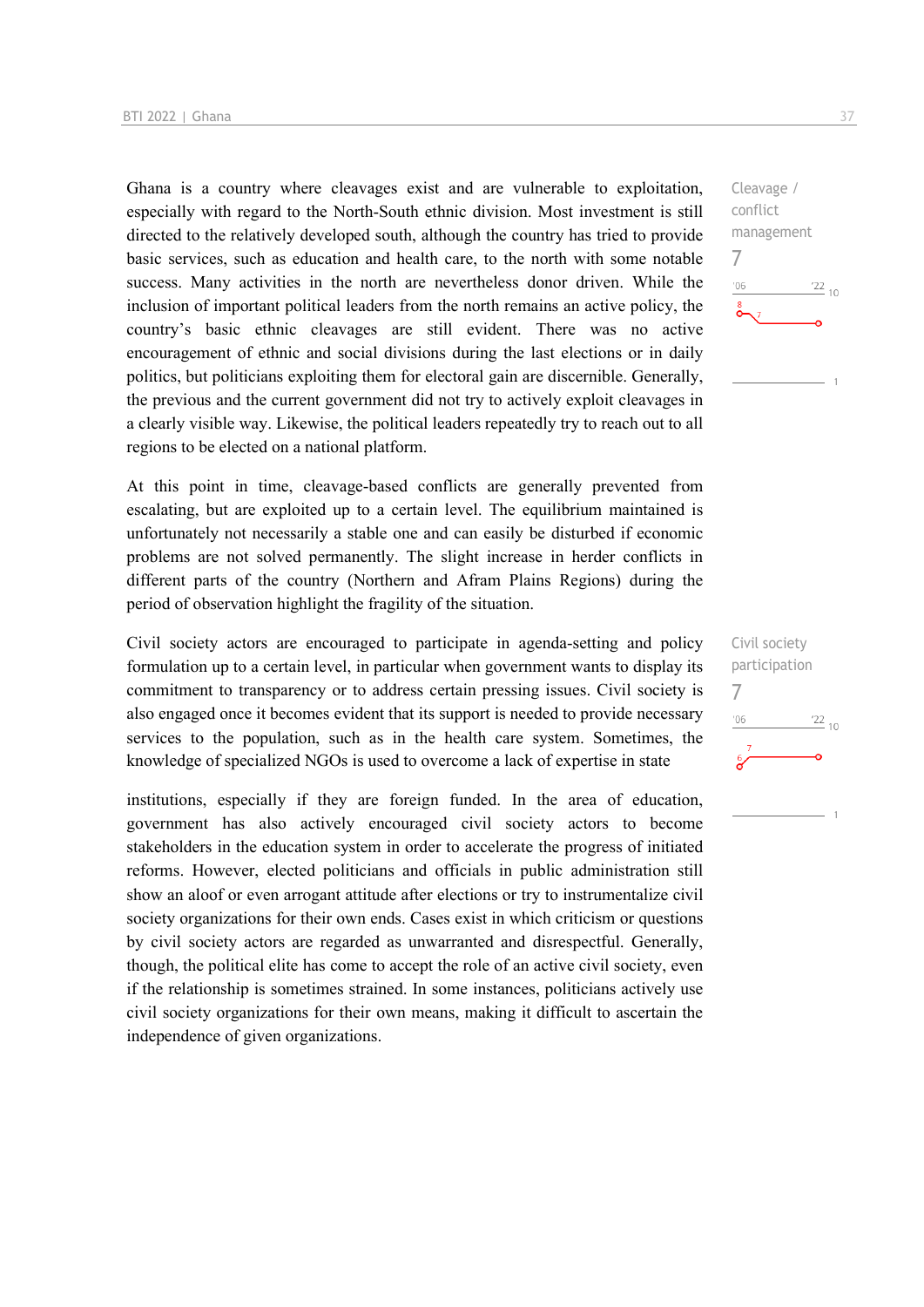Apart from the alleged crimes committed during Rawlings' military dictatorship, there are no historic events that might require reconciliation. Rawlings' past wrongdoing is no longer a "hot potato" in the political discussion as Rawlings' influence, even within his own party, diminished before his untimely death in 2020. Other political topics dominate the agenda. The overwhelming attitude of Ghanaians, as well as of the political elite, is to allow the past to rest. There is a general consensus that digging up evidence against Rawlings would undermine the peace of the general political situation.

### **17 | International Cooperation**

Without donor support, the government would hardly be able to reach most of its ambitious goals, despite the fact that the official strategy is geared toward achieving a "Ghana beyond aid," as the current president has described it. The government has therefore continued to rely on the support of international development partners, even if the share of ODA in comparison with other forms of income has shrunk over the years.

The government strategy of reducing hunger and increasing food supply through the Planting for Food and Jobs campaign has received support from World Food Program (WFP). The long-term goal includes an efficient, equitable, resilient and inclusive food system, which will contribute to the reduction of stunted growth and micronutrient deficiencies in the population. Assessing the effectiveness of international assistance can be seen in how the WFP provides technical and policy support to the Ministry of Food and Agriculture to achieve this goal.

While reliance on donor support can be criticized as dependency, the blueprint of international development agreements has helped Ghana to establish and maintain a reputation as a reliable and trustworthy partner in development. This has been proven in recent times by the IMF agreement, which has laid to rest some concerns about the continued fiscal indiscipline of the government. Despite written long-term strategies, short-term decision-making interferes repeatedly, especially when elections are approaching. Road maps exist in the form of a variety of strategic plans, but they are not always followed through and are sometimes victims of political whim.

Ghanaian institutions are not always up to the task of renewing strategic plans and have difficulties in analyzing data and/or generating new data without help from outside. Given Ghana's role as a model democracy in Africa, deviations and setbacks are tolerated by the donor community and the underpinnings of public policy or rarely called into question.



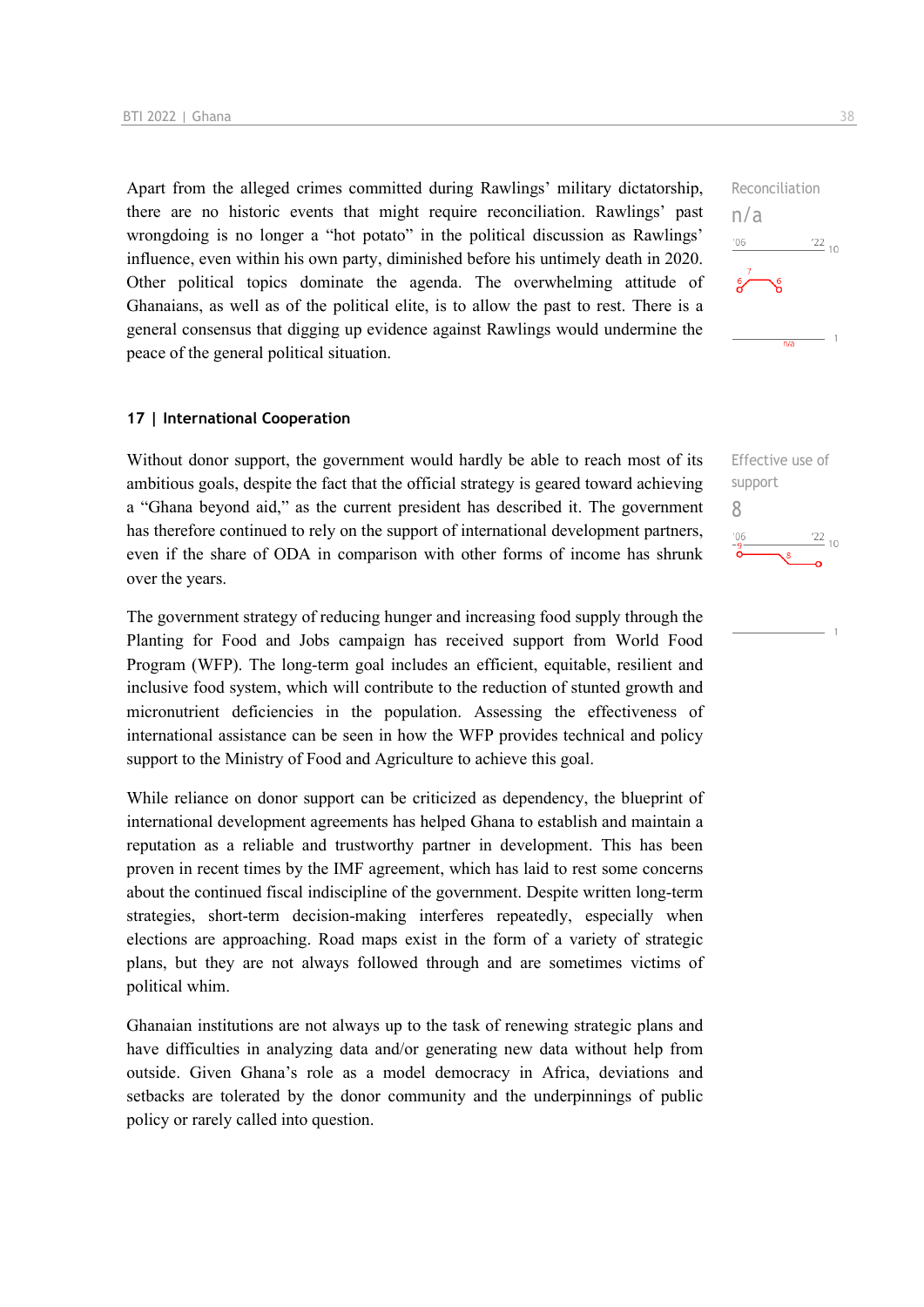Despite setbacks with regard to implementation and lapses in political discipline, which occur occasionally, the government is not only interested in international cooperation, but has proven to be a cooperative, constructive and reliable partner in the international arena, if not always a dynamic one. Because of the government's compliance with IMF policies, specifically the 2015 loan agreement (Extend Credit Facility), in April 2020, the IMF approved the disbursement of \$1 billion to be drawn under the Rapid Credit Facility to support the country's economy against the impacts of COVID-19.

The broad objectives of Ghana's foreign policy thus include maintaining friendly relations and cooperation with all countries that desire such cooperation, irrespective of ideological considerations, on the basis of mutual respect and noninterference in each other's internal affairs. Ghana is a critically important peacekeeping partner; it is the fourth largest African peacekeeping contributor nation to multinational peacekeeping operations (PKO) and the tenth largest among all peacekeeping contributing nations (ranked November 2020).

Ghana's good reputation for democracy and stability has helped to improve the political image of the country in the international arena. The country enjoys good relationships with the Bretton Woods institutions and the donor community as a whole.

Ghana is strident in fulfilling its international obligations, including debtrepayment, and generally adheres to trade agreements and international mediation of conflicts arise. In some cases, the time between signing and ratifying agreements is too long because of concerns over proper implementation, and donor contributions have helped to close that gap, as can be shown with the example of the UN Water Convention.

Ghana's record in its relations with neighboring countries continues to be for the most part positive. It hosts the headquarters of the African Continental Free Trade Agreement (AfCFTA). At no time during the last two years has the government acted in a threatening way or caused any conflict with its neighbors. Ghana's relationship with its traditional adversary, Togo, has improved. A conflict with Côte d'Ivoire over maritime borders was resolved in Ghana's favor by a ruling of the International Tribunal for the Law of the Sea in 2017. Strong ties exist with Nigeria, although the relationship has sometimes been contradictory. Ghana has shown a persistent commitment to the objectives of ECOWAS, but regional integration is not among the highest priorities of the government. Still, Ghana actively supported the community's effort to restore democratic rule in the Gambia by committing Ghanaian troops to this effort.

Ghana has shown a persistent commitment to the objectives of ECOWAS; regional integration is among the government's highest priorities. ECOWAS member countries and their citizens are well integrated into Ghanaian society with no Regional cooperation 8 $\frac{22}{10}$ 

9

 $-06$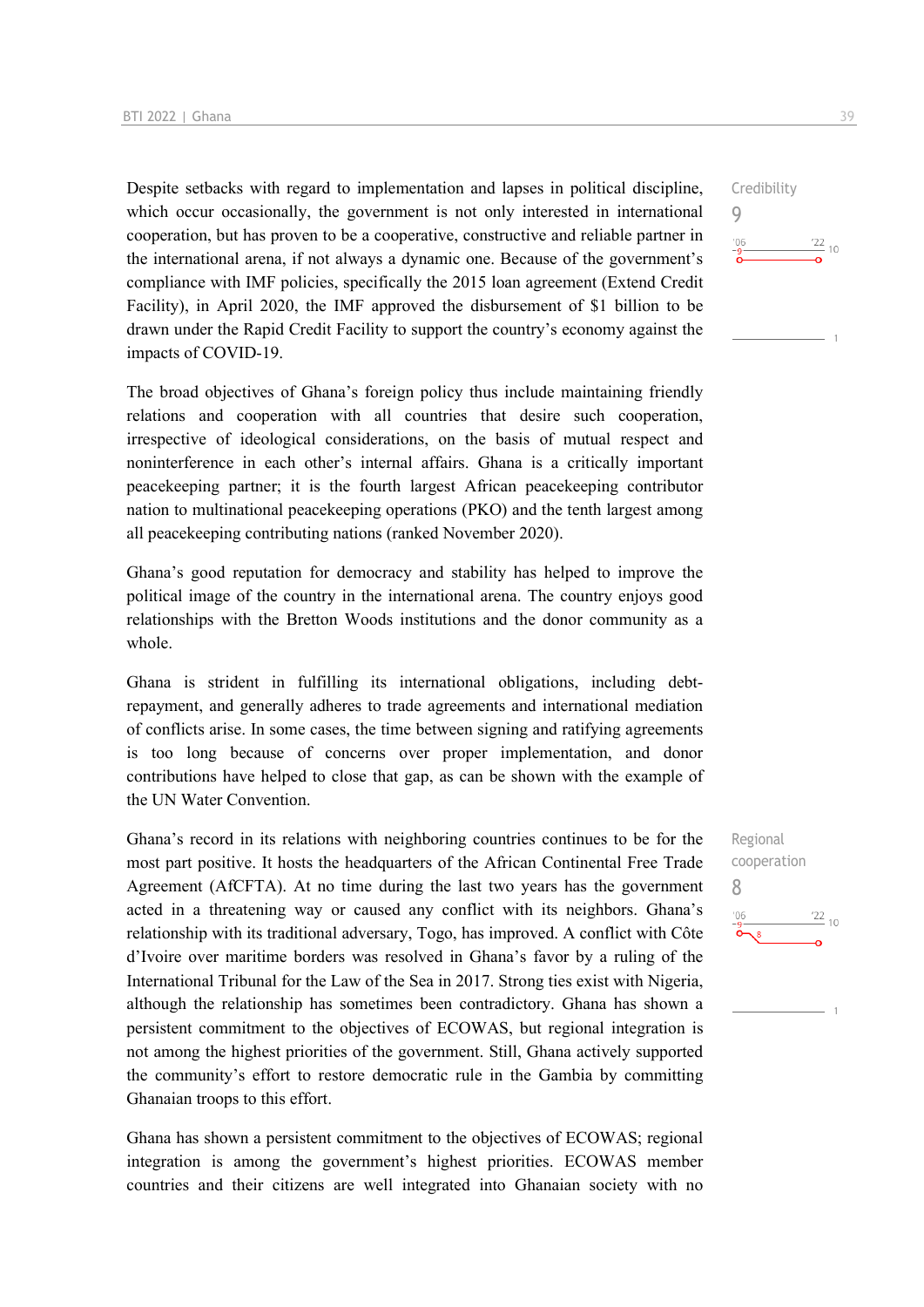systematic discrimination. Ghana also serves as a hub for landlocked countries like Burkina Faso, Mali and Niger to export and import goods. The country is working with other ECOWAS member states to ensure that the region has a single currency. Ghana actively supported ECOWAS' effort to restore democratic rule in the Gambia by committing Ghanaian troops to this effort. Currently, Ghana has been at the forefront of mediation talks regarding the ongoing crises in Mali in an effort to ensure peace in the subregion.